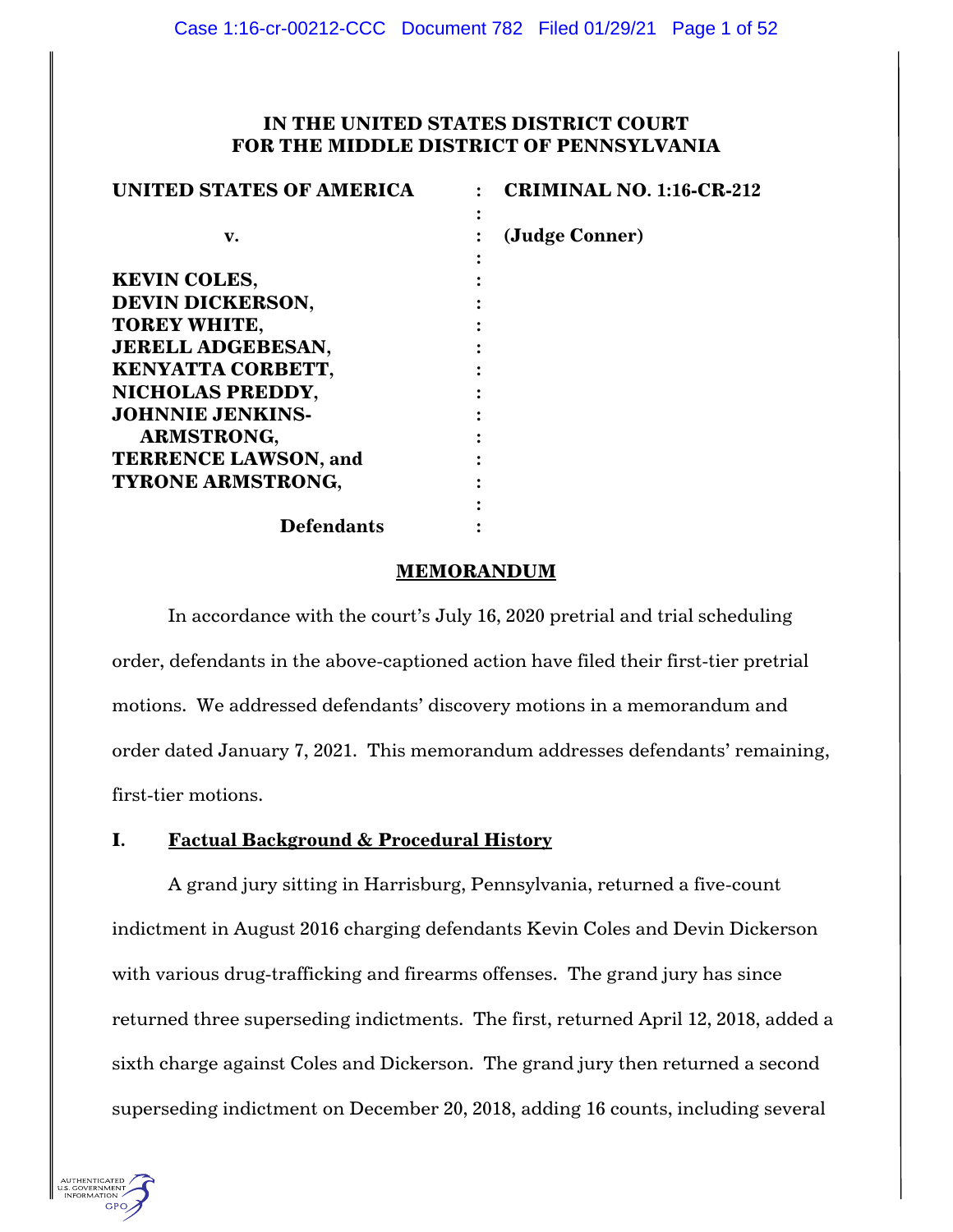## Case 1:16-cr-00212-CCC Document 782 Filed 01/29/21 Page 2 of 52

capital charges, and nine new defendants: Torey White, Christopher Johnson, Jerell Adgebesan, Kenyatta Corbett, Michael Buck, Nicholas Preddy, Johnnie Jenkins-Armstrong, Terrance Lawson, and Tyrone Armstrong. We assigned learned capital counsel to each death-penalty-eligible defendant (Coles, Dickerson, White, Johnson, Adgebesan, Corbett, Buck, and Jenkins-Armstrong) in accordance with 18 U.S.C. § 3005.

We convened a telephonic conference on March 15, 2019, to discuss pretrial scheduling. We appointed a coordinating discovery attorney at defendants' request, set a discovery schedule, and established February 3, 2020, as the government's deadline to provide notice of intent to seek the death penalty pursuant to 18 U.S.C. § 3593(a). We then imposed a status-report requirement, tasking the government to file reports at 45-day intervals concerning, *inter alia*, the status of discovery and whether the government had made an initial decision not to seek the death penalty as to any eligible defendant.

The grand jury returned a third superseding indictment on January 29, 2020. That indictment, *inter alia*, added a new capital charge against the deathpenalty-eligible defendants, (see Doc. 499 at 24); added a new noncapital charge against those defendants and Preddy, (id. at 18-19); and added Preddy to all new and existing capital counts, making him death-penalty-eligible for the first time,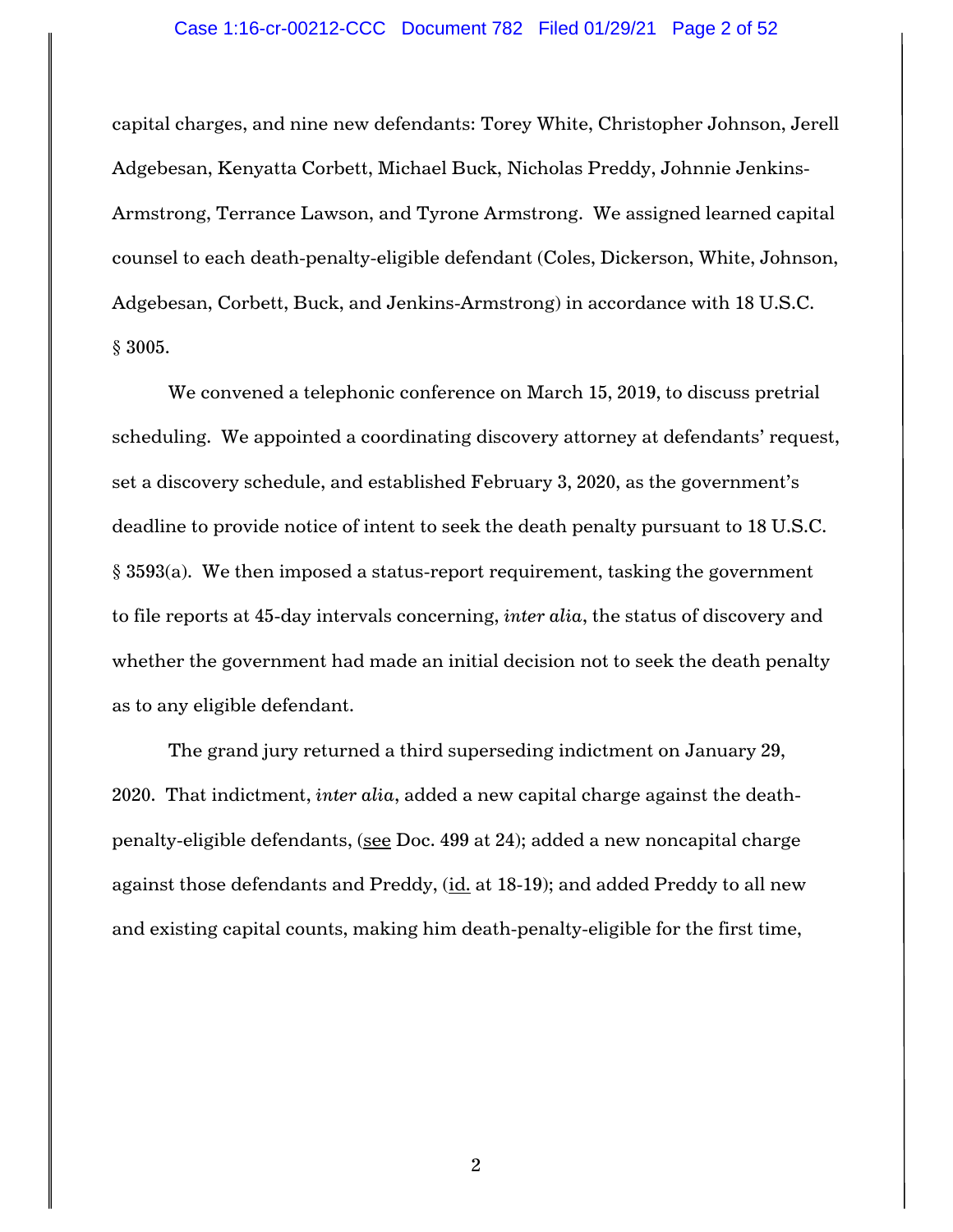(id. at 12-17, 20-23). The third superseding indictment charges defendants in

 $22$  counts, as follows $^{\rm l}$ :

- Count One: conspiracy to commit Hobbs Act robbery in violation of 18 U.S.C. § 1951(a) and Pinkerton v. United States, 328 U.S. 640 (1946), against Coles, Dickerson, White, Adgebesan, Corbett, Preddy, and Jenkins-Armstrong;
- Count Two: Hobbs Act robbery, and aiding and abetting same, in violation of 18 U.S.C. § 1951(a) and 18 U.S.C. § 2, against Coles, Dickerson, White, Adgebesan, Corbett, Preddy, and Jenkins-Armstrong;
- Counts Three, Four, and Five: using, brandishing, and discharging a firearm during and in relation to a crime of violence (Hobbs Act robbery and killing a witness) resulting in the deaths of Phillip Jackson, Brandon Cole, and Wendy Chaney, $^2$  respectively, and aiding and abetting same, in violation of 18 U.S.C. § 924(c) and (j) and 18 U.S.C. § 2, against Coles, Dickerson, White, Adgebesan, Corbett, Preddy, and Jenkins-Armstrong;
- Count Six: conspiracy to use, brandish, and discharge a firearm during and in relation to a crime of violence (Hobbs Act robbery and killing a witness) resulting in the death of Chaney, in violation of 18 U.S.C.  $\S 924(c)$ , (j), and (o), against Coles, Dickerson, White, Adgebesan, Corbett, Preddy, and Jenkins-Armstrong;
- Count Seven: conspiracy to commit murder for hire in violation of 18 U.S.C. § 1958 and Pinkerton, against Coles, Dickerson, White, Adgebesan, Corbett, Preddy, and Jenkins-Armstrong;

 $2^2$  The third superseding indictment uses two different spellings for this victim's last name, switching between "Chaney" and "Cheney." We use "Chaney" in this memorandum, which we understand to be the correct spelling.

 $\overline{\phantom{a}}$  $^{\rm 1}$  Johnson and Buck have both entered guilty pleas and are not included in the below list of pending charges. Johnson pled guilty to Counts One, Three, Four, Five, Six, Seven, Eight, Nine, Ten, and Twenty of the second superseding indictment. (See Doc. 480). Buck pled guilty to Count One of the third superseding indictment and to a one-count felony information charging him with using and discharging a firearm during and in relation to a crime of violence under Section 924(c). (See Doc. 642).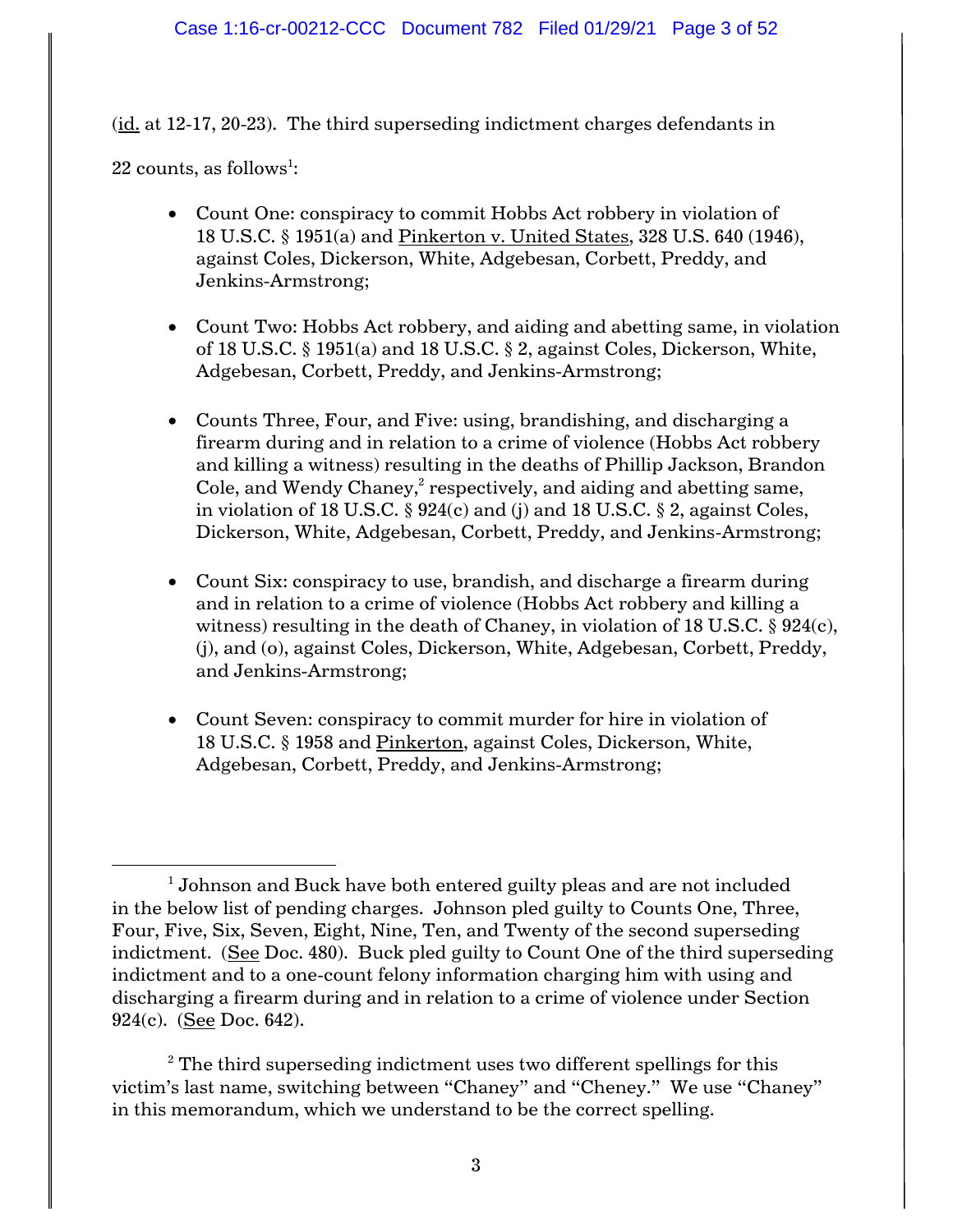- Counts Eight, Nine, and Ten: murder of witnesses (Chaney, Jackson, and Cole, respectively), and aiding and abetting same, in violation of 18 U.S.C. § 1512(a)(1)(C) and 18 U.S.C. § 2, against Coles, Dickerson, White, Adgebesan, Corbett, Preddy, and Jenkins-Armstrong;
- Count Eleven: conspiracy to murder witnesses (Chaney, Jackson, and Cole) in violation of 18 U.S.C. § 1512(k), against Coles, Dickerson, White, Adgebesan, Corbett, Preddy, and Jenkins-Armstrong;
- Count Twelve: conspiracy to distribute and possess with intent to distribute 1,000 grams and more of a mixture and substance containing a detectable amount of heroin, in violation of 21 U.S.C. § 846, against Corbett and Adgebesan;
- Count Thirteen: possession with intent to distribute heroin, and aiding and abetting same, in violation of 21 U.S.C.  $\S$  841(a)(1) and 18 U.S.C.  $\S$  2, against Corbett and Adgebesan;
- Count Fourteen: conspiracy to distribute and possess with intent to distribute at least 100 grams of a mixture and substance containing a detectable amount of heroin, and at least 28 grams of a mixture and substance containing a detectable amount of cocaine base and cocaine HCL, in violation of 21 U.S.C. § 846, against Coles and Dickerson;
- Counts Fifteen and Sixteen: possession with intent to distribute a mixture and substance containing a detectable amount of heroin, and a mixture and substance containing a detectable amount of both cocaine HCL and cocaine base, and aiding and abetting same, in violation of 21 U.S.C. § 841(a)(1) and 18 U.S.C. § 2, against Coles and Dickerson, respectively;
- Count Seventeen: possession with intent to distribute a mixture and substance containing a detectable amount of heroin and a mixture and substance containing a detectable amount of cocaine base, and aiding and abetting same, in violation of 21 U.S.C.  $\S$  841(a)(1) and 18 U.S.C.  $\S$  2, against Coles and Dickerson;
- Count Eighteen: distribution of a mixture and substance containing a detectable amount of heroin resulting in serious bodily injury, and aiding and abetting same, in violation of 21 U.S.C.  $\S$  841(a)(1) and (b)(1)(C) and 18 U.S.C. § 2, against Coles and Dickerson;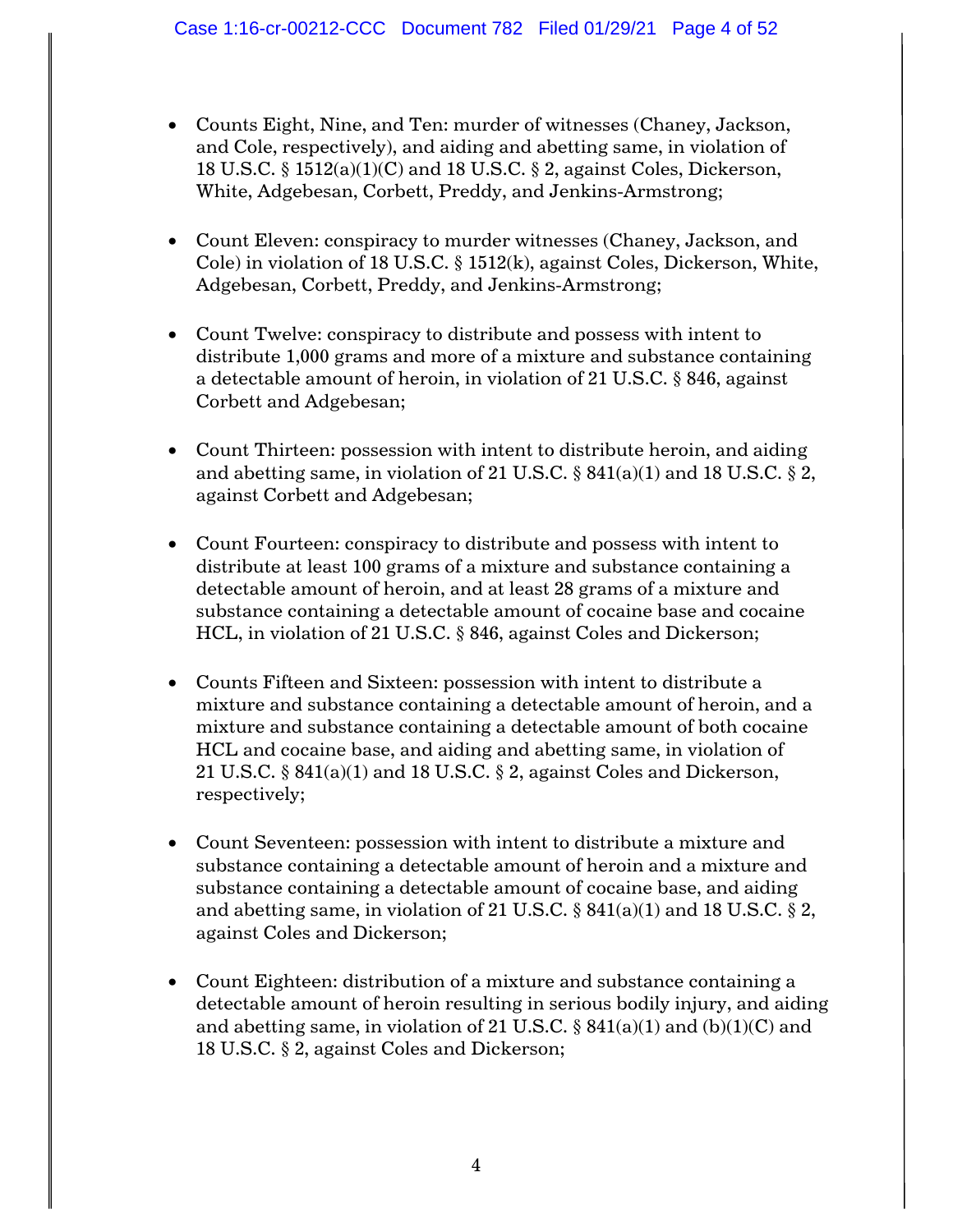- Count Nineteen: possession of firearms in furtherance of a drugtrafficking crime as alleged in Counts Fourteen through Eighteen, and aiding and abetting same, in violation of 18 U.S.C. § 924(c)(1), 18 U.S.C. § 2, and Pinkerton, against Coles and Dickerson;
- Count Twenty: conspiracy to murder a witness (codefendant Adgebesan) in violation of 18 U.S.C. § 1512(k), against Preddy, Jenkins-Armstrong, Lawson, and Armstrong;
- Count Twenty-One: attempted murder of a witness (codefendant Adgebesan) in violation of 18 U.S.C.  $\S$  1512(a)(1)(A) and (C), against Preddy, Jenkins-Armstrong, Lawson, and Armstrong; and
- Count Twenty-Two: accessory after the fact with respect to Hobbs Act robbery and murder, in violation of 18 U.S.C. § 3, against Lawson and Armstrong.

(See Doc. 499 at 8-41). We appointed learned counsel for Preddy shortly after the third superseding indictment was returned.

On June 4, 2020, following two concurred-in extensions of its Section 3593(a) deadline, the government notified defendants and the court that it would not seek the death penalty as to any eligible defendant. After hearing from counsel, we issued a memorandum and order authorizing the formerly death-penalty-eligible defendants to continue with two attorneys. We then entered a pretrial and trial scheduling order which established four tiers of pretrial motions: non-fact-based motions (to sever, to dismiss, for bill of particulars, and concerning discovery), due October 23, 2020; fact-based and suppression motions, due January 11, 2021; expert motions, due August 2, 2021; and motions *in limine*, due November 5, 2021. That order also established an August 2, 2021 deadline for the parties to provide notice of their experts and adopted the government's proposal for a November 5, 2021 earlydisclosure date for its Jencks Act material. We have since modified this schedule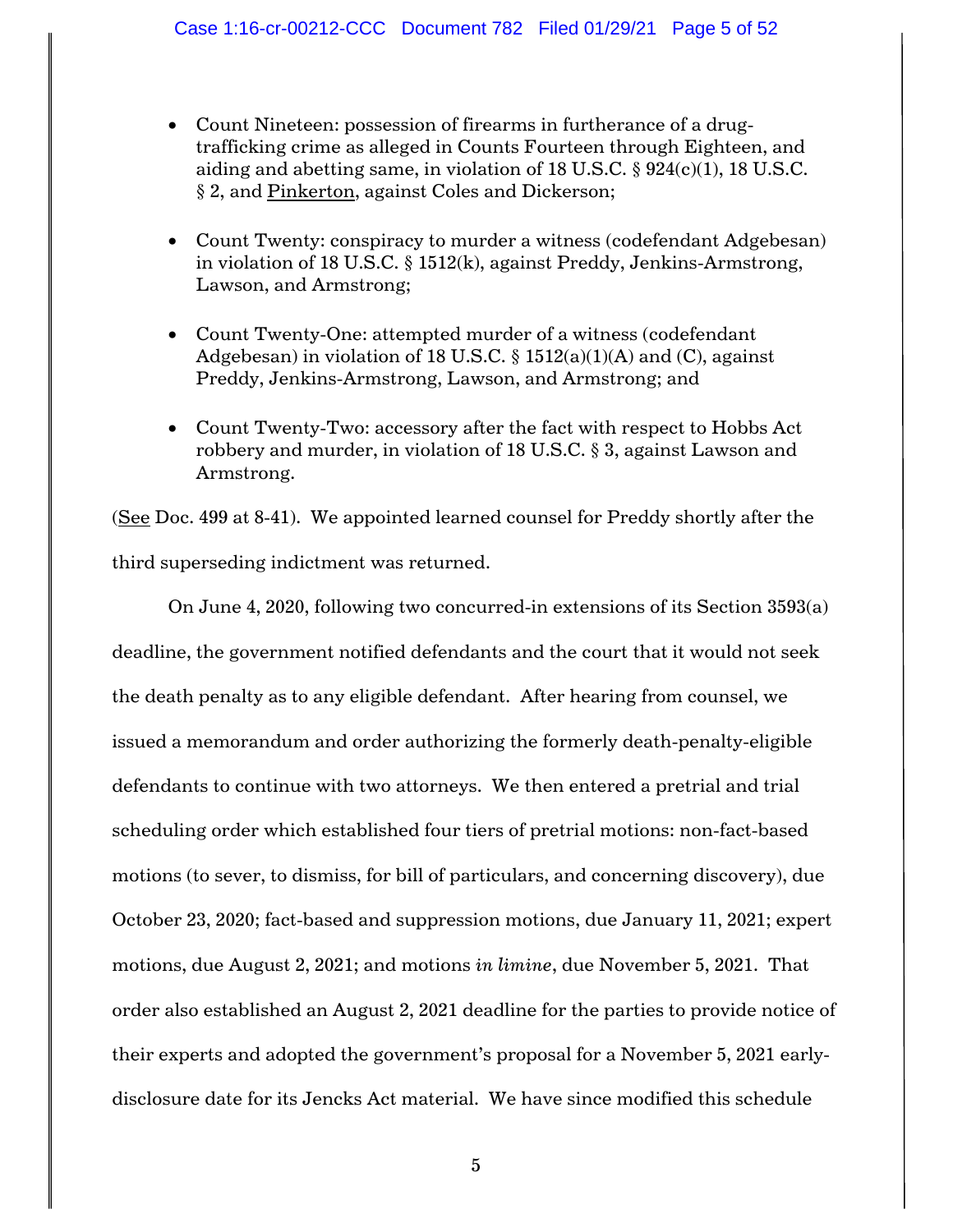#### Case 1:16-cr-00212-CCC Document 782 Filed 01/29/21 Page 6 of 52

only to the extent it pertains to fact-based and suppression motions, extending that deadline to February 10, 2021.

Defendants filed 19 individual and omnibus first-tier motions. (See Docs. 586, 588, 590, 592, 652, 660, 662, 664, 666, 668, 670, 672, 673, 676, 679, 679-3, 680, 683, 685). After several extensions of briefing deadlines at the government's request, defendants' first-tier motions became ripe for disposition on January 4, 2021. We issued a memorandum opinion on January 7, 2021, addressing defendants' myriad discovery motions. This memorandum takes up defendants' remaining motions.

### **II. Discussion**

Coles, Dickerson, White, Adgebesan, Preddy, Jenkins-Armstrong, Lawson, and Armstrong have each filed one or more pretrial motions seeking wide-ranging relief. Their requests can be catalogued into four groups. Preddy asks the court to strike purportedly prejudicial surplusage from the third superseding indictment. Coles, Dickerson, White, and Jenkins-Armstrong seek dismissal of multiple counts of the indictment. Coles, Dickerson, and White additionally seek a bill of particulars providing more detail about their alleged involvement in the charged offenses. And all defendants request that we sever various charges and defendants for trial. We will address these manifold requests *seriatim*.

### **A. Motion to Strike Surplusage**

Preddy asks the court to strike certain language from the third superseding indictment, (see Doc. 654 at 3-6), and Jenkins-Armstrong joins in that motion, (see Doc. 686 at 1). These defendants take issue with the indictment's references to the street gang known as the "Black Guerilla Family" or "BGF." (See Doc. 654 at 3-6).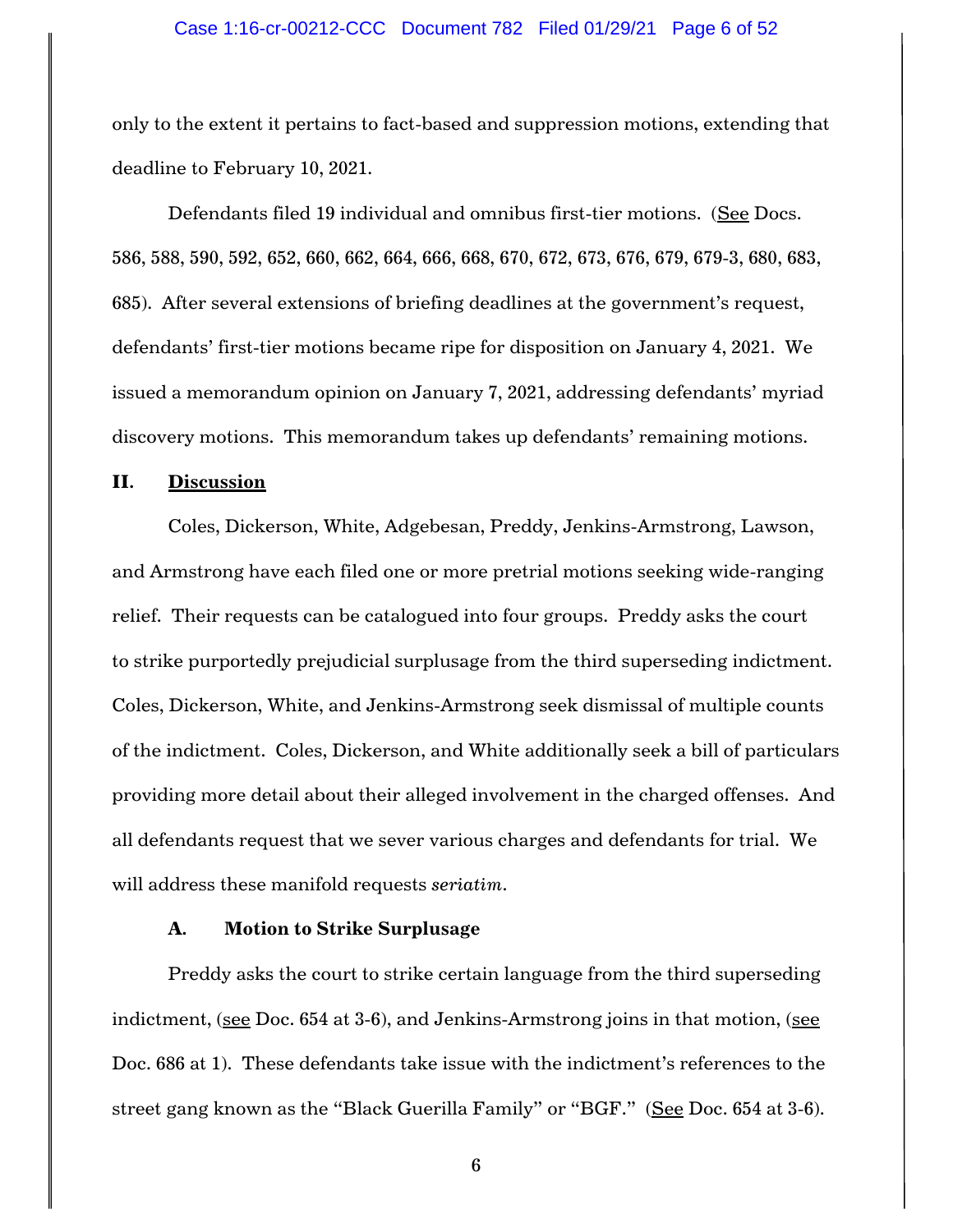Paragraph 3 of the indictment describes BGF as a "nationwide gang engaged in criminal activities, including murder, robbery, extortion, narcotics trafficking, obstruction of justice, and witness intimidation," and alleges that Preddy, Jenkins-Armstrong, Lawson, Armstrong, and Johnson are members of BGF. (See Doc. 499 ¶ 3). Paragraph 10 alleges that, on the day of the triple homicide, Adgebesan and Corbett travelled to Baltimore, Maryland, to enlist Preddy, Jenkins-Armstrong, Johnson, "and other members of the BGF gang, to prepare for, plan, and execute" the murder of Chaney and the robbery of Jackson. (Id. ¶ 10). Preddy argues that these references are irrelevant and prejudicial and should be stricken pursuant to Federal Rule of Criminal Procedure 7(d) and the Fifth and Sixth Amendments to the United States Constitution. (See Doc. 654 at 3).

Federal Rule of Criminal Procedure 7(d) authorizes a court to "strike surplusage from the indictment or information" upon a defendant's motion. FED. R. CRIM. P. 7(d). A motion to strike surplusage may only be granted if the targeted language is "both irrelevant (or immaterial) *and* prejudicial." See United States v. Hedgepeth, 434 F.3d 609, 612 (3d Cir. 2006) (emphasis added). This "exacting standard . . . is met only in rare cases." United States v. Eisenberg, 773 F. Supp. 662, 700 (D.N.J. 1991) (collecting cases); see also Hedgepeth, 434 F.3d at 611-12 (noting such motions "are rarely granted" (citations omitted)); 1 CHARLES ALAN WRIGHT ET AL., FEDERAL PRACTICE & PROCEDURE § 128 & nn.40-41 (4th ed. 2020) (collecting cases).

We will deny defendants' request to strike references to BGF at this time. Preddy is correct that the BGF references do not go directly to an element of any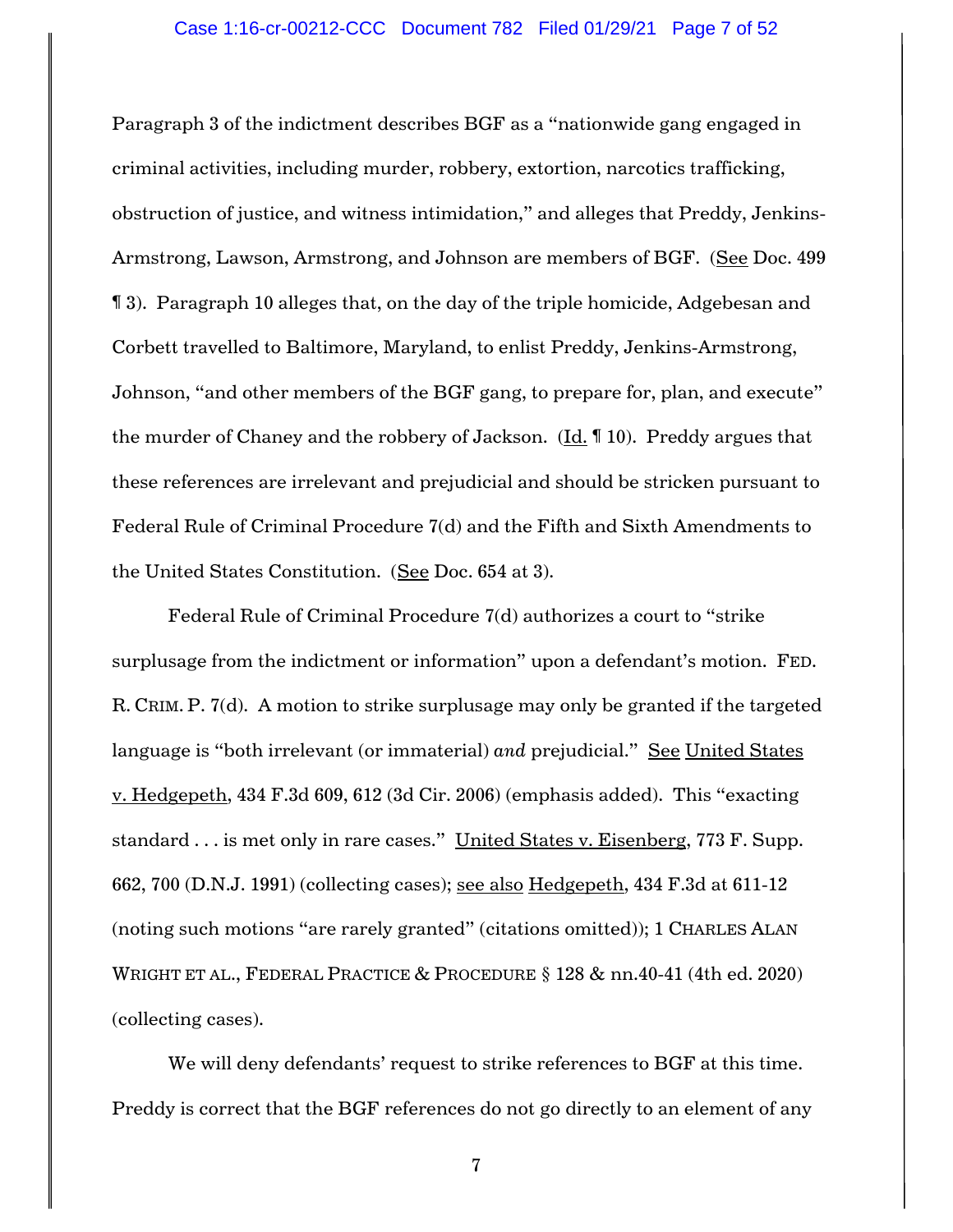charged crime. But language in an indictment is not surplusage merely because it is not "essential to the charges." See United States v. Johnson, 262 F.R.D. 410, 414 (D. Del. 2009) (citing United States v. Wecker, 620 F. Supp. 1002, 1006 (D. Del. 1985)). Language that is "generally relevant to the overall scheme charged" may also be properly included. See id. (citing Wecker, 620 F. Supp. at 1006). In its briefing, the government advises that a trial witness will describe how Johnson ordered the "hit" on Adgebesan that is the subject of Counts Twenty through Twenty-Two and will explain "the hierarchy or chain of command through which decisions like this are made." (See Doc. 724 at 4-5). The government indicates it will also introduce evidence that Preddy, in a conversation with a coconspirator, "wondered why Adgebesan did not 'Guerilla up,' that is, follow BGF code and refuse to talk to law enforcement," and that Preddy himself "would not cooperate because of fear of retaliation from the BGF." (Id. at 5). The government believes that its evidence at trial will further "show[] the association, order, structure[,] and manner of operation of the co<sup>[</sup>]conspirators associated with the BGF who were recruited for the robbery/murders" that are the subject of Counts One through Eleven. (Id.) We agree with the government that the allegations as to certain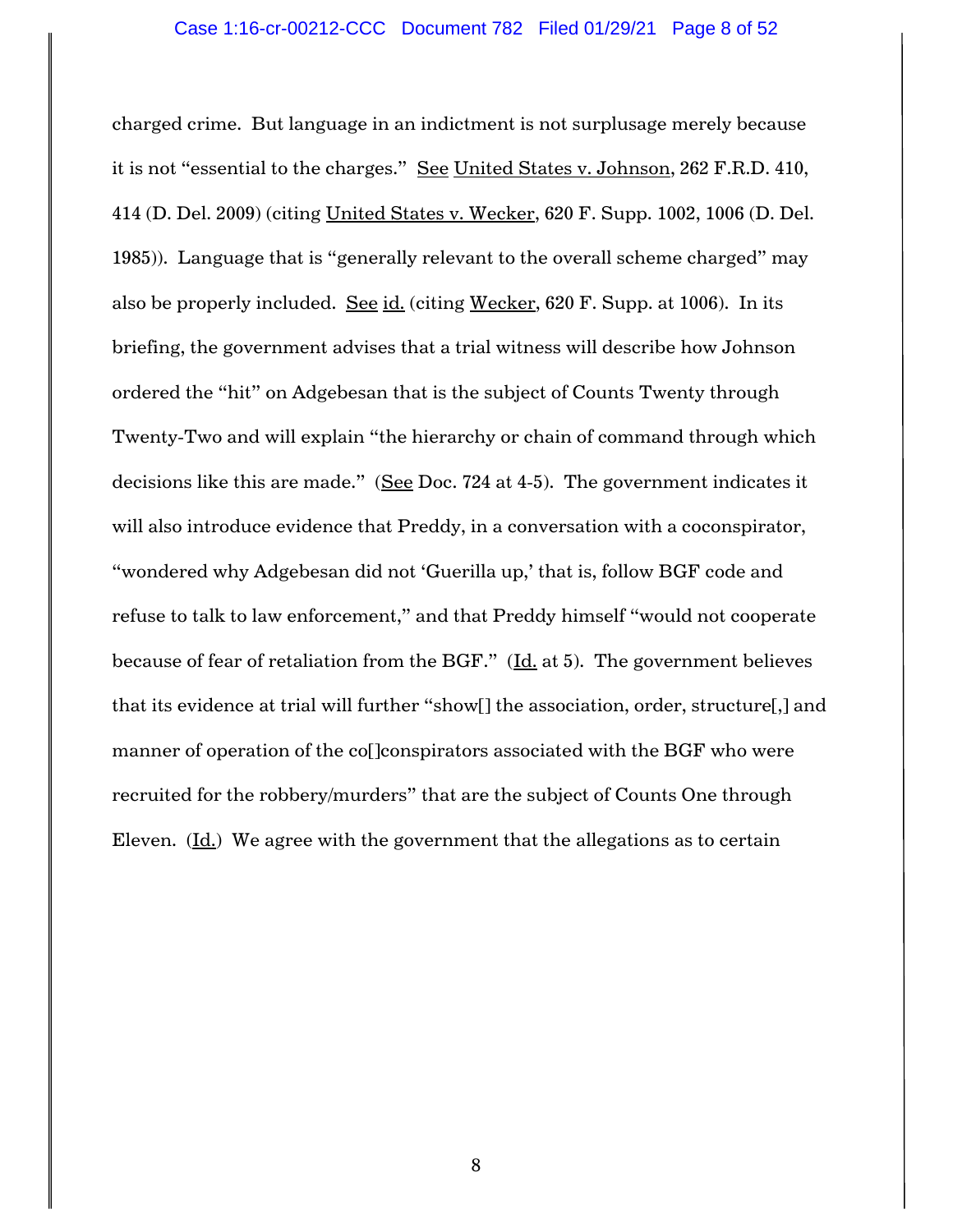defendants' affiliations with BGF are relevant to and properly included in the indictment.<sup>3</sup>

# **B. Motions to Dismiss**

 $\overline{a}$ 

Coles, Dickerson, White, and Jenkins-Armstrong seek dismissal of various counts of the third superseding indictment. (See Docs. 592, 664, 680, 685). Motions to dismiss are authorized under Federal Rule of Criminal Procedure 12(b)(3)(A) and (B). See FED. R. CRIM. P. 12(b)(3)(A), (B). A motion to dismiss may allege a defect in instituting the prosecution, including improper venue, violation of the right to a speedy trial, or selective prosecution. See FED. R. CRIM. P. 12(b)(3)(A). It may also be premised on perceived substantive deficiencies in the charging document, such as duplicity, multiplicity, lack of specificity, improper joinder, or failure to state an offense. See FED. R. CRIM. P. 12(b)(3)(B). Importantly, motions alleging a failure to state an offense test only the government's allegations, not its proof. See United States v. Huet, 665 F.3d 588, 594-95 (3d Cir. 2012).

### **1.** *Counts One Through Eleven: Factual Sufficiency*

We first take up defendants' motions to dismiss Counts One through Eleven, all of which concern the triple homicide and robbery on June 25, 2016. Coles, joined by Dickerson, moves to dismiss all of these counts, arguing that the

<sup>&</sup>lt;sup>3</sup> Preddy also notes that he intends to seek preclusion of evidence about the BGF, the nature of its activities, and the alleged roles of any defendant in that enterprise. (See Doc. 654 at 5-6 n.1). Admissibility of evidence is the proper subject of tier-four motions *in limine* or objections at trial, (see Doc. 613 ¶ 5), and we will address Preddy's evidentiary arguments at that time. We note that, if *no* evidence pertaining to the BGF is admissible at trial, Preddy may renew his motion to have references to the BGF stricken from the indictment before it is provided to the jury.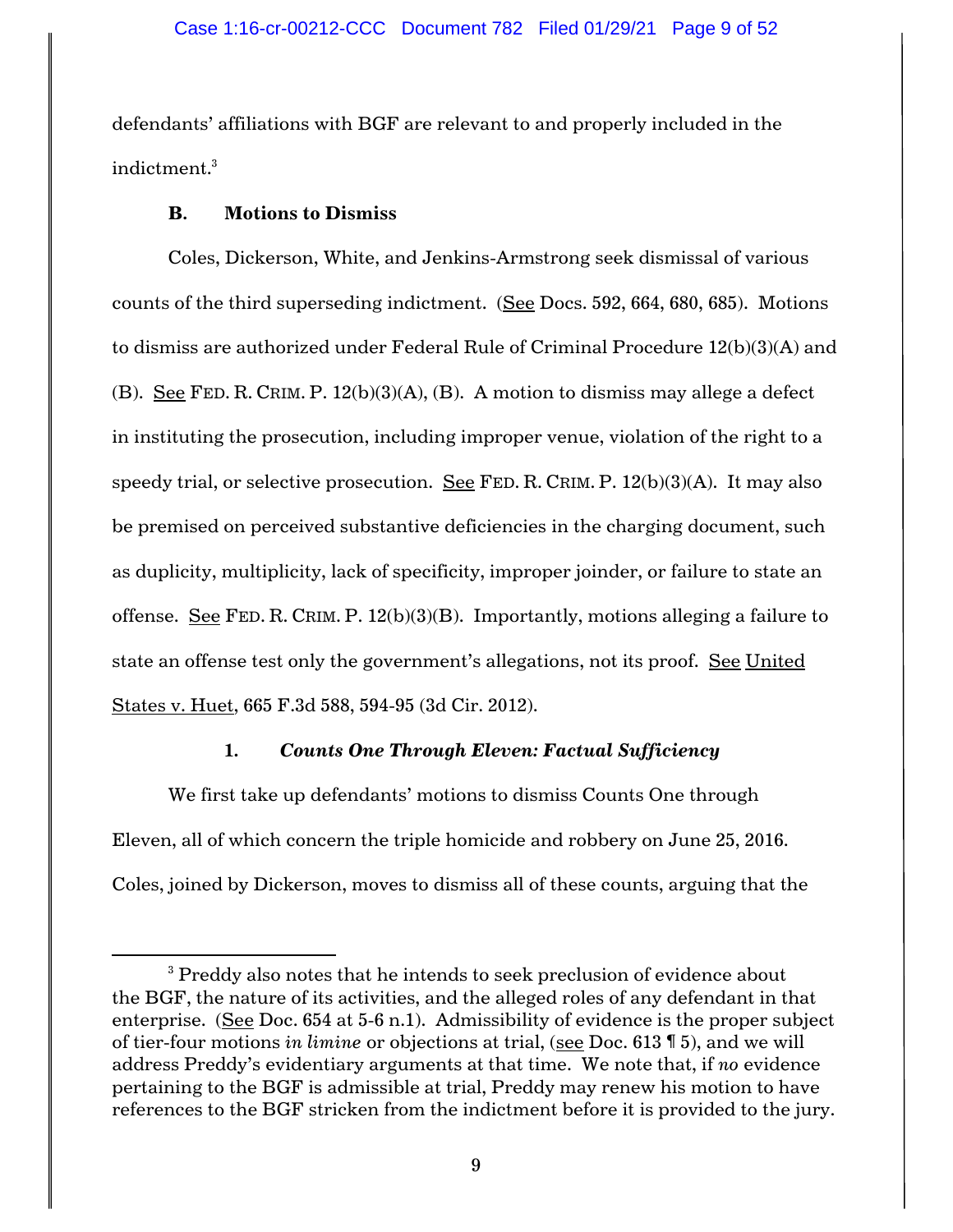### Case 1:16-cr-00212-CCC Document 782 Filed 01/29/21 Page 10 of 52

indictment fails to allege any facts concerning his role in the charged crimes. (See Doc. 665 at 7-8; see also Doc. 681 at 9). These defendants also specifically challenge Count Two and Counts Eight through Eleven on the ground that the indictment is silent as to crucial elements of those offenses, (see Doc. 665 at 9-10; see also Doc. 681 at 9), and Count Fifteen as duplicitous, (see Doc. 665 at 11-12; see also Doc. 681 at 9). White moves to dismiss three counts (Counts Eight, Nine, and Ten), contending that the indictment does not allege sufficient facts to satisfy the elements of those charges. (See Doc. 593 at 3-7).

The Sixth Amendment to the United States Constitution mandates that "[i]n all criminal prosecutions, the accused shall enjoy the right . . . to be informed of the nature and cause of the accusation" against him. See U.S. CONST. amend. VI. Federal Rule of Criminal Procedure 7(c) implements this requirement by setting standards for the contents of indictments. See FED. R. CRIM. P. 7(c). Under that rule, an indictment must provide "a plain, concise, and definite written statement of the essential facts constituting the offense charged." FED. R. CRIM. P.  $7(c)(1)$ . An indictment satisfies Rule 7(c) when it

> (1) contains the elements of the offense intended to be charged, (2) sufficiently apprises the defendant of what he must be prepared to meet, and (3) allows the defendant to show with accuracy to what extent he may plead a former acquittal or conviction in the event of a subsequent prosecution.

United States v. Willis, 844 F.3d 155, 161 (3d Cir. 2016) (quoting United States v. Rankin, 870 F.2d 109, 112 (3d Cir. 1989)).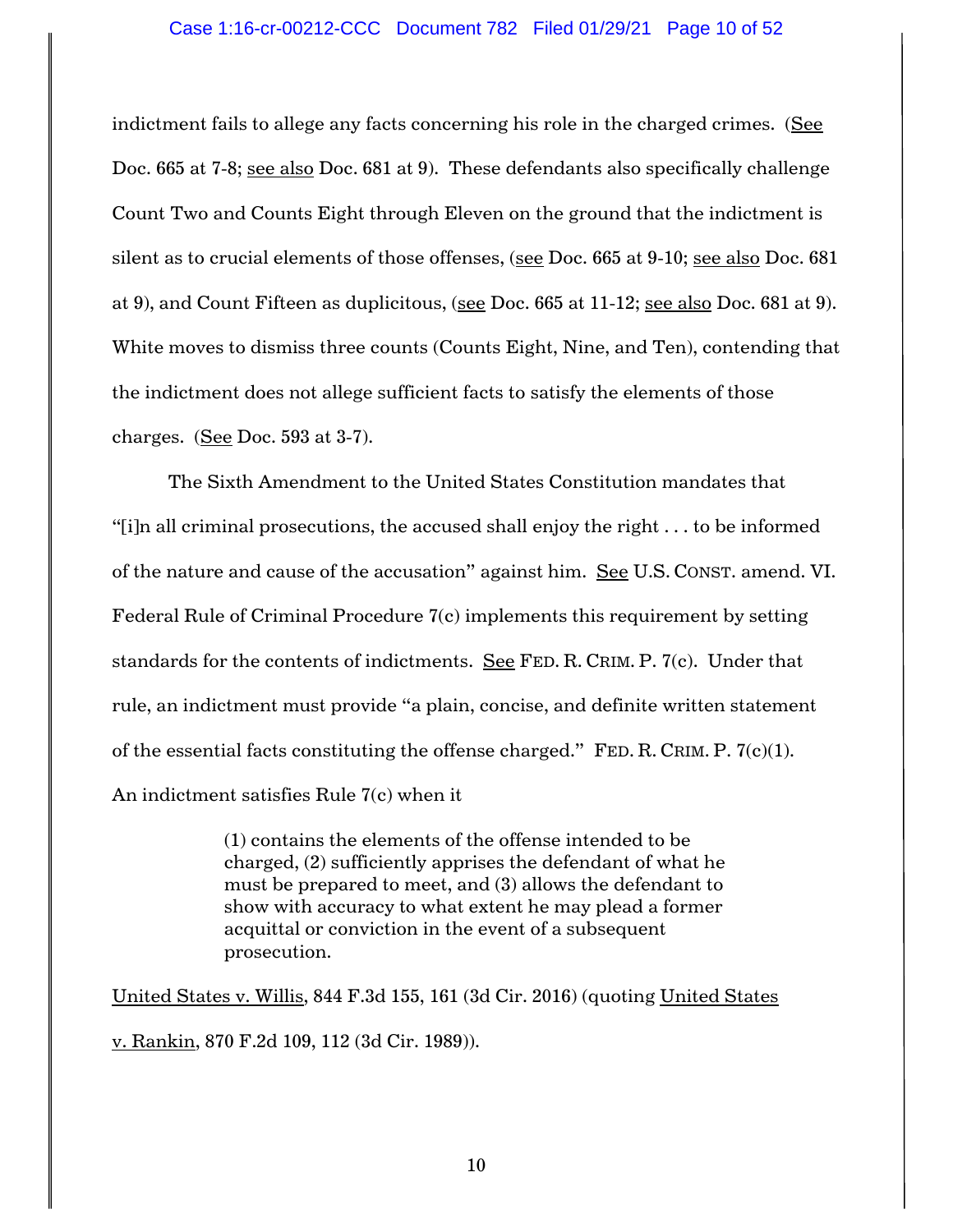Our court of appeals has said that "no greater specificity than the statutory language is required so long as there is sufficient factual orientation to permit the defendant to prepare his defense." Id. at 161-62 (quoting Rankin, 870 F.2d at 112). Thus, an indictment will generally pass muster if it identifies the statute allegedly violated, lists the elements of the statutory offense, and identifies the time period of the alleged violation. See Huet, 665 F.3d at 595 (citing United States v. Urban, 404 F.3d 754, 771 (3d Cir. 2005)). "[D]etailed allegations" are not required. Id. at 594 (citing United States v. Resendiz-Ponce, 549 U.S. 102, 110 (2007)). A court must uphold an indictment "unless it is so defective that it does not, by any reasonable construction, charge an offense." Willis, 844 F.3d at 162 (quoting United States v. Vitillo, 490 F.3d 314, 324 (3d Cir. 2007)). Critically though, "if an indictment fails to charge an essential element of the crime, it fails to state an offense." Huet, 665 F.3d at 595 (citing United States v. Wander, 601 F.2d 1251, 1259 (3d Cir. 1979)).

### **a. Count Two Specifically**

We begin with defendants' count-specific challenges. Coles, joined by Dickerson, asserts that Count Two fails to allege the *mens rea* element of Hobbs Act robbery. (See Doc. 665 at 9; see also Doc. 681 at 9). The government rejoins that the indictment tracks the statutory language of the Hobbs Act. (See Doc. 726 at 5-6). Count Two avers that the named defendants

> did unlawfully obstruct, delay and affect, and attempt to obstruct, delay and affect, commerce as that term is defined in Title 18, United States Code, Section 1951, and the movement of articles and commodities in such commerce, by robbery as that term is defined in Title 18, United States Code, Section 1951, in that the defendants . . . did unlawfully take and obtain and attempt to take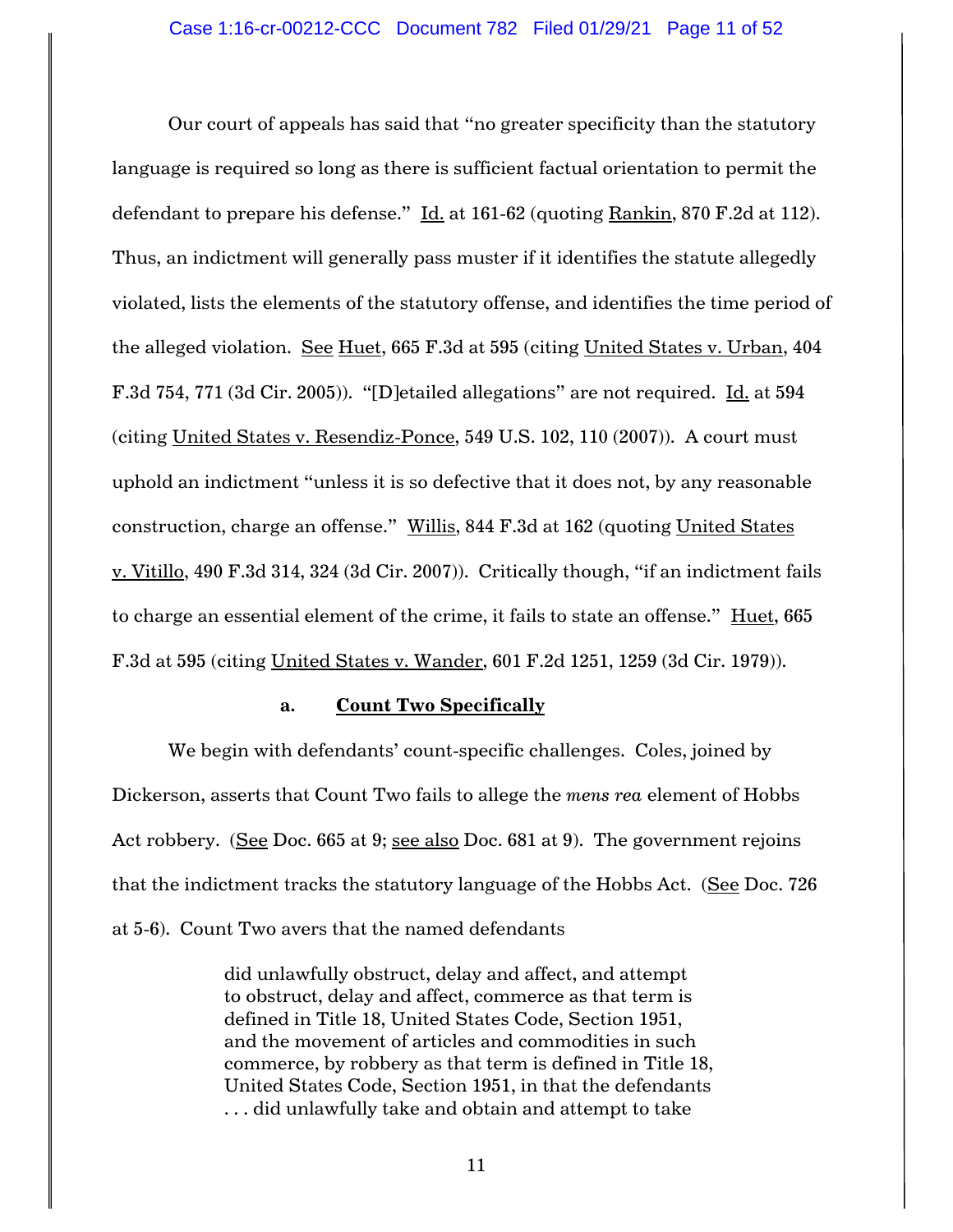and obtain personal property consisting of United States currency, controlled substances, and firearms from the person of and in the presence of Phillip Jackson, owner and possessor of said property, against his will by means of actual and threatened force, violence, and fear of injury, immediate and future, to his person[,] that is, the defendants physically restrained Jackson and two others at gun point and then shot and killed Phillip Jackson and two others during the course of the robbery, and did aid, abet, counsel, command, induce and procure each other in the commission of this crime.

(Doc. 499 at 10-11). This language indeed tracks the language of the Hobbs Act as applied to the specific allegations in this case. See 18 U.S.C.  $\S$  1951(a).

Coles is correct that absent from this count is any explicit reference to the judicially recognized *mens rea* requirement, *viz.*, that "the defendant knowingly or willfully" committed the charged robbery. See United States v. Powell, 693 F.3d 398, 401 (3d Cir. 2012) (citing United States v. Walker, 657 F.3d 160, 178-79 (3d Cir. 2011); United States v. Driggs, 823 F.2d 52, 54 (3d Cir. 1987)). We agree that the ideal indictment should allege the *mens rea* element for the offense charged. Our only inquiry, however, is whether the indictment is fatally deficient for failing to do so.

Our court of appeals instructs us that it is not. In United States v. Hodge, 211 F.3d 74 (3d Cir. 2000), the Third Circuit reviewed a similar issue: the indictment in that case charged the elements of robbery under a Virgin Islands' statute but failed to "explicitly recite the element of specific intent." See Hodge, 211 F.3d at 76-77. The court held that the indictment nonetheless satisfied Rule 7(c). It noted that the indictment's language tracked the statutory definition of robbery—which, like the Hobbs Act, does not expressly include a *mens rea* element. See id. at 77. While the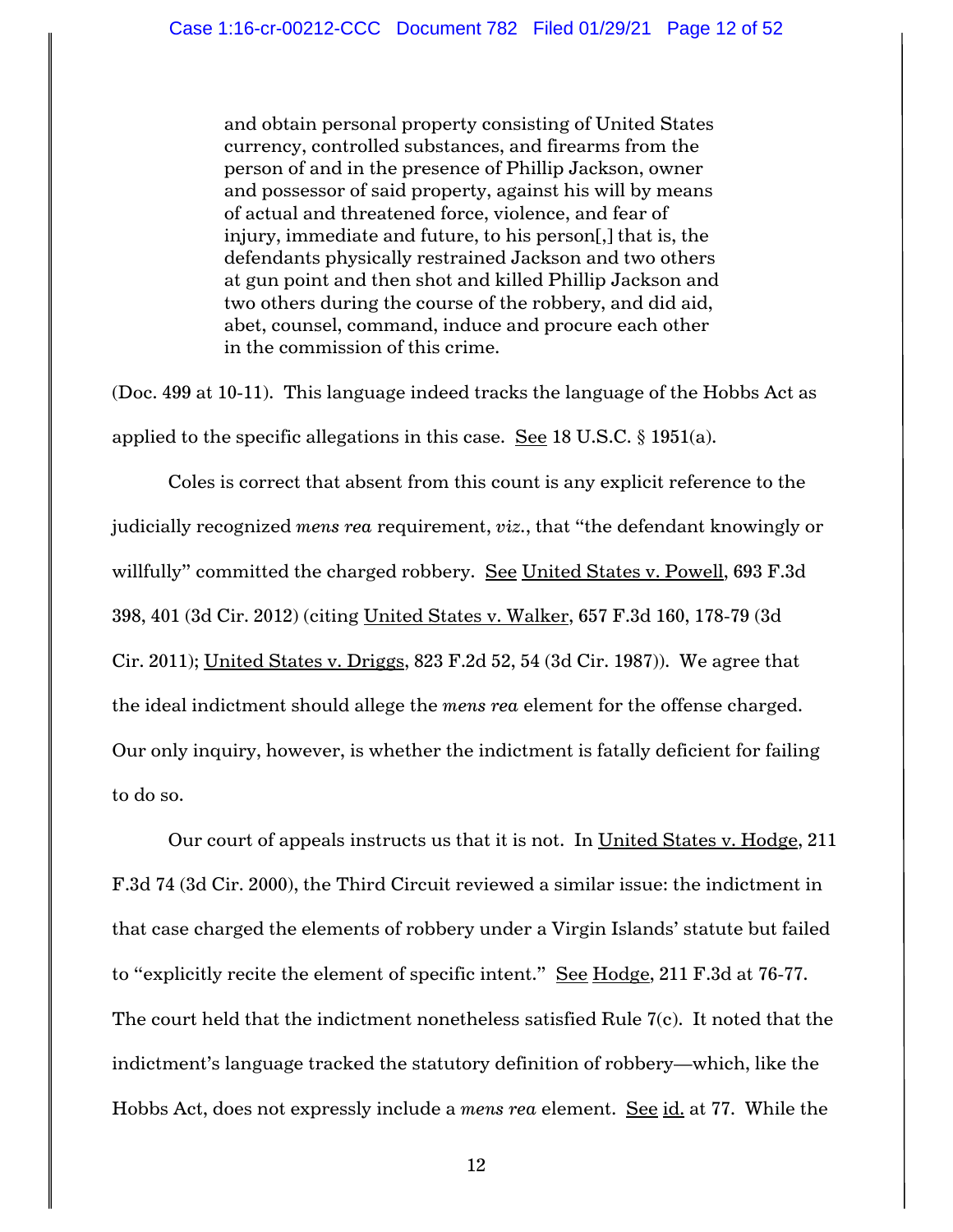### Case 1:16-cr-00212-CCC Document 782 Filed 01/29/21 Page 13 of 52

court acknowledged case law holding specific intent to be an essential element of the offense, it observed that "[f]ailure to allege the statutory elements will not be fatal provided that alternative language is used or that the essential elements are charged in the indictment by necessary implication." Id. (quoting Gov't of Virgin Islands v. Moolenaar, 133 F.3d 246, 249 (3d Cir. 1998)). The court concluded that the indictment "was sufficient to meet all of the requirements of Rule  $7(c)(1)$ ." Id.

Coles claims that **Hodge** is distinguishable because it concerned a Virgin Islands' robbery statute, not Hobbs Act robbery. (See Doc. 741 at 7). We do not view that distinction as material, and Coles does not explain why it is. The broader point of Hodge is directly applicable here: an indictment like this one, that includes all requisite statutory elements, and by necessary implication any judicially derived elaboration, is sufficient to satisfy Rule  $7(c)(1)$ . See Hodge, 211 F.3d at 77; see also United States v. Oliver, No. 01-3223, 2002 WL 31474532, slip op. at 2 (3d Cir. Nov. 5, 2002) (nonprecedential). We will deny Coles' motion to dismiss Count Two.

### **b. Counts Eight Through Eleven Specifically**

The same reasoning defeats Coles' arguments, joined by Dickerson, as to Counts Eight through Eleven. (See Doc. 665 at 9-10; see also Doc. 681 at 9). Counts Eight, Nine, and Ten charge Coles, Dickerson, and others with "kill[ing] another person . . . with intent to prevent the communication by [them] to a law enforcement officer of the United States as defined in 18 U.S.C. § 1515(a)(4), with information relating to the commission or possible commission of a Federal offense, and did aid, abet, counsel, command, induce and procure the commission of this crime," (Doc. 499 at 21, 22, 23), and Count Eleven charges conspiracy to commit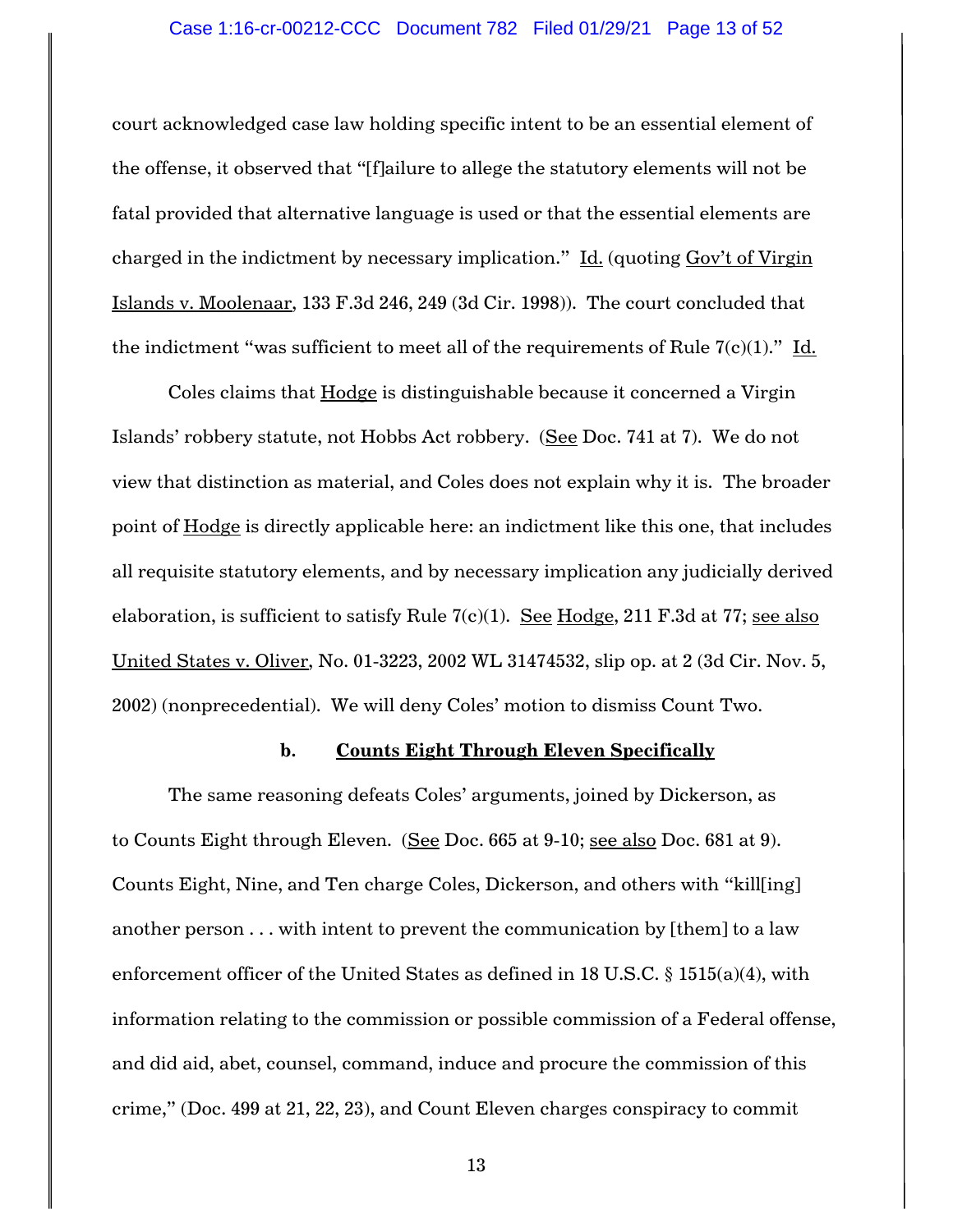those substantive offenses, (see id. at 24). Like the Hobbs Act robbery count, the language of the indictment tracks the statutory language for these charged offenses nearly verbatim. See 18 U.S.C.  $\S$  1512(a)(1)(C), (k).

Coles argues that the indictment fails to explicitly allege the essential elements of the offense as articulated in the applicable case law. (See Doc. 665 at 9-10). Our court of appeals has explained that a conviction for witness tampering requires proof of four elements:

> (1) the defendant killed or attempted to kill a person; (2) the defendant was motivated by a desire to prevent the communication between any person and law enforcement authorities concerning the commission or possible commission of an offense; (3) that offense was actually a federal offense; and (4) a reasonable likelihood that the person whom the defendant believes may communicate with law enforcement would in fact make a relevant communication with a federal law enforcement officer.

Bruce v. Warden Lewisburg USP, 868 F.3d 170, 184 (3d Cir. 2017) (emphasis omitted) (citing United States v. Tyler, 732 F.3d 241, 252 (3d Cir. 2013)). Coles contends that the fourth element—a reasonable likelihood that the victims would have communicated with authorities— is not explicitly alleged in the indictment. $^4$ (See Doc. 741 at 8). Coles is correct, but we reiterate that this is not a fatal defect. See *supra* at 12-13. The indictment otherwise tracks the statutory language of

 $\overline{\phantom{a}}$ 

<sup>&</sup>lt;sup>4</sup> Coles initially argued that the indictment fails to allege the second element—that he was motivated by a desire to prevent Chaney's, Phillips', and Cole's communications with authorities—but he concedes in his reply brief that the indictment does make that allegation. (See Doc. 665 at 10; Doc. 741 at 8). His separate argument that the government does not allege sufficient facts to buttress that allegation, (see Doc. 741 at 8), will be addressed *infra*.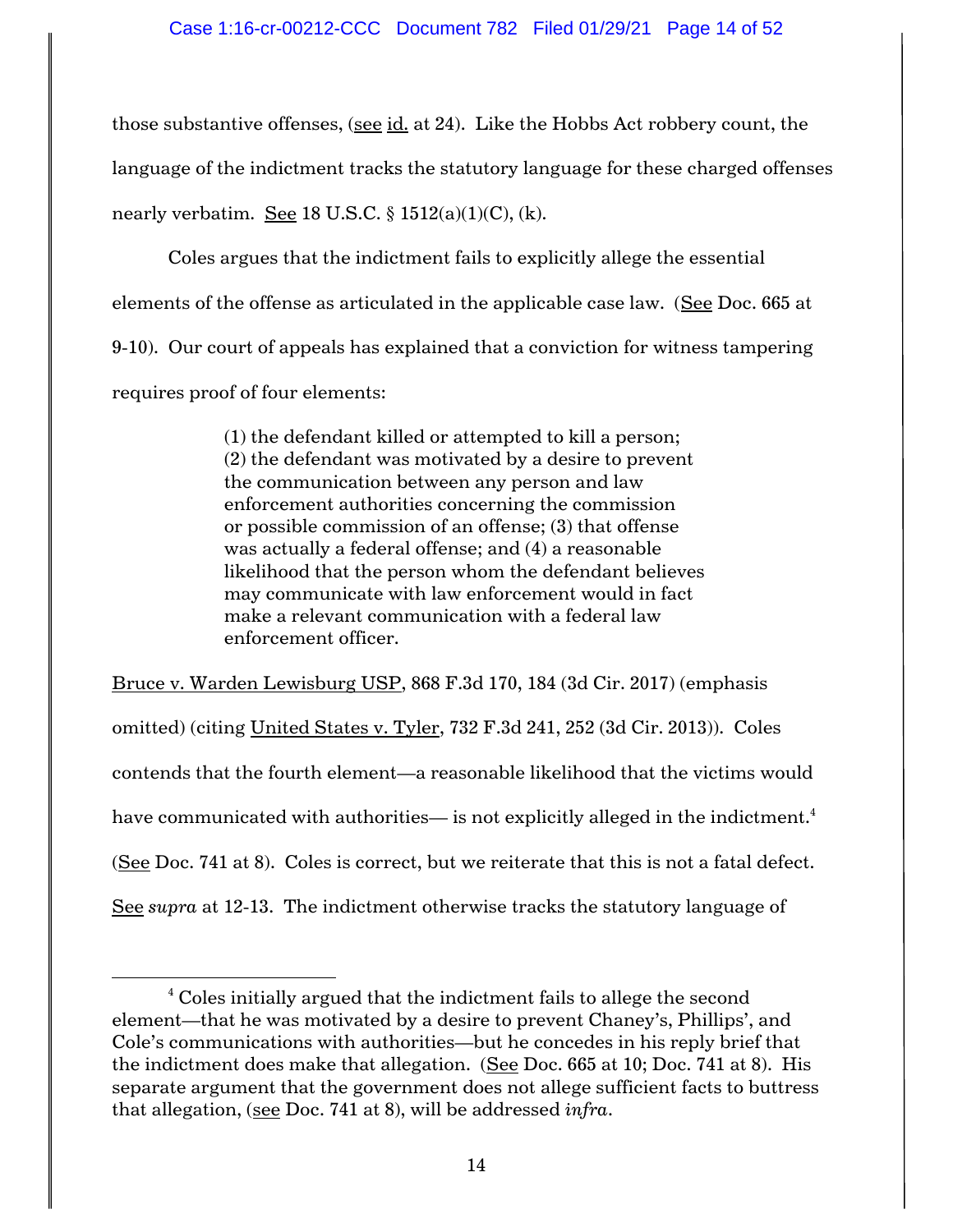18 U.S.C. § 1512(a)(1)(C) and (k) nearly verbatim, and it incorporates by necessary implication the judicially derived elements of that statutory offense. See Hodge, 211 F.3d at 77. We will deny Coles' motion to dismiss Counts Eight through Eleven on this ground.

# **c. Counts One Through Eleven Generally**

Defendants' broader challenge to the sufficiency of Counts One through Eleven on the whole likewise fails. Coles and Dickerson oppugn all eleven counts for perceived lack of factual specificity. (See Doc. 665 at 5-8; see also Doc. 681 at 9). Their argument is less about the legal sufficiency of the indictment than it is about fairness: they essentially claim that, when compared to the illuminating narrative provided for each of the BGF defendants, the indictment effectively leaves Coles and Dickerson in the dark as to their alleged roles in the charged offenses. (See Doc. 665 at 5-8; see also Doc. 741 at 5-7). White raises similar arguments, albeit limited to Counts Eight through Ten. (See Doc. 593 at 2-7). He contends that the indictment fails to make him aware of the essential facts charged against him, particularly with respect to the motive element of those counts. (See id.)

We note at the outset that this indictment includes far more factual and contextual background than the typical charging document. A 22-paragraph preamble chronicles the government's theory of the case in some detail. The preamble alleges that Coles, Dickerson, and White were distributing heroin, cocaine base, and cocaine hydrochloride in the Chambersburg and Mercersburg areas of Franklin County, Pennsylvania, and also in Hagerstown, Maryland; that Jackson was a customer of Coles and White who lived on a farm in Mercersburg,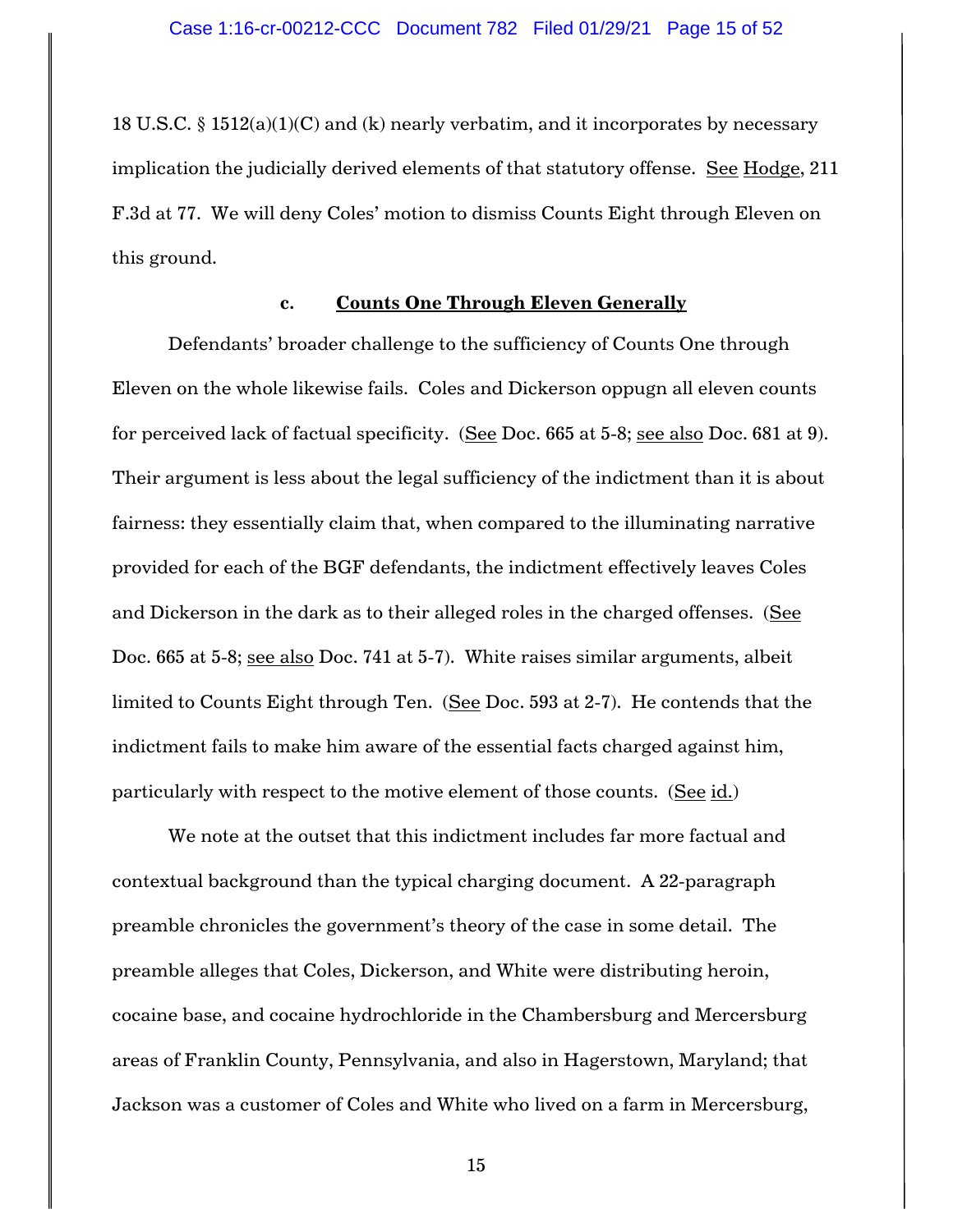### Case 1:16-cr-00212-CCC Document 782 Filed 01/29/21 Page 16 of 52

Pennsylvania, and purchased both personal use and distribution quantities of controlled substances; and that Coles, Dickerson, and White enlisted Chaney and others in their drug-distribution activities. (See Doc. 499 ¶¶ 5-7). The preamble explains that Chaney began cooperating with federal and state officials regarding the activities of Coles, Dickerson, White, and others in or about June 2016, and that Coles, Dickerson, and White came to suspect Chaney was working as an informant. (See id. ¶¶ 8-9). Elsewhere in the indictment, the government alleges that Coles and Dickerson, "to protect the conspiracy, decided to have [Chaney] killed." (Id. at 30).

The preamble then explains that Adgebesan and Corbett tapped Preddy, Jenkins-Armstrong, Johnson, and other BGF members to "prepare for, plan, and execute the robbery of Phillip Jackson and the murder of Wendy Chaney." (See id. ¶ 10). And it describes in some detail how that plan played out. Sometime on June 25, 2016, Adgebesan, Corbett, Preddy, Jenkins-Armstrong, Johnson, and others met at Buck's residence. (See id. ¶ 11). Corbett and Buck conducted reconnaissance on Jackson's farm that morning, and Buck monitored it throughout the day. (See id.) White, who was romantically involved with Chaney, eventually "induced" her to travel to Jackson's farm. (See id. ¶ 12). Adgebesan, Corbett, Preddy, Jenkins-Armstrong, Johnson, and the others travelled to Jackson's farm, where they subdued Jackson, Chaney, and Cole "by binding their hands behind them with plastic zip ties." (See id. III 13-14). All three victims were then shot "in the head and back areas." (Id. ¶ 15). Chaney and Cole were both deceased by the time law enforcement arrived; Jackson was alive but succumbed to his injuries the following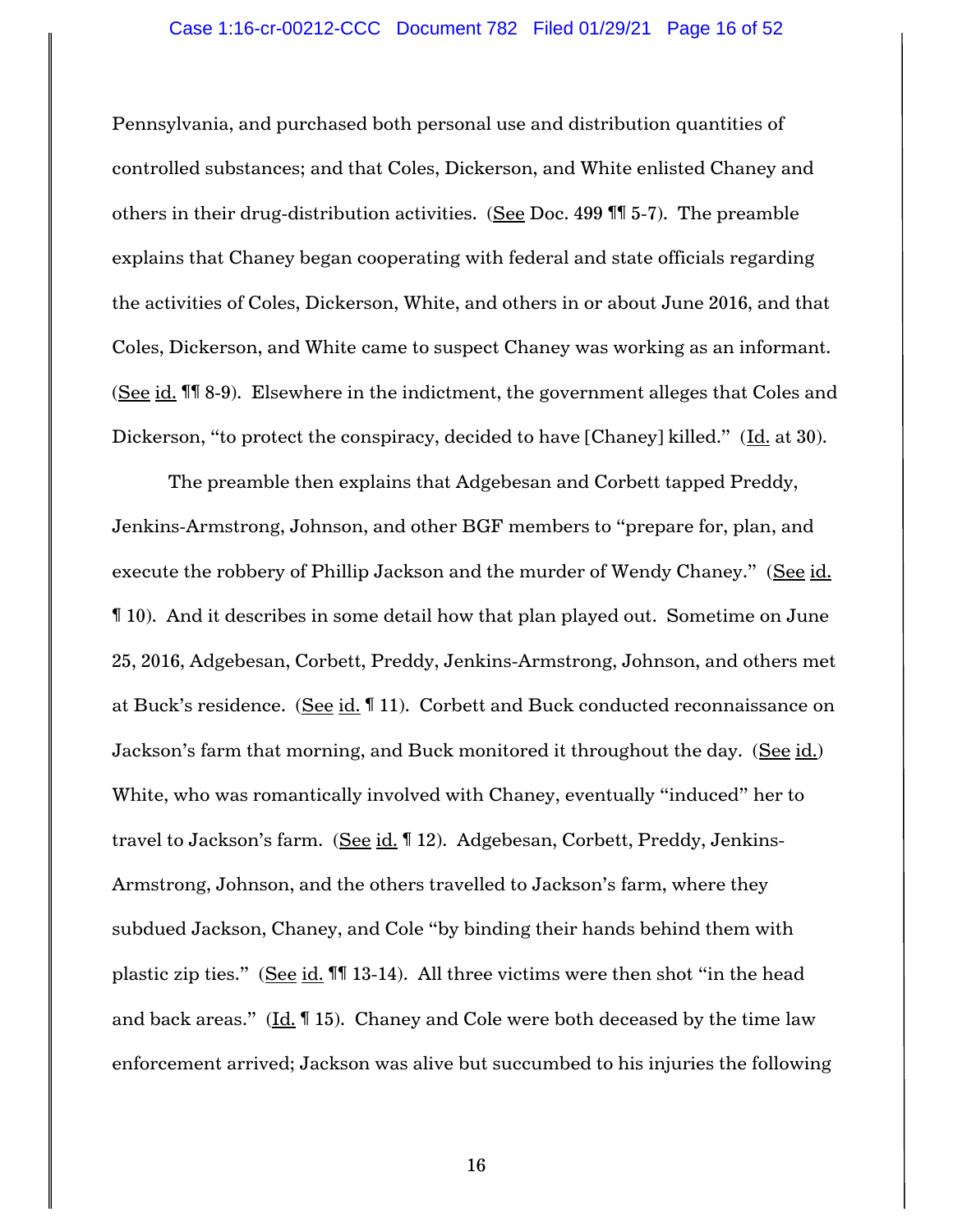day. (See id. ¶¶ 17-18). The indictment avers that "[a]ll three individuals had been set on fire."  $(\underline{Id}$ .  $\P$  17).

Rule  $7(c)(1)$  does not require this level of factual detail. See FED. R. CRIM. P. 7(c)(1); Willis, 844 F.3d at 161-62 (quoting Rankin, 870 F.2d at 112); Huet, 665 F.3d at 594-95 (citing Resendiz-Ponce, 549 U.S. at 110). And the indictment clearly meets the minimum threshold for what *is* required: Counts One through Eleven name the charged defendants, identify the statutes they are charged with violating, recite the statutory elements nearly verbatim, and specify the date of the crime alleged. (See Doc. 499 at 8-24). White's conclusory claim that "[b]oth the Supreme Court and the Third Circuit require more" is unsupported in his brief, (see Doc. 762 at 3), and inconsistent with precedent, see Willis, 844 F.3d at 161-62 (quoting Rankin, 870 F.2d at 112); Huet, 665 F.3d at 594-95 (citing Resendiz-Ponce, 549 U.S. at 110). The indictment provides defendants "sufficient factual orientation"—*viz.*, the alleged participants, the specific offenses charged, the elements thereof, and the date and location of the alleged violations—to allow them to prepare a defense and, if needed,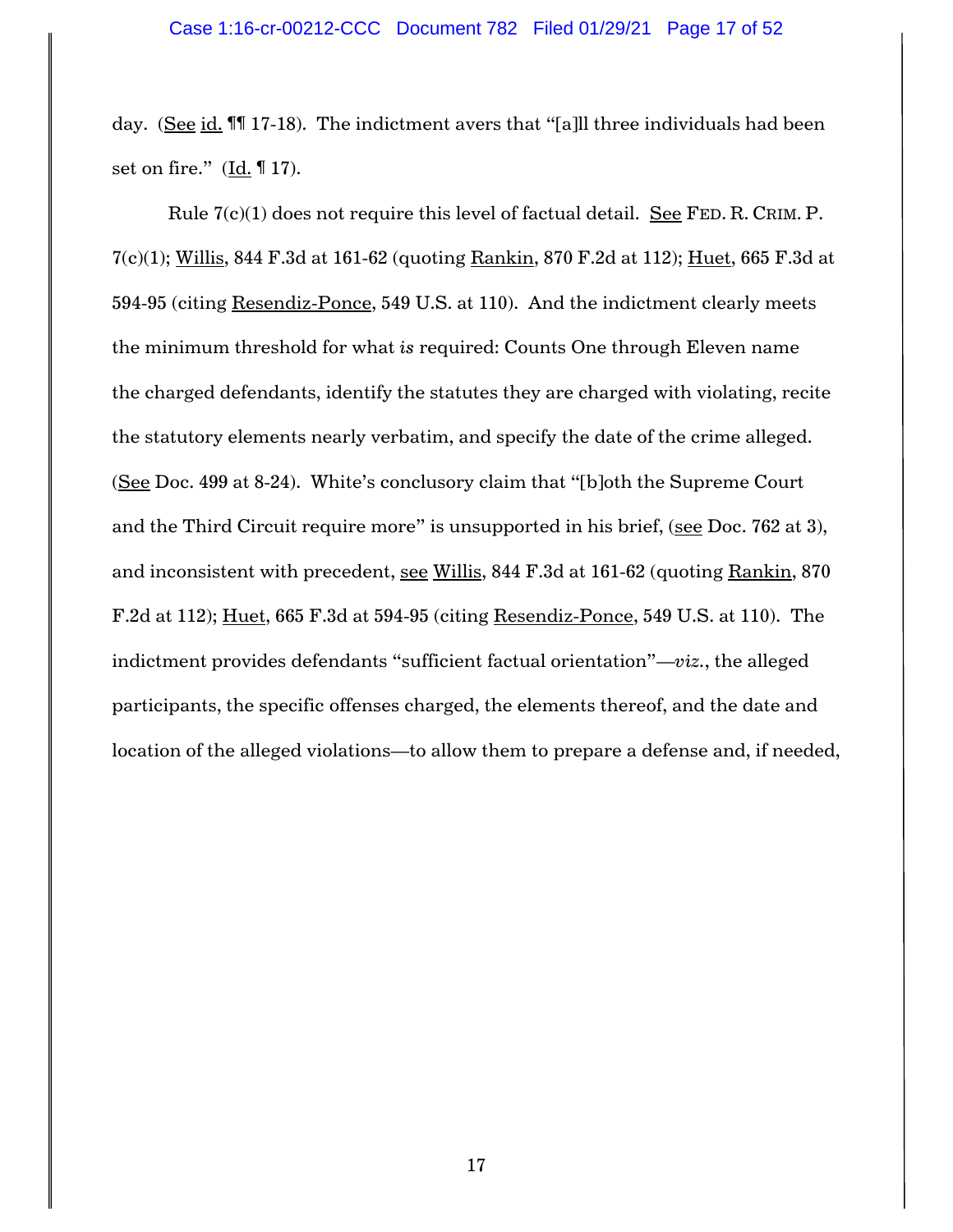invoke double jeopardy. See Willis, 844 F.3d at 161-62 (quoting Rankin, 870 F.2d at 112). This is all that Rule  $7(c)(1)$  requires.<sup>5</sup>

Our reading of defendants' briefing reveals that they are not so much concerned with the sufficiency of the indictment as they are the fairness of the government's chosen approach to the factual narrative. Defendants essentially posit that, because the government chose to provide additional factual context in a lengthy preamble, and because it chose to provide detailed allegations as to certain defendants in that preamble, the indictment is fatally defective for failing to provide that same level of detail for all defendants. (See, e.g., Doc. 741 at 5). We agree with the defense observation that the indictment provides *far* more factual information about the criminal conduct of certain defendants. These issues, however, are not the concern of Rule  $7(c)(1)$ ; they are more properly addressed under Rule  $7(f)$ 's

 $\overline{\phantom{a}}$ 

 $5$  White cites United States v. Stansfield, 101 F.3d 909 (3d Cir. 1996), as support for his assertion that the government has "fail[ed] *to set forth sufficient evidence in this case* to support the charges of Witness Tampering by Murder alleged against" him. (See Doc. 593 at 6-7 (emphasis added)). Stansfield involved a posttrial challenge to the sufficiency of the evidence, not a pretrial challenge to the sufficiency of the indictment. See Stansfield, 101 F.3d at 917-18. To the extent White believes that the government must produce some evidence to support the charges against him prior to trial, he is mistaken. It is well settled that "[t]here is no criminal corollary to the civil summary judgment mechanism," and the government "is not required to set forth its entire case in the indictment." See Huet, 665 F.3d at 595. White's additional argument, concerning inconsistencies in the government's theory regarding the witness-tampering counts, is likewise an issue for trial, not for a motion to dismiss. We too are perplexed by the government's new claim that "Phillip Jackson and Brandon Cole witnessed the defendants kill Wendy Chaney" and so were killed to "prevent  $\dots$  [them] from reporting a crime," (Doc. 759 at 6), which is inconsistent with the government's statement during Johnson's change of plea hearing that Jackson and Cole were killed *first* (and while Chaney was not even in the room) and thus could not have been witnesses to her murder, (see Doc. 490 at 31:16-32:8). But this is an issue of proof, not one of pleading, and is more appropriately addressed by the jury.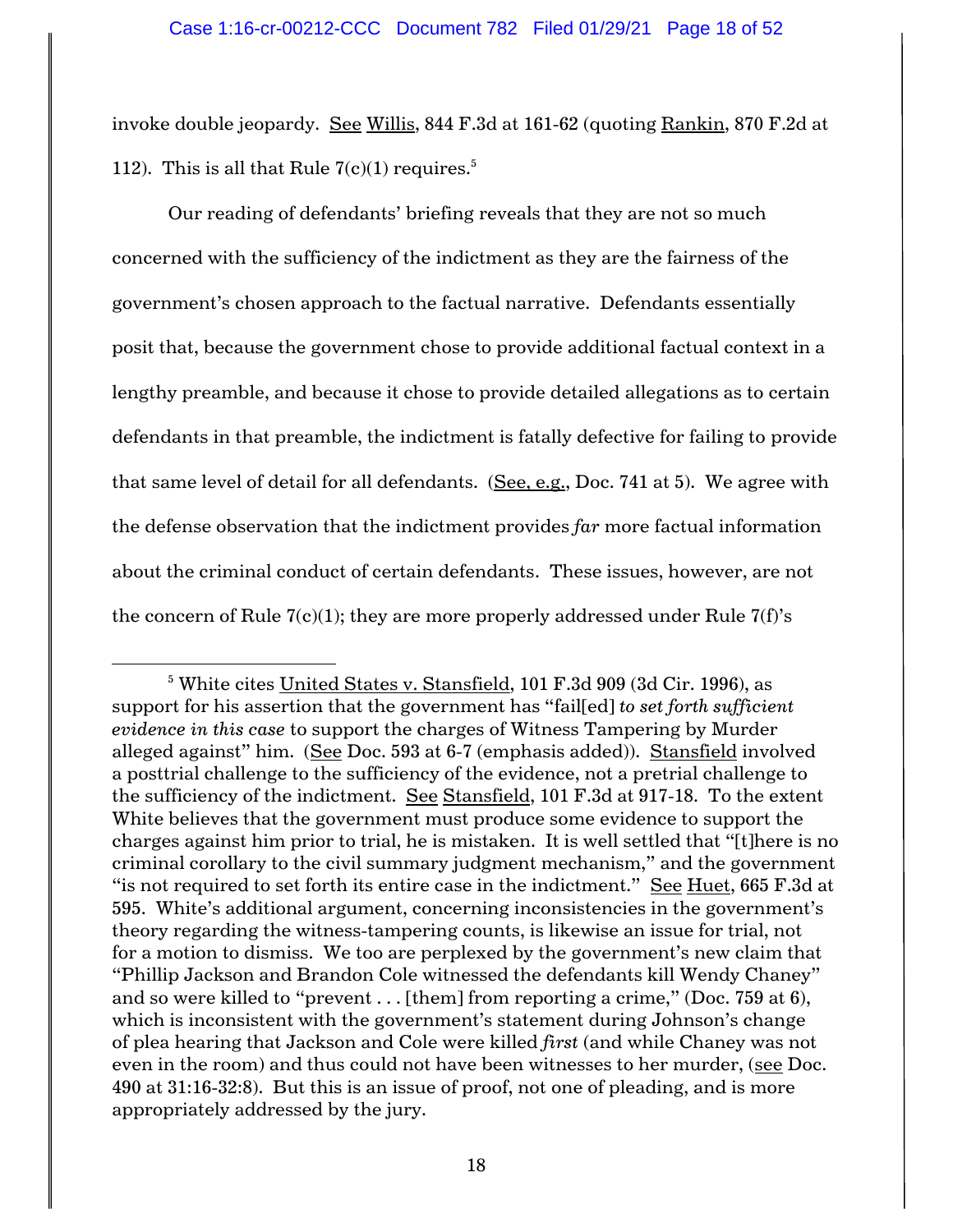authorization of bills of particulars. We will address Rule 7(f) concerns in Section C of this memorandum.

### **2.** *Counts Three Through Six: Legal Sufficiency*

Jenkins-Armstrong, joined by Coles and Dickerson, challenges the legal sufficiency of Counts Three through Six. (See Doc. 686 at 2-8; see also Doc. 681 at 8; Doc. 700  $\P$  1).<sup>6</sup> Counts Three, Four, and Five charge the moving defendants and others with using, brandishing, and discharging a firearm during and in relation to a crime of violence, causing the death of Jackson, Cole, and Chaney, respectively, in violation of 18 U.S.C. § 924(c) and (j), and aiding and abetting same, in violation of 18 U.S.C. § 2. (See Doc. 499 at 12-17). Count Six charges the same defendants with conspiring to use, brandish, and discharge a firearm during and in relation to a crime of violence in violation of 18 U.S.C.  $\S$  924(c), (j), and (o). (See id. at 18-19). Each count alleges two predicate crimes of violence: Hobbs Act robbery and killing of a witness. (See id. at 12-19). Defendants apparently do not dispute that killing a witness qualifies as a crime of violence and would thus independently sustain a Section 924(c) conviction. Their arguments focus exclusively on whether

 $\overline{\phantom{a}}$ 

 $6$  The government objects to Coles' joinder in various of his codefendants' motions. (See Doc. 726 at 20). Coles expressly sought the court's permission to join in those motions, (see Doc. 684), and the government *concurred in* that request, (see Doc. 694). We granted Coles' request by order of October 29, 2020, and allowed him to file a notice identifying the motions in which he would join by November 2, 2020. (See Doc. 697). The government offers no explanation for its change of position. We also note that the government does not challenge Dickerson's joinder. (See Doc. 721 at 13-14). For the sake of clarity, the court overrules the government's objection to Coles' joinder. We recognize that defense counsel have raised a host of pretrial issues, but we admonish the government to avoid in the future this type of glaring inconsistency on minor procedural issues.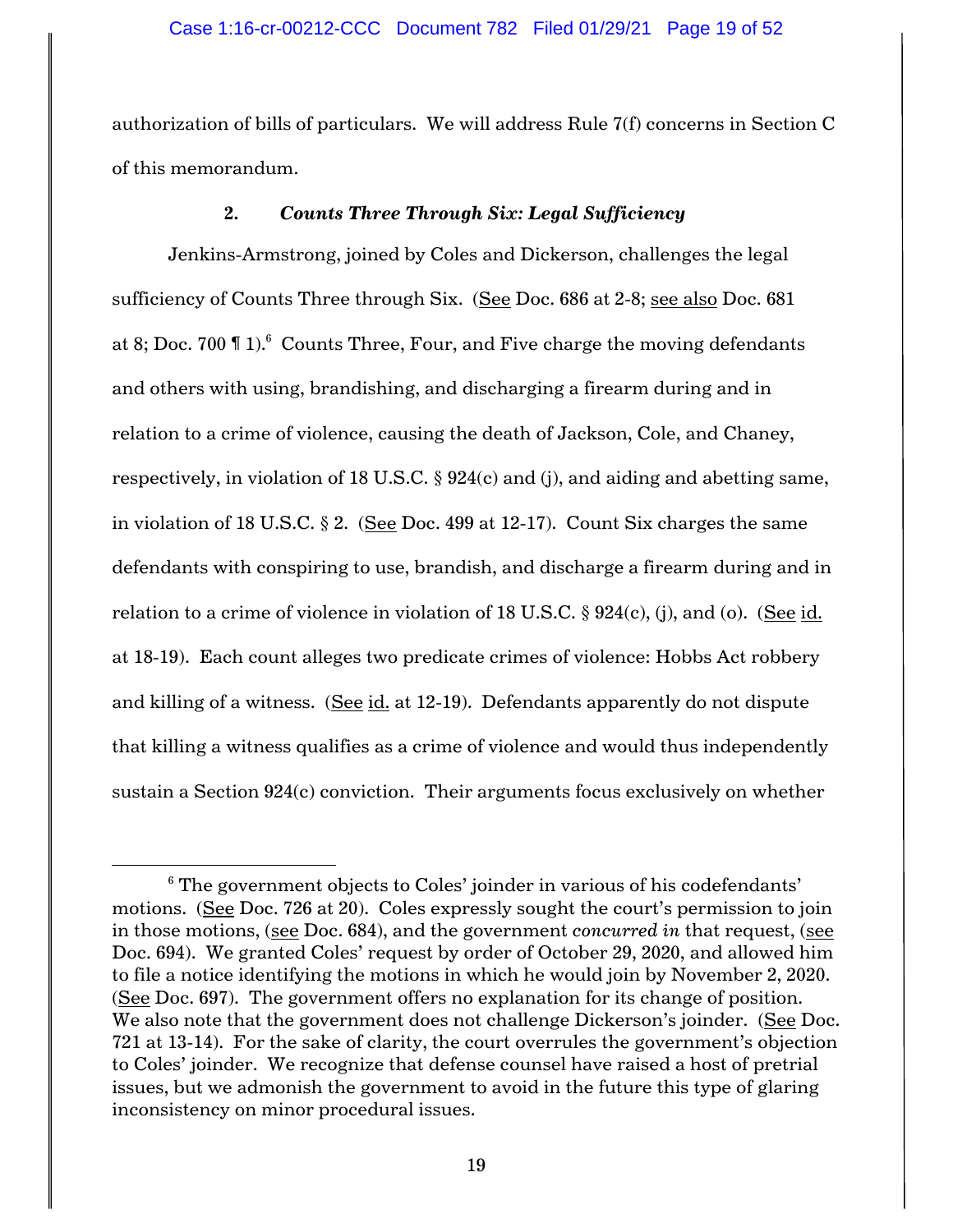Hobbs Act robbery qualifies as a crime of violence. (See Doc. 686 at 2-8). We thus limit our discussion to that offense.

Section 924(c) establishes enhanced punishments for any individual who uses, carries, brandishes, or discharges a firearm "during and in relation to any crime of violence." 18 U.S.C.  $\S 924(c)(1)(A)$ . A felony offense is a "crime of violence" for purposes of Section 924(c) if it "has as an element the use, attempted use, or threatened use of physical force against the person or property of another," see id.  $\S 924(c)(3)(A)$ , or "by its nature, involves a substantial risk that physical force against the person or property of another may be used in the course of committing the offense," see id.  $\S 924(c)(3)(B)$ . Courts refer to these clauses as the "elements" clause" and the "residual clause," respectively. See United States v. Robinson, 844 F.3d 137, 140-41 (3d Cir. 2016), *cert.* denied, 138 S. Ct. 215 (2017), abrogated on other grounds by United States v. Davis, 588 U.S. , 139 S. Ct. 2319 (2019). In Davis, the Supreme Court of the United States invalidated Section 924(c)'s residual clause, holding that it was unconstitutionally vague. See Davis, 139 S. Ct. at 2336.

Jenkins-Armstrong contends that, with the residual clause gone, Hobbs Act robbery can no longer qualify as a crime of violence, because it does not have as an element the use, attempted use, or threatened use of physical force against the person or property of another required by the elements clause. (Doc. 686 at 2-8). The Hobbs Act defines "robbery" as "the unlawful taking or obtaining of personal property from the person or in the presence of another, against his will, by means of actual or threatened force, or violence, or fear of injury, immediate or future, to his person or property." 18 U.S.C. § 1951(b)(1). Jenkins-Armstrong asserts (correctly)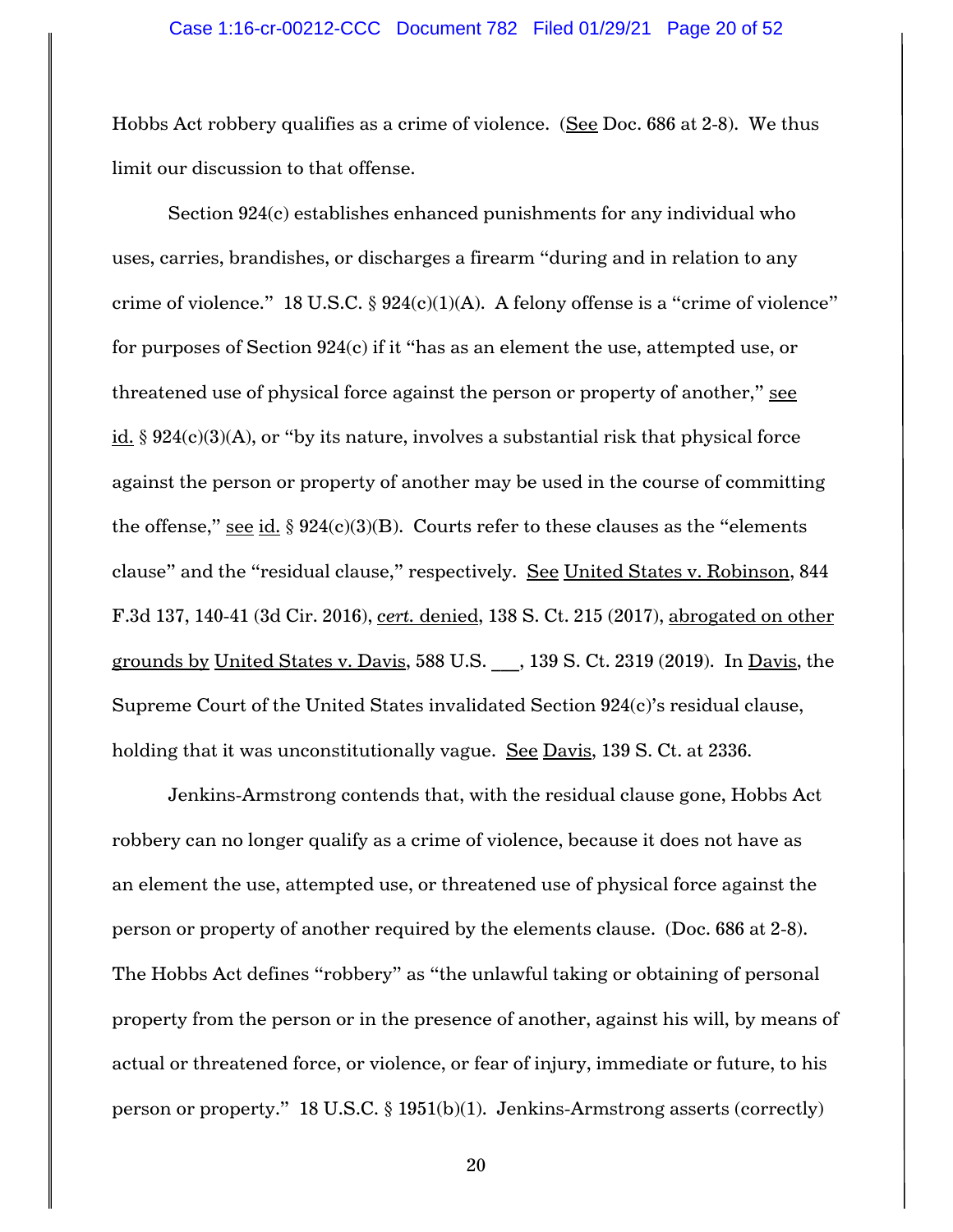### Case 1:16-cr-00212-CCC Document 782 Filed 01/29/21 Page 21 of 52

that a court must "ascertain the least culpable conduct hypothetically necessary to sustain a conviction" for Hobbs Act robbery in determining whether that offense constitutes a crime of violence. (See Doc. 686 at 3 (quoting United States v. Dahl, 833 F.3d 345, 350 (3d Cir. 2016))). He then reasons (incorrectly, we conclude) that because "property" can include intangible property, "Hobbs Act robbery can be committed via threats to devalue some intangible economic interest like a stock holding or contract right." (See id. at 6-7 (citations omitted)). Accordingly, he posits, it does not necessarily encompass the violent force required by Section 924(c)'s elements clause. (See id.)

The Third Circuit Court of Appeals rebuffed this exact argument in a nonprecedential opinion just three weeks ago. See United States v. Monroe, No. 19-1494, \_\_\_ F. App'x \_\_\_, 2021 WL 50161, at \*1 (3d Cir. Jan. 6, 2021) (nonprecedential). We recognize that Monroe is nonbinding, but we are persuaded by both its sound reasoning and its consistency with the robust consensus of our sister circuits. The Monroe court first rejected the defendants' hypotheticals as nothing "more than the application of legal imagination," noting that defendants had not identified a single case where Hobbs Act robbery has been prosecuted as they hypothesized. See id. at \*2 (quoting Gonzales v. Duenas-Alvarez, 549 U.S. 183, 193 (2007)). So too here— Jenkins-Armstrong does not identify one case in which a defendant was prosecuted for Hobbs Act robbery on a theory that they nonviolently threatened to devalue an intangible, economic interest. (See generally Doc. 686 at 2-8; Doc. 742 at 2-7). The court opined that defendants' theory rested entirely on misunderstandings of both the term "injury" and the term "physical force." See Monroe, 2021 WL 50161, at \*2.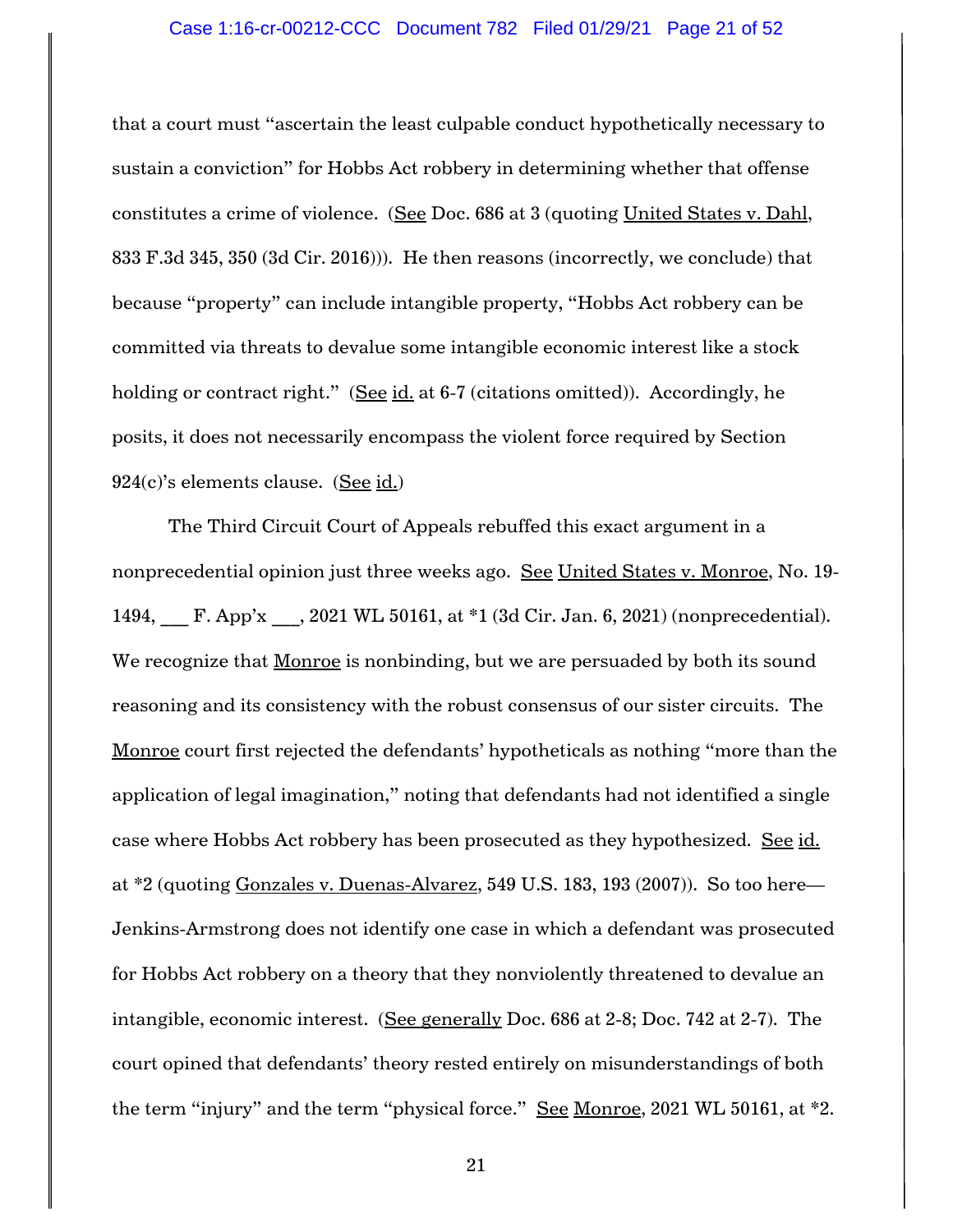The court concluded that "applying the appropriate 'fear of injury' definition ... to the correct definition of physical force, Hobbs Act robbery is clearly a crime of violence." Id.

The court of appeals' nonprecedential decision in Monroe is in accord with the decisions of every court of appeals to address the question to date, all of which hold that Hobbs Act robbery is categorically a crime of violence under the elements clause of Section 924(c). See United States v. García-Ortiz, 904 F.3d 102, 105-09 (1st Cir. 2018); United States v. Hill, 890 F.3d 51, 55-60 (2d Cir. 2018); United States v. Mathis, 932 F.3d 242, 265-66 (4th Cir. 2019); United States v. Buck, 847 F.3d 267, 274-75 (5th Cir. 2017); United States v. Gooch, 850 F.3d 285, 292 (6th Cir. 2017); United States v. Rivera, 847 F.3d 847, 848-49 (7th Cir. 2017); United States v. House, 825 F.3d 381, 387 (8th Cir. 2016); United States v. Dominguez, 954 F.3d 1251, 1260-61 (9th Cir. 2020); United States v. Melgar-Cabrera, 892 F.3d 1053, 1060-66 (10th Cir. 2018); *In re* Saint Fleur, 824 F.3d 1337, 1340-41 (11th Cir. 2016); see also Robinson, 844 F.3d at 150-51 (Fuentes, J., concurring). Jenkins-Armstrong concedes that the weight of authority is against him, but he contends that these cases are not dispositive because they did not resolve the "specific" theory asserted here. (See Doc. 742 at 5).

Not so. In addition to our court of appeals' nonprecedential decision in Monroe, several court of appeals' decisions have addressed the precise argument that Jenkins-Armstrong now raises. Indeed, the First Circuit shot down the exact hypothetical now offered by Jenkins-Armstrong—that one could commit Hobbs Act robbery "by threatening to 'devalue some intangible economic interest like a stock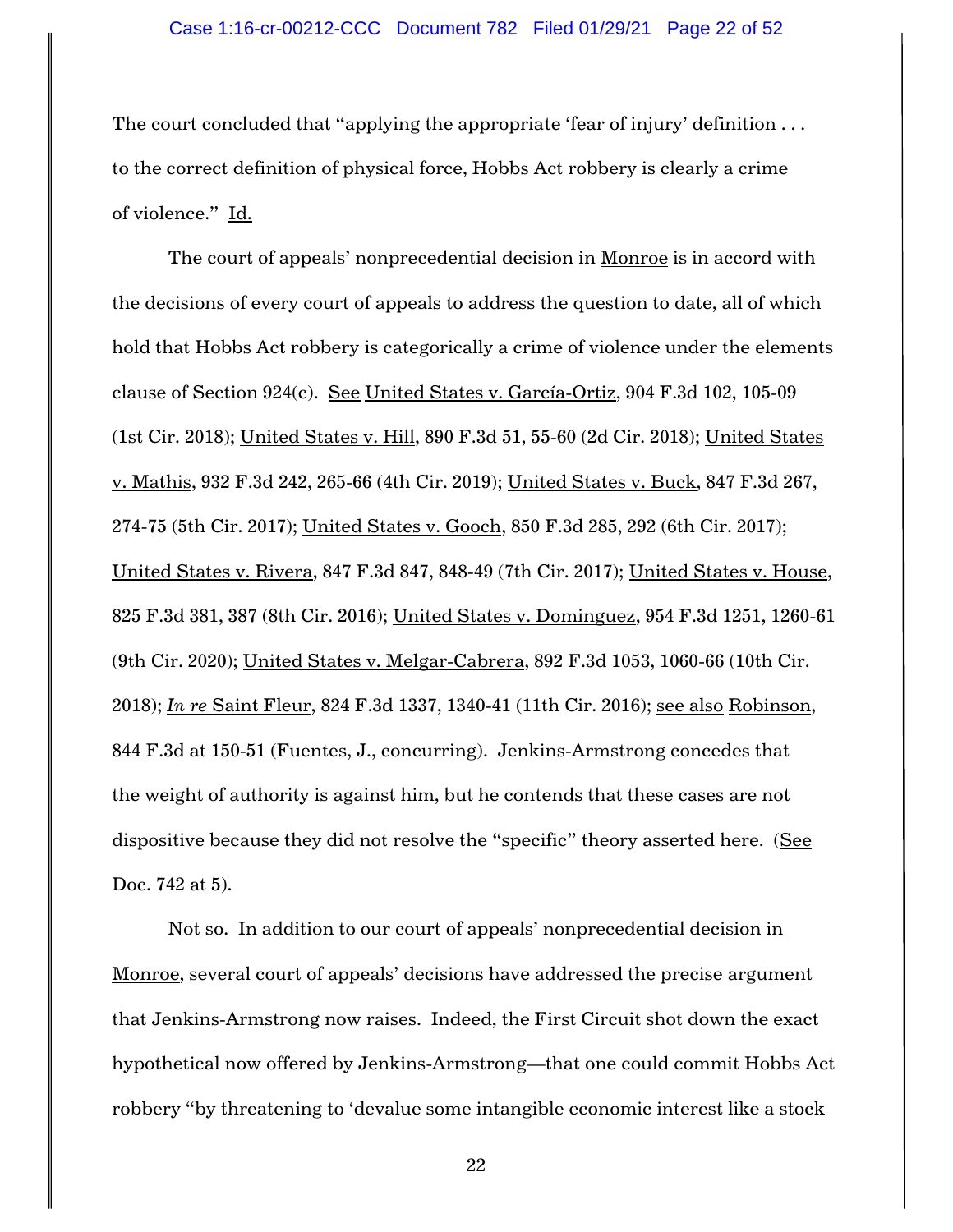### Case 1:16-cr-00212-CCC Document 782 Filed 01/29/21 Page 23 of 52

holding or contract right'"—stating that it "sounds to us like Hobbs Act *extortion*." See García-Ortiz, 904 F.3d at 107; (see also Doc. 686 at 6). The Second Circuit and Ninth Circuit also found no "realistic probability" that an individual could commit Hobbs Act robbery by placing his victim in fear of injury to an intangible, economic interest without using physical force. See Hill, 890 F.3d at 57 n.9 (citing Duenas-Alvarez, 549 U.S. at 193); Dominguez, 954 F.3d at 1260-61 (same). We agree with the *ratio decidendi* of Monroe and the unanimous consensus of our sister circuits, and we conclude that Hobbs Act robbery is categorically a crime of violence under Section 924(c)'s elements clause.

In conclusory footnotes, Jenkins-Armstrong also asserts that aiding and abetting Hobbs Act robbery cannot qualify as a crime of violence, and that Counts Three through Six should be dismissed to the extent they are premised on a theory of aiding and abetting.<sup>7</sup> (See Doc. 686 at 8 n.8). Our court of appeals recently held in a nonprecedential decision that it "does not matter" whether a defendant is convicted as a principal or an aider and abettor since aiding and abetting "is not a separate crime." See United States v. McKelvey, 773 F. App'x 74, 75 (3d Cir. 2019)

 $\overline{\phantom{a}}$ 

 $^7$  Jenkins-Armstrong contends that attempted Hobbs Act robbery and conspiracy to commit Hobbs Act robbery also are not crimes of violence under the elements clause of Section 924(c). (See Doc. 686 at 8 nn.6-7). We need not concern ourselves with this issue, however, because the indictment does not charge attempted Hobbs Act robbery or conspiracy to commit Hobbs Act robbery as a predicate crime of violence underlying Counts Three through Six.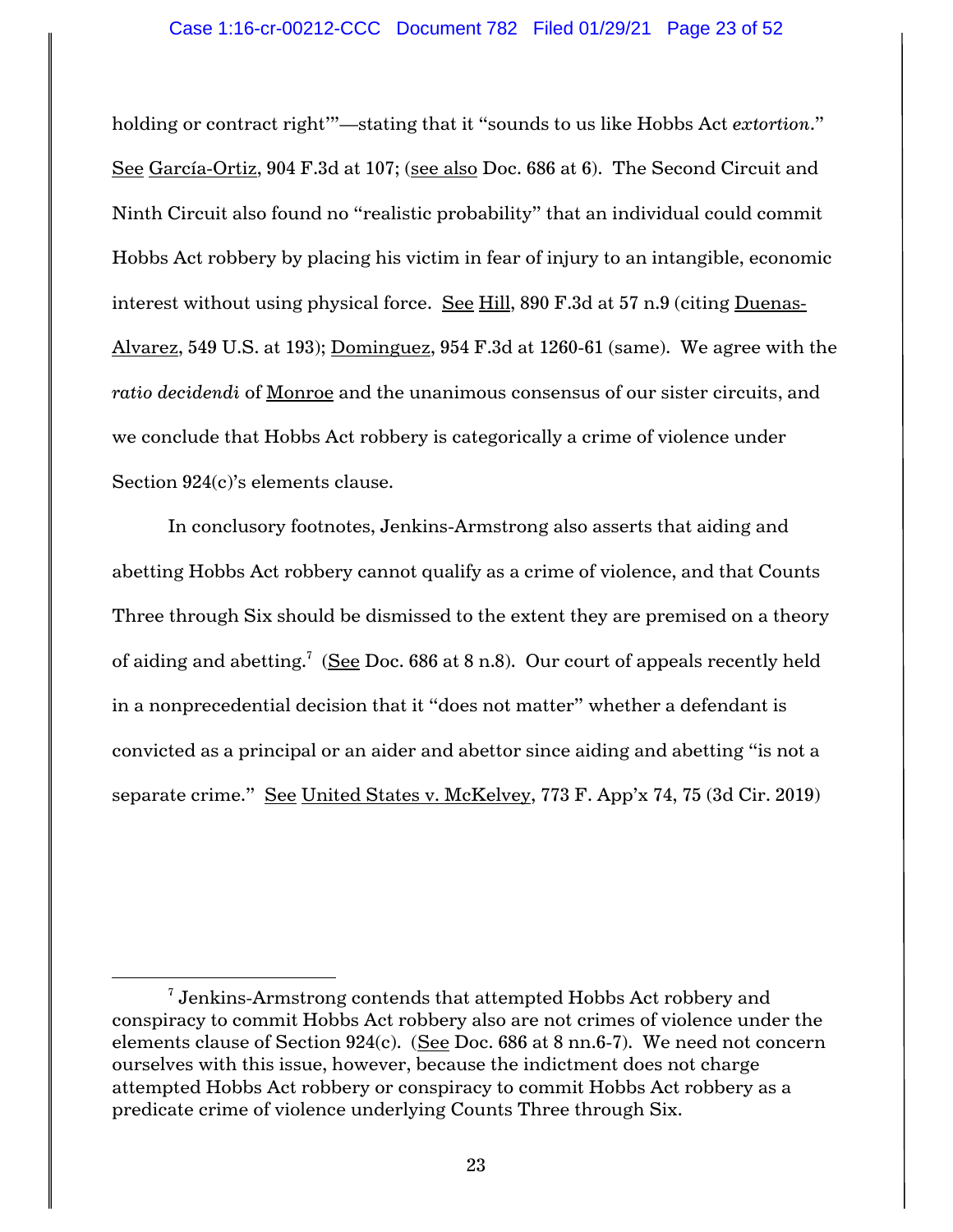(nonprecedential). $^8$  As we have previously noted, <u>see Green</u>, 467 F. Supp. 3d at 256-57  $\&$  n.2, the McKelvey decision is consistent with every other court of appeals to address this question. See García-Ortiz, 904 F.3d at 109; United States v. Brayboy, 789 F. App'x 384, 385 (4th Cir. 2020) (nonprecedential); United States v. Richardson, 948 F.3d 733, 741-42 (6th Cir. 2020); United States v. Grissom, 760 F. App'x 448, 454 (7th Cir. 2019) (nonprecedential); Johnson v. United States, 774 F. App'x 334, 334-35 (8th Cir. 2019) (nonprecedential); United States v. Deiter, 890 F.3d 1203, 1214-16 (10th Cir. 2018); *In re* Colon, 826 F.3d 1301, 1305 (11th Cir. 2016). We agreed with the reasoning of McKelvey and our sister circuits in Green, and we reaffirm that agreement now. See Green, 467 F. Supp. 3d at 257; Green, 2020 WL 5939161, at \*4.

For all of these reasons, we hold that the charged offenses of Hobbs Act robbery and aiding and abetting Hobbs Act robbery are categorically crimes of violence under the elements clause of Section 924(c). We will deny Jenkins-Armstrong's motion to dismiss Counts Three through Six to the extent they are premised on those crimes.

 $\overline{\phantom{a}}$ 

 $^8$  In <u>McKelvey,</u> the court of appeals concluded that aiding and abetting Hobbs Act robbery qualifies as a crime of violence under Section 924(c)'s elements clause, relying on the court's now-abrogated decision in Robinson, 844 F.3d 137. See McKelvey, 773 F. App'x at 75. As we have observed, the Supreme Court's Davis decision reopened debate within our circuit regarding Hobbs Act robbery's status as a crime of violence, but it did not disturb McKelvey's separate reasoning on the nature of aiding-and-abetting liability. See United States v. Green, 467 F. Supp. 3d 252, 256 n.2 (M.D. Pa. 2020) (Conner, J.), appeal filed, No. 20-2459 (3d Cir.). As previously, we find McKelvey to be persuasive. See id.; see also United States v. Green, No. 1:11-CR-361, F. Supp. 3d  $, 2020$  WL 5939161, at  $*4$  n.3 (M.D. Pa. 2020) (same), appeal filed, No. 20-3262 (3d Cir.)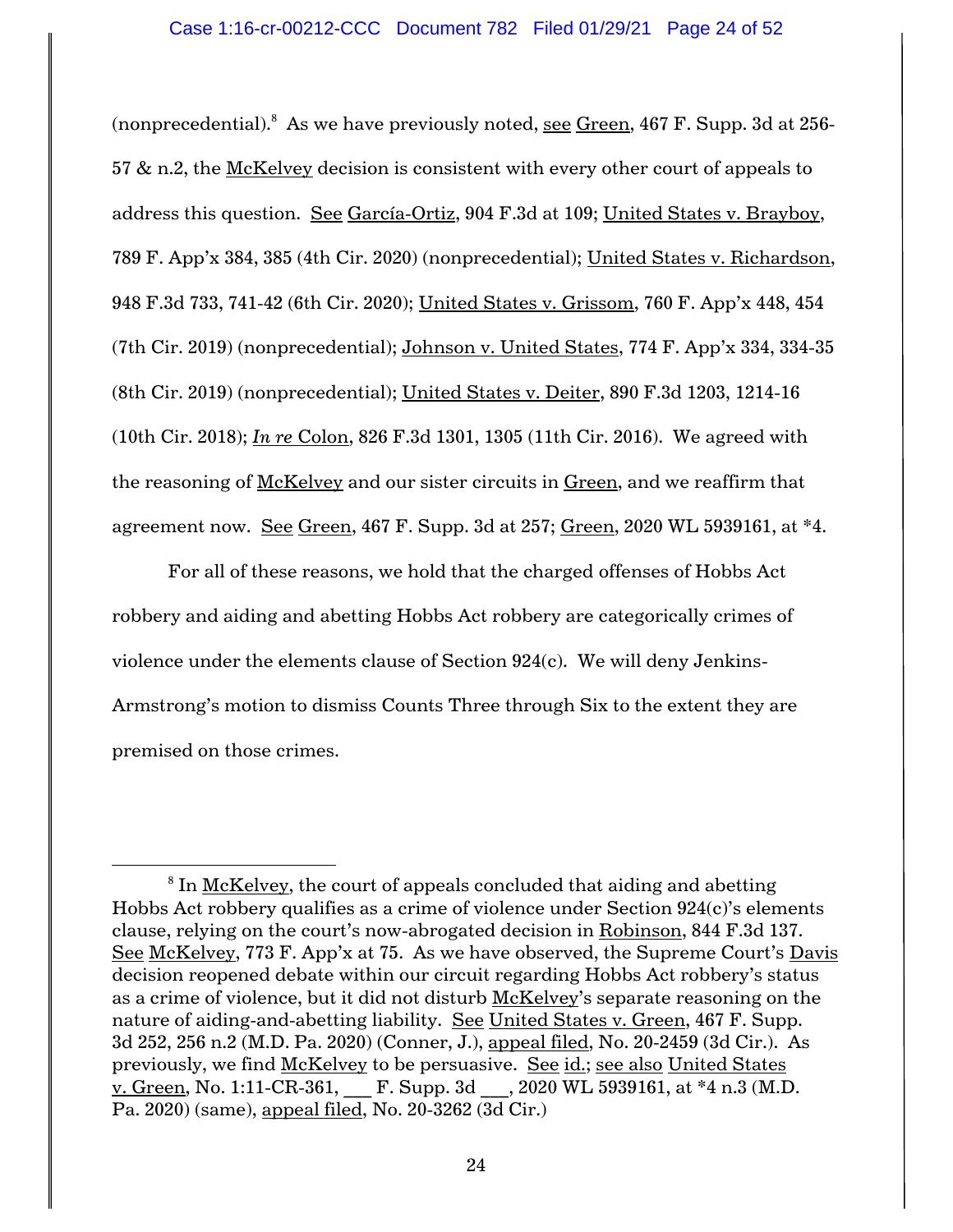# **3.** *Counts Fifteen and Sixteen: Duplicity*

Coles moves to dismiss Count Fifteen on duplicity grounds, and Dickerson joins in that motion, presumably as to the parallel charge brought against him in Count Sixteen. (See Doc. 665 at 11-12; see also Doc. 681 at 9). These counts charge Coles and Dickerson, respectively, with possessing with intent to distribute heroin, cocaine base, and cocaine hydrochloride "[b]eginning on or about April 1, 2016, up to and including July 7, 2016, in Chambersburg, Franklin County, Pennsylvania, within the Middle District of Pennsylvania, and elsewhere." (Doc. 499 at 32-33). Coles argues that, because each separate act of possession of a controlled substance is its own substantive offense, these counts are duplicitous in that they contemplate multiple possessions in multiple locations over a span of three months. (See Doc. 665 at 11-12; see also Doc. 681 at 9).

"Duplicity is the improper joining of distinct and separate offenses in a single count." United States v. Rigas, 605 F.3d 194, 210 (3d Cir. 2010) (*en banc*) (quoting United States v. Haddy, 134 F.3d 542, 548 (3d Cir. 1998)). Duplicitous counts raise several concerns: they "may conceal the specific charges, prevent the jury from deciding guilt or innocence with respect to a particular offense, exploit the risk of prejudicial evidentiary rulings, or endanger fair sentencing." See id. (quoting Haddy, 134 F.3d at 548). As our court of appeals has explained, "'[i]f the doctrine of duplicity is to be more than an exercise in mere formalism, it must be invoked only when an indictment affects the policy considerations' that underlie the doctrine." United State v. Root, 585 F.3d 145, 155 (3d Cir. 2009) (citation omitted). Thus, a count should not be found impermissibly duplicitous simply because it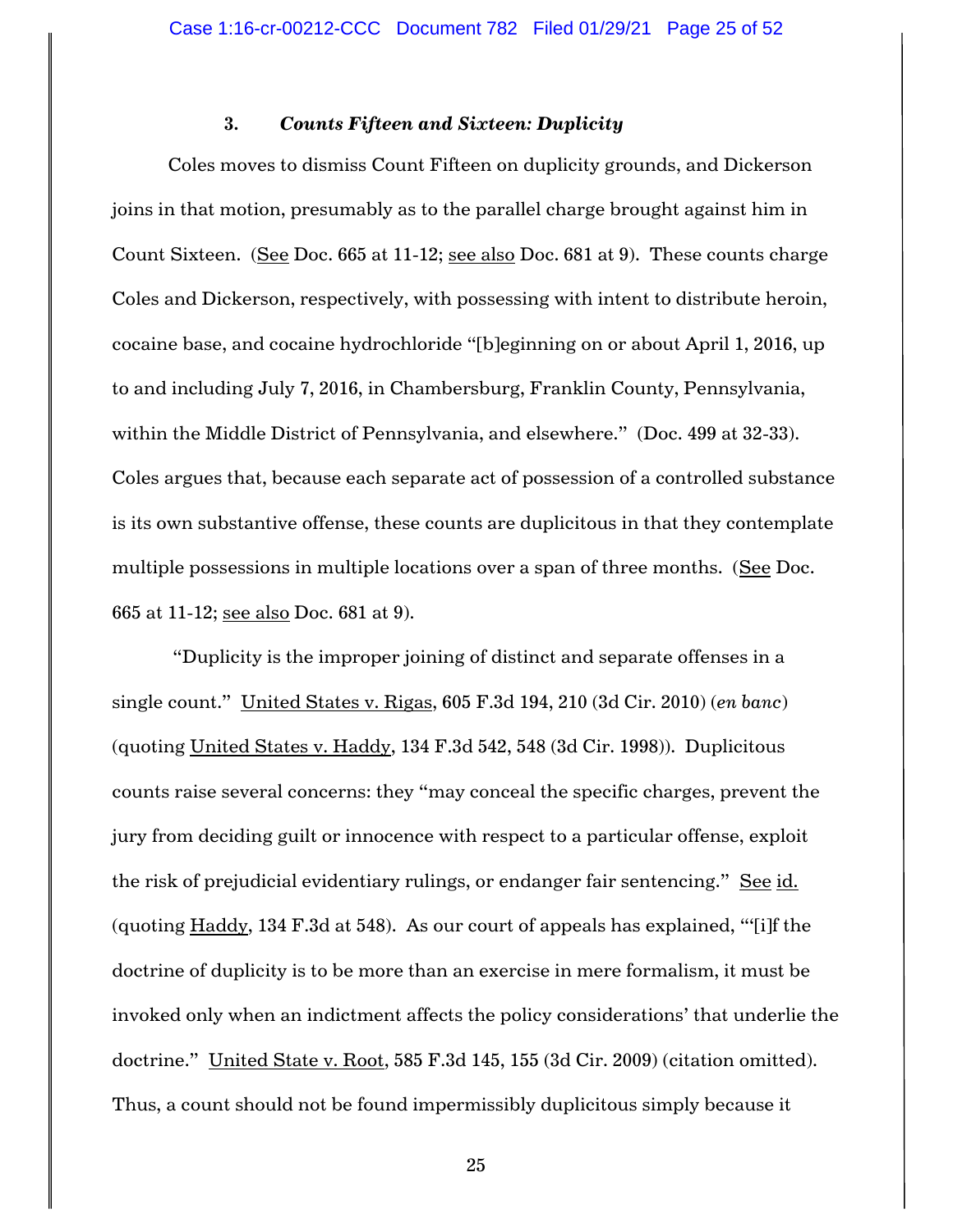### Case 1:16-cr-00212-CCC Document 782 Filed 01/29/21 Page 26 of 52

"contains several allegations that could have been stated as separate offenses." Id. Rather, a count should be found impermissibly duplicitous "only when the failure to do so risks unfairness to the defendant." Id.

The first step in determining if a count is duplicitous is to identify "the allowable unit of prosecution." United States v. Moyer, 674 F.3d 192, 204 (3d Cir. 2012) (quoting Root, 585 F.3d at 150). To do so, we must ascertain congressional intent by looking to the language of the statute.  $\underline{\text{Id.}}$  (quoting Root, 585 F.3d at 150). Section 841(a)(1) provides, in relevant part, that "it shall be unlawful for any person knowingly or intentionally . . . to . . . possess with intent to manufacture, distribute, or dispense, a controlled substance." 21 U.S.C. § 841(a)(1). Because the statute uses the singular form—"a controlled substance"—it could be read to imply that the allowable unit of prosecution is the controlled substance itself; that is, that each controlled substance possessed must be charged in a separate count. Cf. United States v. Bennafield, 287 F.3d 320, 323 (4th Cir. 2002) (recognizing but rejecting this possible reading of identical phrasing in simple possession statute, 21 U.S.C. § 844(a)). Yet the statute is by no means unambiguous, and the Supreme Court has cautioned that the inquiry into the allowable unit of prosecution "cannot be answered merely by a literal reading" of the statute's terms. See United States v. Universal C.I.T. Credit Corp., 344 U.S. 218, 221 (1952).

Section 841(a)(1) is chiefly concerned with the act of possession. See United States v. Johnson, 909 F.2d 1517, 1518 (D.C. Cir. 1990) ("The *actus reus* for this crime is the act of possession."); United States v. Anthony, No. 1:CR-01-336, 2010 WL 956649, at \*2 (M.D. Pa. Mar. 11, 2010) (Rambo, J.) ("Section 841(a)(1) criminalizes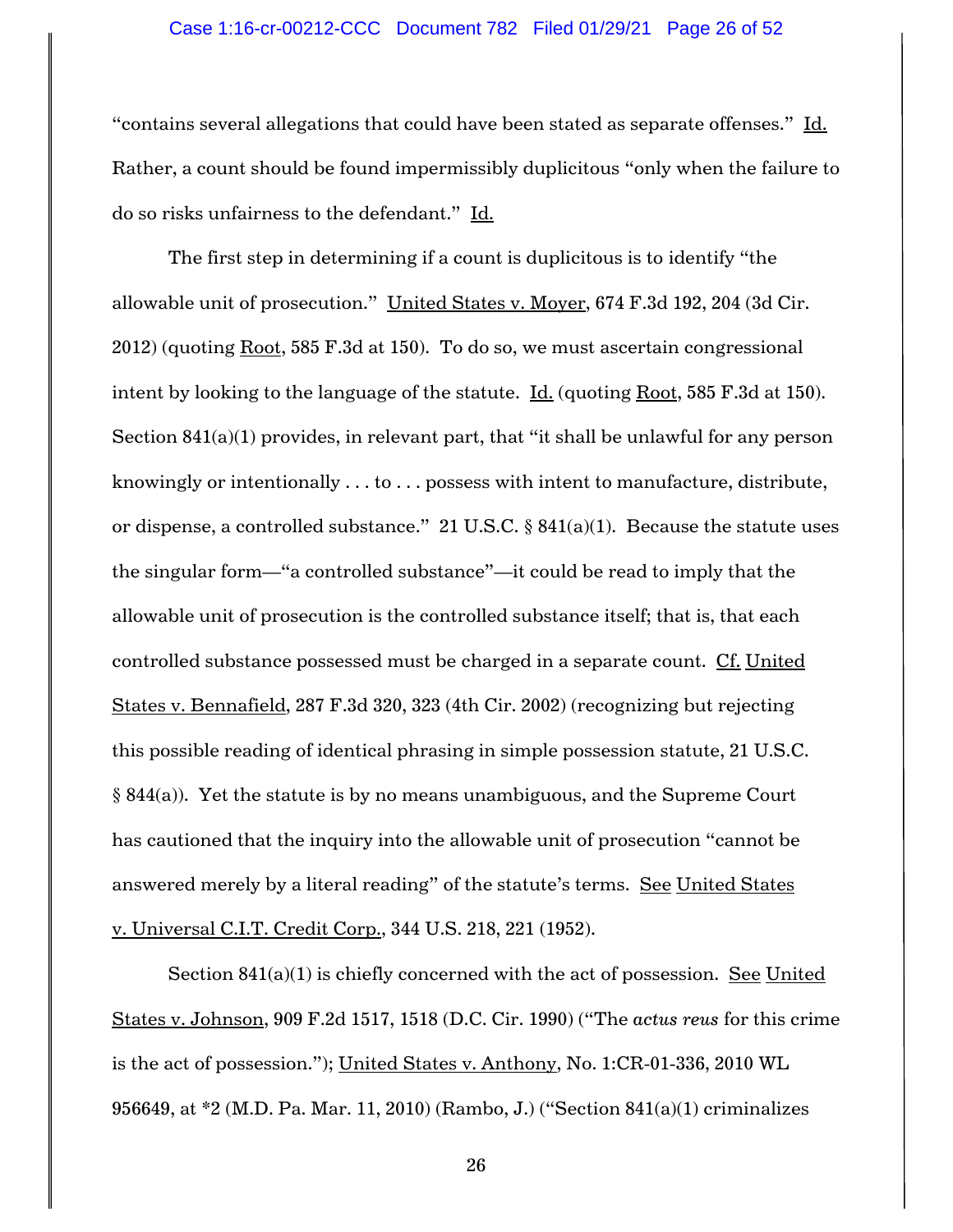the possession of a 'controlled substance'—not possession of a specific controlled substance or group of controlled substances." (citations omitted)); see also 21 U.S.C.  $\S$  841(a)(1). We find that the "allowable unit of prosecution" for this offense is the incident of possession itself. Logically, then, Counts Fifteen and Sixteen, which charge a single (albeit continuous) incident of possession, are not duplicitous. The counts do not charge "distinct and separate offenses" merely because they identify multiple controlled substances. Rather, they permissibly charge that Coles and Dickerson committed this single offense in distinct and separate ways. See, e.g., United States v. McCourty, 562 F.3d 458, 473 n.4 (2d Cir. 2009) (one count charging possession with intent to distribute both cocaine and cocaine base was "considered a single offense for purposes of  $\dots$  duplicity"); Anthony, 2010 WL 956649, at  $*2$  ("An indictment charging . . . simultaneous possession of different controlled substances is not duplicitous."); see also United States v. Gomberg, 715 F.2d 843, 845-46 (3d Cir. 1983) (count charging conspiracy to possess with intent to distribute more than one controlled substance not duplicitous), overruled on other grounds by Garrett v. United States, 471 U.S. 773 (1985). The indictment is not duplicitous for charging possession with intent to distribute multiple substances in a single count.<sup>9</sup>

 $\overline{\phantom{a}}$ 

 $9$  Defendants express concern that, if the jury returns a general verdict on these counts, there would be no way of knowing which controlled substance the jurors found that the defendants possessed with intent to distribute, and no way of ensuring that the jurors were unanimous in that decision. To the contrary, the court's general unanimity instructions will make clear to the jury that they must be unanimous as to each element of the offense. Moreover, as is the court's standard practice, we will submit special interrogatories to the jury as to each of the controlled substances charged. In the event of a guilty verdict, there will be no uncertainty as to which controlled substance the jury finds that these defendants possessed with intent to distribute.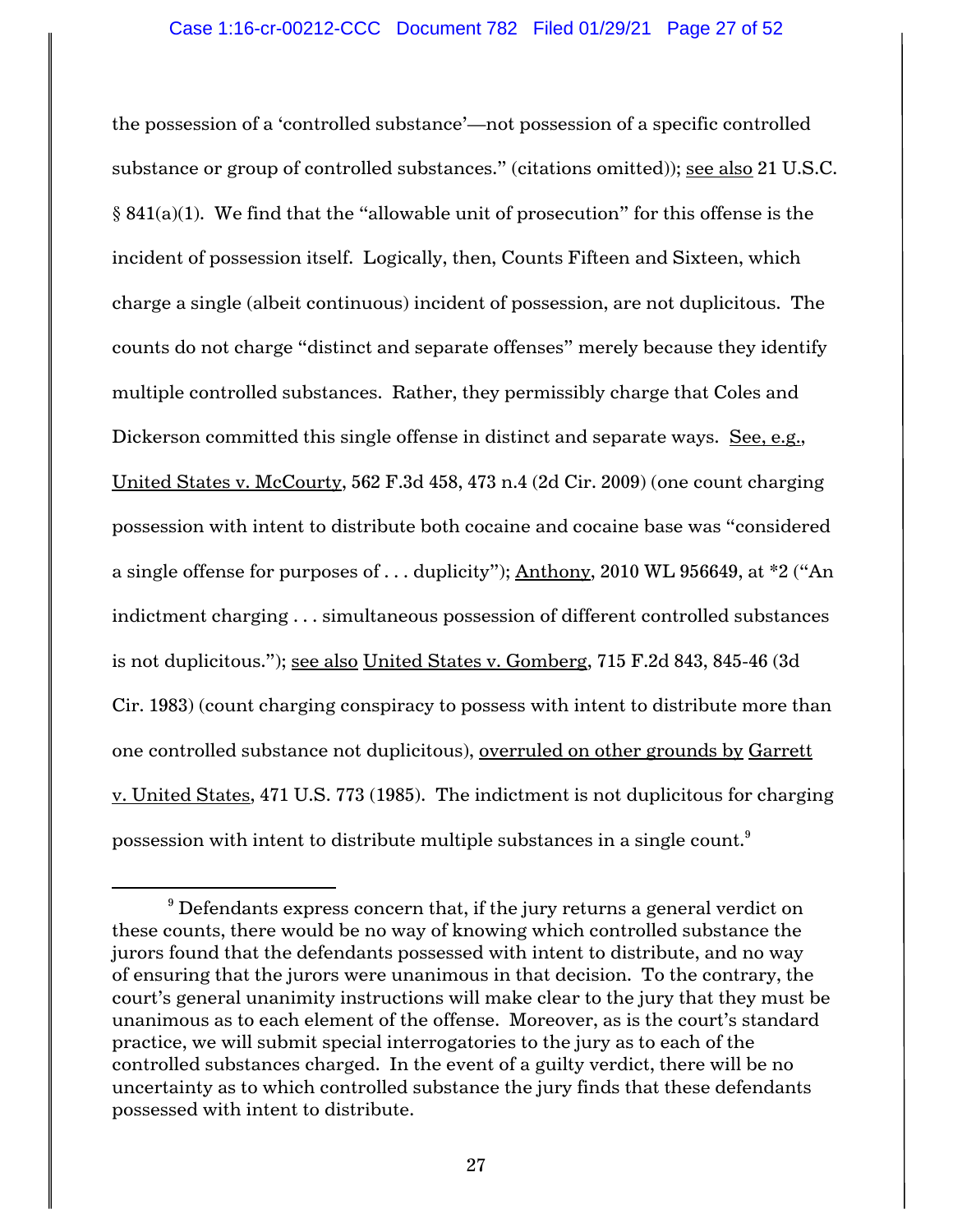Coles and Dickerson seemingly also take issue with the amount of time that Counts Fifteen and Sixteen span—just shy of 100 days. (See Doc. 665 at 11-12; Doc. 741 at 3). Possession with intent to distribute, however, is a "continuing offense." See United States v. Rowe, 919 F.3d 752, 760 (3d Cir. 2019) (citing United States v. Zidell, 323 F.3d 412, 422 (6th Cir. 2003)). "A continuing offense is a continuous, unlawful act or series of acts set on foot by a single impulse and operated by an unintermittent force, however long a time it may occupy." Id. (quoting United States v. Midstate Horticultural Co., 306 U.S. 161, 166 (1939)). Generally, a count that charges a single continuing offense will not be dismissed as duplicitous. See, e.g., United States v. Morris, 561 F. App'x 180, 187 (3d Cir. 2014) (nonprecedential) (citing United States v. Mancuso, 718 F.3d 780, 792 (9th Cir. 2013); United States v. Cohen, 444 F. Supp. 1314, 1320 (E.D. Pa. 1978)). We conclude that Counts Fifteen and Sixteen are not duplicitous solely because the incident of possession is alleged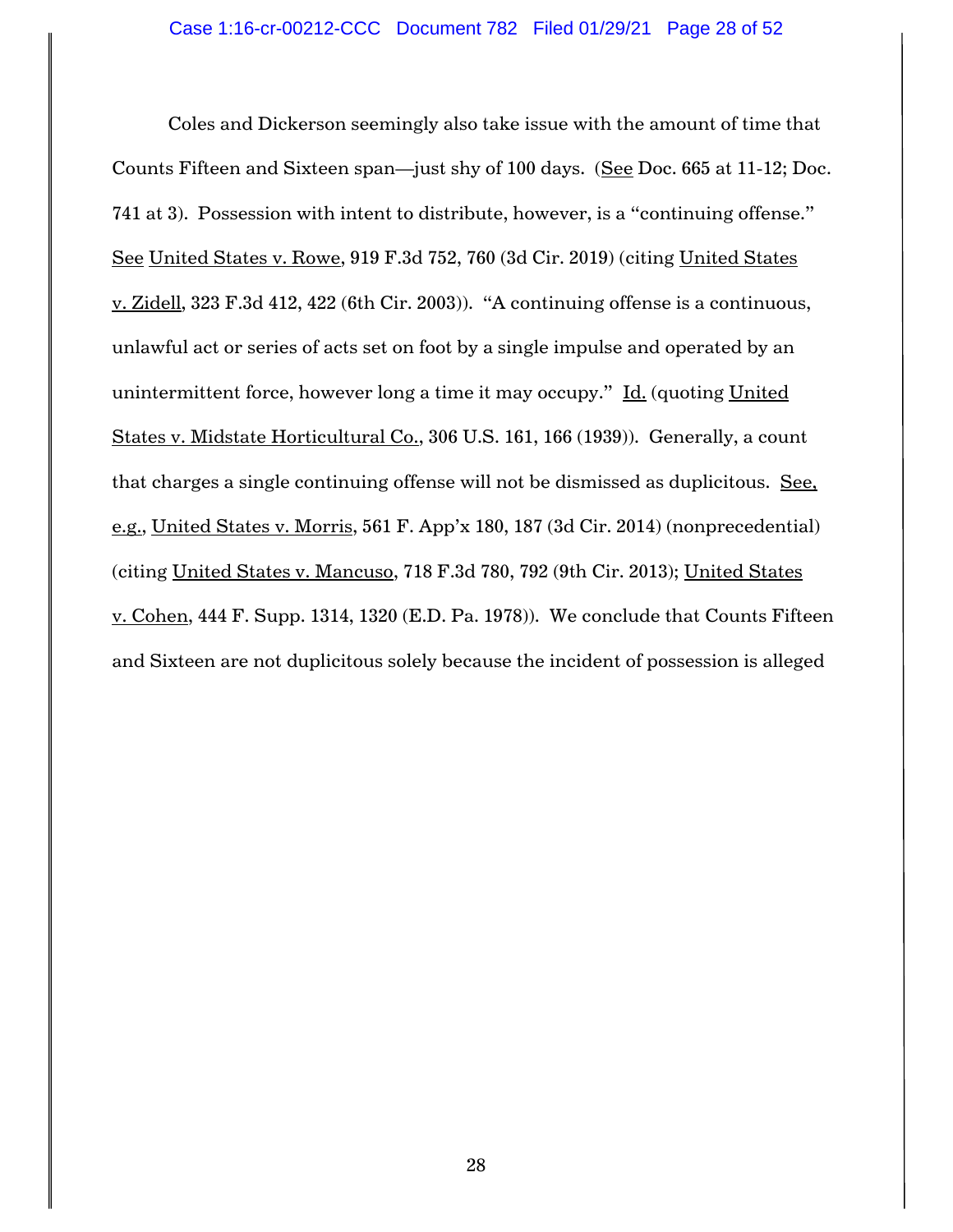to have spanned several months. We will accordingly deny defendants' motion to dismiss Counts Fifteen and Sixteen on duplicity grounds.<sup>10</sup>

# **C. Motions for Bill of Particulars**

 $\overline{\phantom{a}}$ 

White moves for a bill of particulars as to Counts Six and Eleven, (see Doc. 586), and in his motion to dismiss, he also requests that the government be directed to "provide additional information" addressing the elements of Counts Eight, Nine, and Ten, (see Doc. 593 at 7). Coles joins in both of White's motions. (See Doc. 700 ¶ 4). Coles also separately moves for a bill of particulars as to Counts One through Twelve, Count Fifteen, and Count Nineteen, (see Doc. 662), and Dickerson joins in

 $10$  Although the indictment is not duplicitous on its face, we can foresee scenarios where the proof at trial may raise duplicity concerns. This is especially true given the government's suggestion that it could prove separate, "intermittent" incidents of possession to obtain a guilty verdict on Counts Fifteen and Sixteen with the jury being unanimous on the elements of possession, but not necessarily identifying *which* incident of possession (it unanimously agreed) had occurred.  $(See Doc. 726 at 13-15)$ . In its recent decision in Rowe, our court of appeals articulated clear boundaries for each incident of possession, explaining that the "continuing offense" of possession with intent to distribute "begins when a defendant has the power and intention to exercise dominion and control over" the specific controlled substance "and ends when his possession is interrupted by a complete dispossession." Rowe, 919 F.3d at 760 (holding that government could not aggregate drug weights associated with separate incidents of possession to meet 1000-gram threshold for mandatory minimum sentence). We read Rowe as defendants do—to mean that each instance of possession, however long that possession may continue, becomes a separate offense once the possession ends. (See Doc. 741 at 2 (quoting Rowe, 919 F.3d at 761)); see also Rowe, 919 F.3d at 760. The indictment is consistent with this reading, charging that Coles and Dickerson continuously possessed one or more of the three controlled substances identified during the three-month time period identified in Counts Fifteen and Sixteen. The government may endeavor to prove that offense as charged. It may not, however, obtain a verdict based on the theory espoused in its brief—one of scattered possessions occurring intermittently throughout that time period. Coles and Dickerson may make an appropriate motion should the government's case at trial raise new duplicity concerns.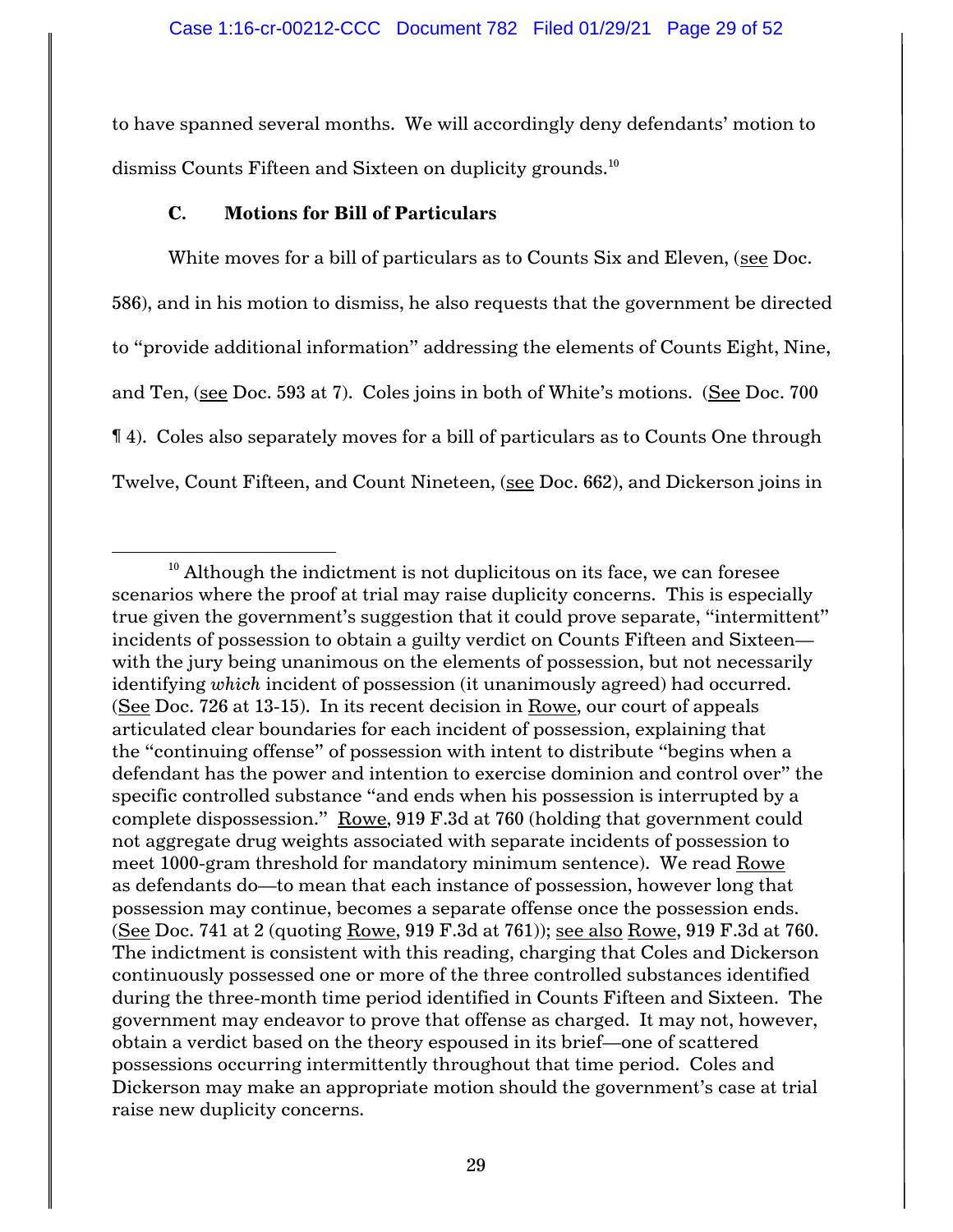that motion, again presumably substituting the parallel charge against him in Count Sixteen for the charge against Coles in Count Fifteen, (see Doc. 681 at 8-9). Both Coles and White (and Dickerson, through joining Coles' motion) include long lists of specific information to which they believe they are entitled.

A district court may order the government to file a bill of particulars pursuant to Federal Rule of Criminal Procedure 7(f). See FED. R. CRIM. P. 7(f). A bill of particulars is a "formal, detailed statement of the claims or charges brought by a . . . prosecutor." Urban, 404 F.3d at 771 (quoting Bill of Particulars, BLACK'S LAW DICTIONARY (8th ed. 2004)). The bill of particulars is not intended to "permit 'wholesale discovery'" of the government's case. See United States v. Eufrasio, 935 F.2d 553, 575 (3d Cir. 1991) (quoting United States v. Armocida, 515 F.2d 49, 54 (3d Cir. 1975)). Rather, it serves "to inform the defendant of the nature of the charges brought against him, to [allow him to] adequately prepare his defense, to avoid surprise during the trial[,] and to protect him against a second prosecution for an inadequately described offense." Urban, 404 F.3d at 771 (quoting United States v. Addonizio, 451 F.2d 49, 63-64 (3d Cir. 1971)). Access to "[f]ull discovery" may "obviate[] the need for a bill of particulars." See id. at 772 (quoting United States v. Giese, 597 F.2d 1170, 1180 (9th Cir. 1979)). Whether to grant a request for a bill of particulars is a matter of trial court discretion. See Eufrasio, 935 F.2d at 575 (citing Armocida, 515 F.2d at 54).

Much of the information requested by defendants falls beyond the scope of a bill of particulars. Requests for dates, times, locations; for details regarding firearms and controlled substances allegedly possessed; and for the identities of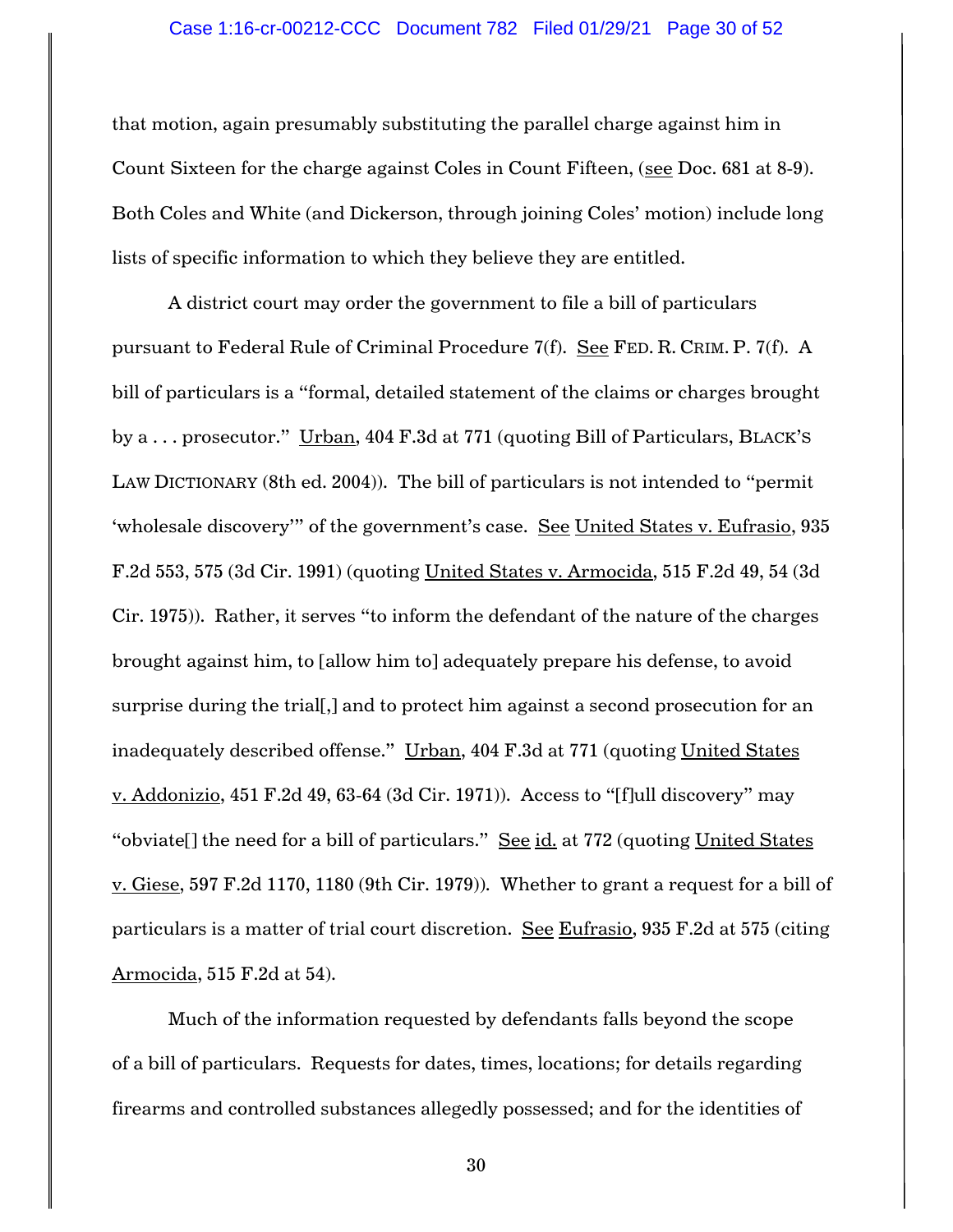unindicted coconspirators and specifics of any communications among alleged coconspirators—these are simply impermissible attempts to conduct "wholesale discovery" of the government's case, and the moving defendants have not established a fundamental need for the specified particulars. See id. (quoting Armocida, 515 F.2d at 54); (see also Doc. 662 ¶¶ 6, 7, 11-12, 14-16; Doc. 586 ¶¶ 1-2). We will deny their motions to that extent. We will also deny Coles' requests that the government detail what thing of value was allegedly promised as consideration for the murders charged in Count Seven, (see Doc. 662 ¶¶ 8-9), and for more information as to the nature of the controlled-substance and firearms charges in Counts Fifteen and Nineteen, (see id. 11 13, 17). And we will deny Coles' request for additional information regarding Count Twelve, as he has established no basis for entitlement to a bill of particulars for a count on which he is not charged. (See id.  $\P$  10).

These denials comprise all information requested in White's motion for a bill of particulars on Counts Six and Eleven, so that motion will be denied in full. To the extent that White also requests "additional information" as to Counts Eight, Nine, and Ten, (see Doc. 593 at 7), that motion will also be denied. White premises this request on his claim that information provided to date fails to establish that he had a motive to kill Chaney and fails to establish a connection between White and his alleged coconspirators. (See generally id. at 3-7). The indictment itself provides much of the purportedly missing information: it charges, *inter alia*, that White trafficked heroin, cocaine base, and cocaine hydrochloride; that he (and others) enlisted Chaney to assist in those drug-distribution activities; that he (and others)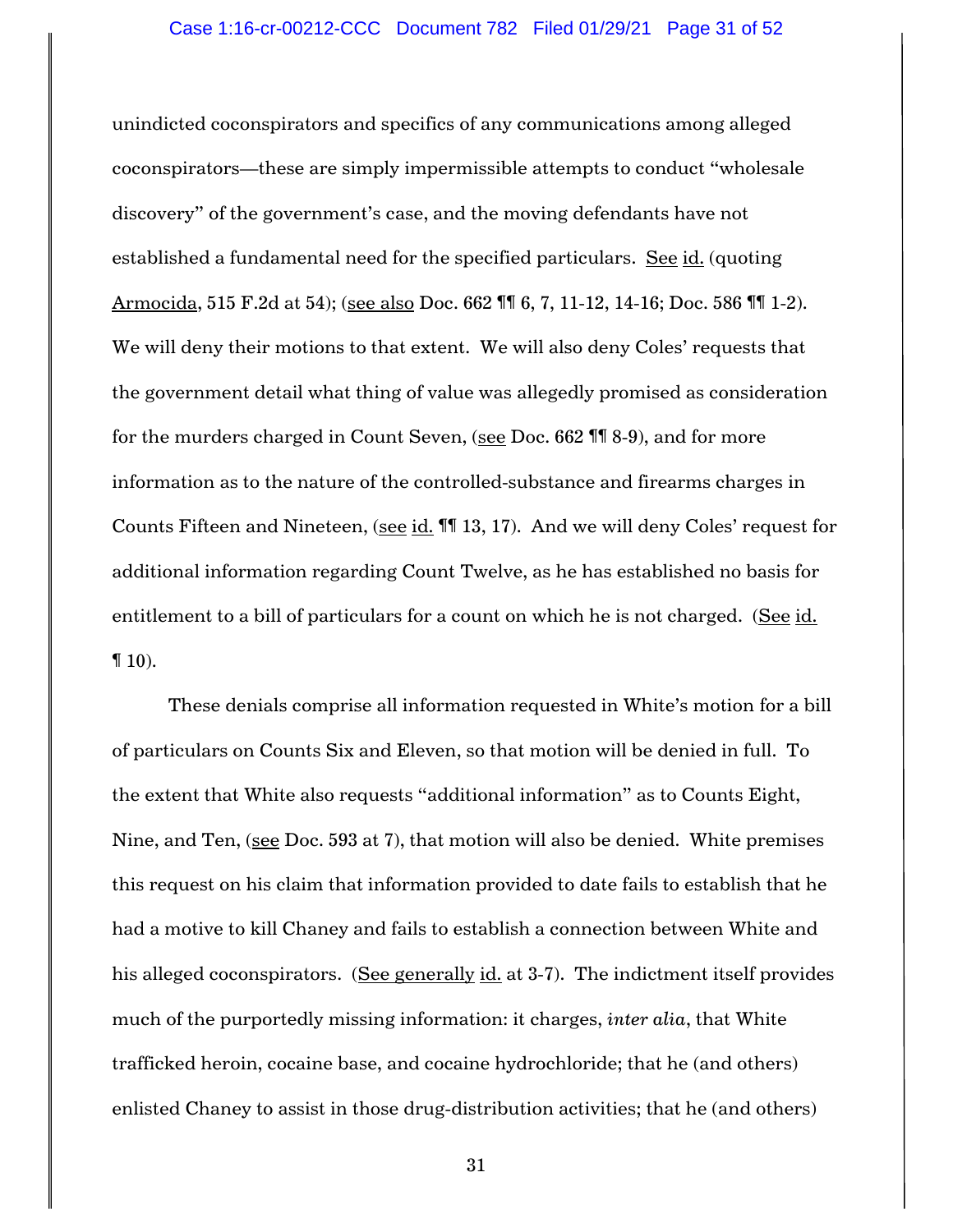### Case 1:16-cr-00212-CCC Document 782 Filed 01/29/21 Page 32 of 52

suspected Chaney was an informant; and that, on the day of the triple homicide, he induced Chaney to travel to Jackson's farm, where she was shot and killed. (See Doc. 499 **11** 5, 7, 9, 12).

The indictment itself does not bridge the gap between White's suspicion of Chaney and his actions on June 25, 2016—and as we have explained *supra,* it does not need to. But the government later articulated that link anyway during Buck's change of plea hearing, explaining that White was one of the individuals present at Buck's home while Chaney's murder was planned:

> When all of these individuals [including Johnson, Jenkins-Armstrong, Corbett, Preddy, and Adgebesan] arrived back in Hagerstown, Maryland that evening the group went to Mr. Buck's home. Corbett arrived back at the Buck residence, accompanied by other individuals who I said were arriving in a different vehicle. Codefendant Torey White arrived on foot. All gathered in the kitchen of Mr. Buck's home where the group was told about the layout of Jackson's property and that the informant, who would be Chaney, that was to be killed was supposed to be there.

(See Doc. 646 at 28:13-21). We reject White's claim that he has no idea what the government believes his role was leading up to the triple homicide.

The same cannot be said of Coles and Dickerson. The indictment's factual narrative as to these defendants ends at their suspicion of Chaney as a cooperator, (see Doc. 499 ¶ 9), with the exception of an allegation in Count Fourteen, the drugtrafficking conspiracy count, that Coles and Dickerson believed Chaney "was cooperating with law enforcement and, to protect the conspiracy, decided to have her killed," (see id. at 30). Although the government stated during Johnson's and Buck's change of plea hearings that Coles and Dickerson "plotted to kill [Chaney],"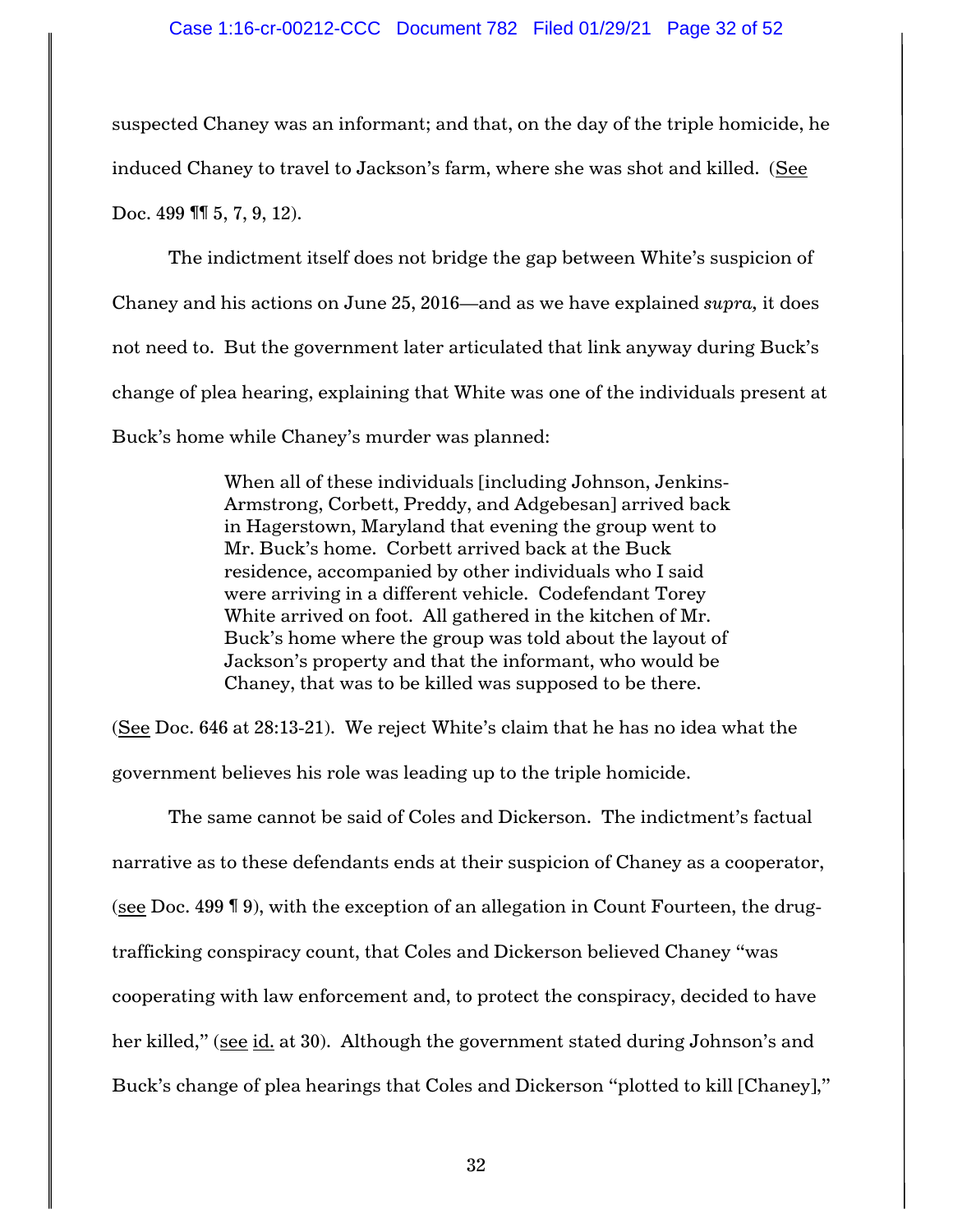it has not elaborated further. (See Doc. 490 at 26:23-25; Doc. 646 at 24:25-25:2). Nothing in the record offers any indication of what it is the government believes Coles and Dickerson did in furtherance of that "plot." (See generally Docs. 490, 499, 646, 726). Coles asserts that he has yet to receive any discovery filling in these gaps. (See Doc.  $663$  at  $8-9$ ; Doc.  $741$  at  $6-7$ ,  $11$ ,  $14$ ). We have no reason to doubt this representation, particularly when we know the government's case-in-chief will rely heavily on cooperating witnesses and informants who will not be disclosed until 30 days prior to trial. (See Doc. 766 at 14-15).

The government rejoins that its indictment "alleges facts with such particularity that in many respects it 'weaves' the information into a fully integrated trial theory." (See Doc. 726 at 18). While this may be true as to their codefendants, it is not as to Coles and Dickerson. Other than positing that it does not believe additional information is necessary, (see Doc. 726 at 17-20), the government fails to identify a compelling reason *against* providing a bill of particulars,<sup>11</sup> <u>see United</u> States v. Rosa, 891 F.2d 1063, 1066 (3d Cir. 1989) (explaining that court must balance the defendant's "legitimate interest in securing information" and "countervailing considerations ranging from the personal security of witnesses to the unfairness that can result from forcing the government to commit itself to a specific version of

 $\overline{\phantom{a}}$ 

 $11$  The government asserts that "identification of all known coconspirators and participants is tantamount to disclosure of cooperating government witnesses." (See Doc. 726 at 19). We have already denied defendants' requests for disclosure of cooperating witnesses, both in addressing their discovery motions, (see Doc. 766 at 16-28), and to the extent requested in their motions for bills of particulars, see *supra* at 30-31.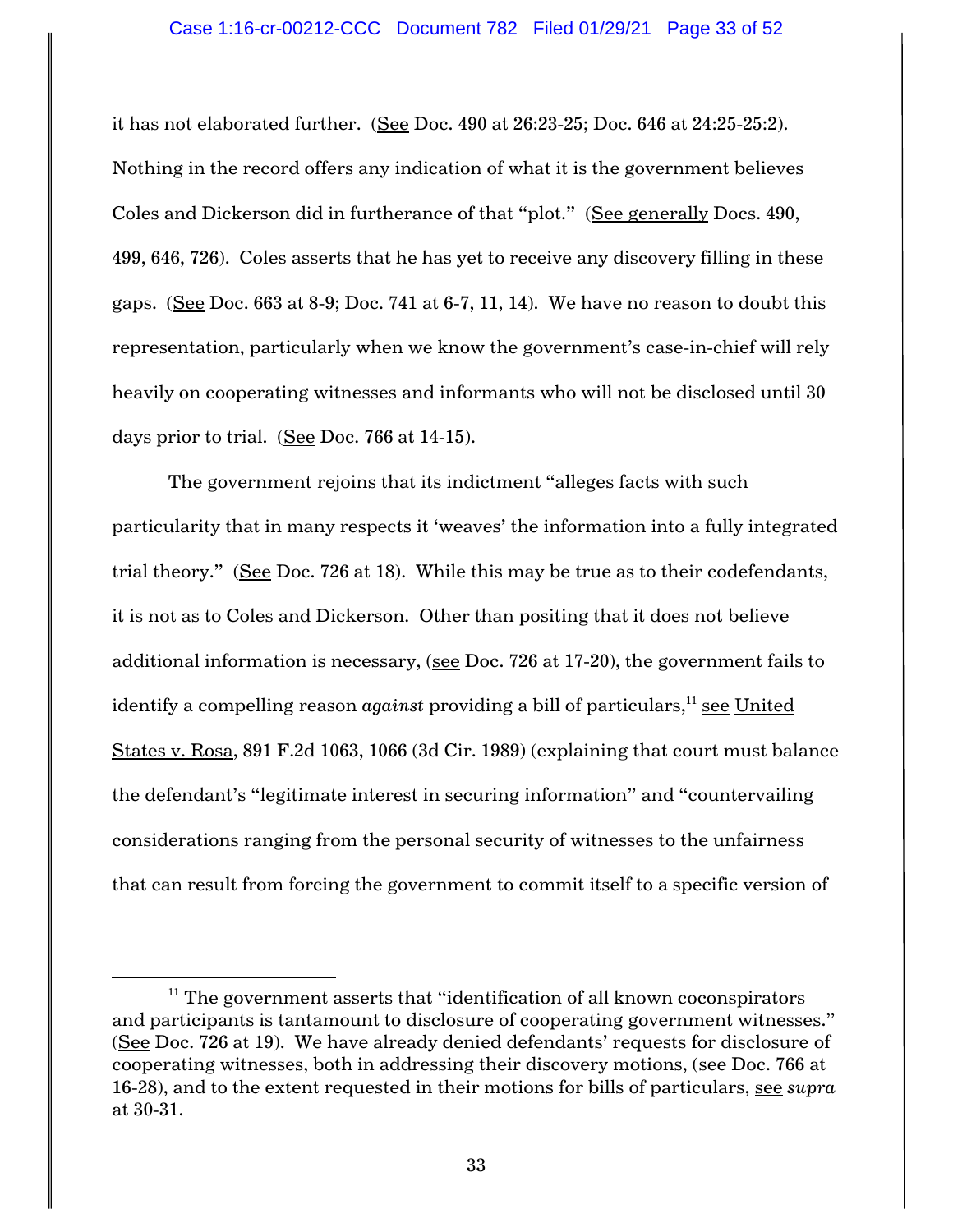the facts before it is in a position to do so"). The government invokes no such consideration in its responsive briefing.

Given the limited information provided to Coles and Dickerson thus far, we find that a bill of particulars is necessary to allow these defendants to understand the nature of the charges against them, to conduct their own investigations and adequately prepare their defenses, and to avoid surprise at trial. See Urban, 404 F.3d at 771 (quoting Addonizio, 451 F.2d at 63-64). Accordingly, we will order the government to provide a bill of particulars as to two of Coles' requests. In its bill of particulars, the government shall identify (1) whether Coles and Dickerson are alleged to have been present at Jackson's farm at or around the time of the alleged robberies and the triple homicide, and (2) whether Coles and Dickerson are charged as principals or aiders and abettors on Counts One through Eleven. (See Doc. 662  $\P\P$  4-5).

## **D. Motions to Sever**

All defendants move to sever at least some counts for trial. For purposes of this discussion, we catalogue the indictment's counts into three groups: the triplehomicide group (Counts One through Eleven), the controlled-substance group (Counts Twelve through Nineteen), and the attempted-murder group (Counts Twenty through Twenty-Two).

All defendants—Coles, Dickerson, Adgebesan (joined by Jenkins-Armstrong), Preddy, Lawson, and Armstrong—move to sever the attempted-murder group for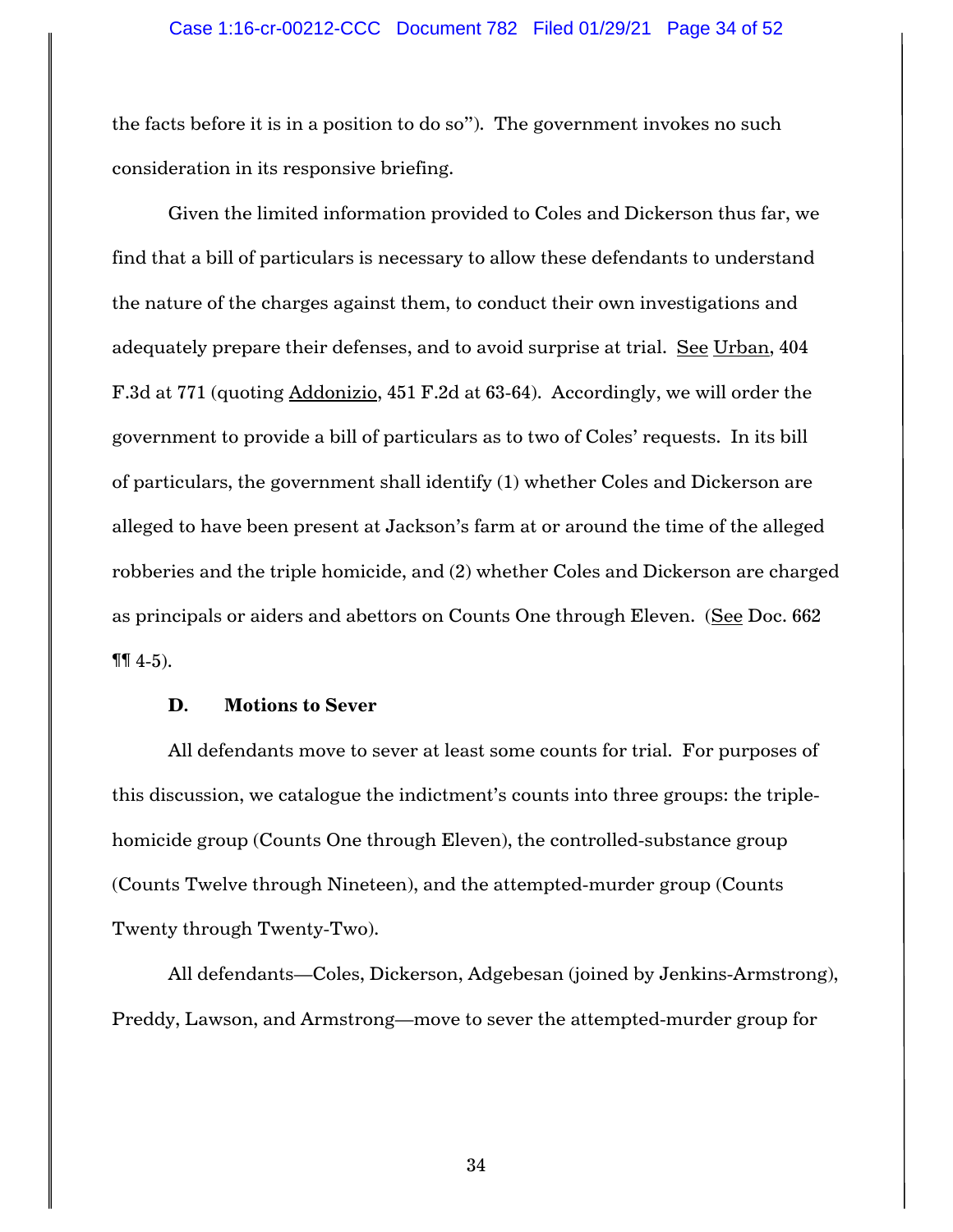trial. $^{12}$  (See Doc. 654 at 7 & n.1; Doc. 661 at 3-9; Doc. 667 at 5-16; Doc. 677 at 1-10; Doc. 679-5 at 8-13; Doc. 681 at 4-5; Doc. 686 at 1). Preddy and Jenkins-Armstrong seek severance of the controlled-substance group. (See Doc. 654 at 7-13; Doc. 686 at 8-9). Coles asks to have his trial severed from Dickerson's based on Bruton v. United States, 391 U.S. 123 (1968), (see Doc. 679-5 at 4-8), and both Coles and Dickerson ask the court to sever Counts Twelve and Thirteen (the Corbett and Adgebesan controlled-substance counts) for lack of a relationship to the other conspiracies or to them, (see id. at 9-13; Doc. 681 at 4-5). Dickerson also raises concerns about the logistics of conducting a trial of this size under existing publichealth guidance, (see Doc. 681 at 5-8), and Jenkins-Armstrong raises several evidentiary and racial-stereotyping concerns in light of the number of defendants, (see Doc. 686 at 9-15). Lastly, White moves to be tried separately from all of his codefendants, asserting that the government has failed to establish a basis for joining him in this case. (See Doc. 669 at 2-15). We take up each argument *seriatim*, after generally overviewing the principles that govern joinder and severance in the federal judicial system.

# **1.** *Joinder and Severance Generally*

l

Federal Rule of Criminal Procedure 8 governs joinder of offenses and defendants in a single charging document. Rule 8(a) permits joinder of multiple offenses against a single defendant "if the offenses charged . . . are of the same or

 $12$  Corbett filed a motion to sever as well. (See Doc. 683). Because Corbett is scheduled for a change of plea hearing on February 9, 2021, we will defer ruling on Corbett's motion.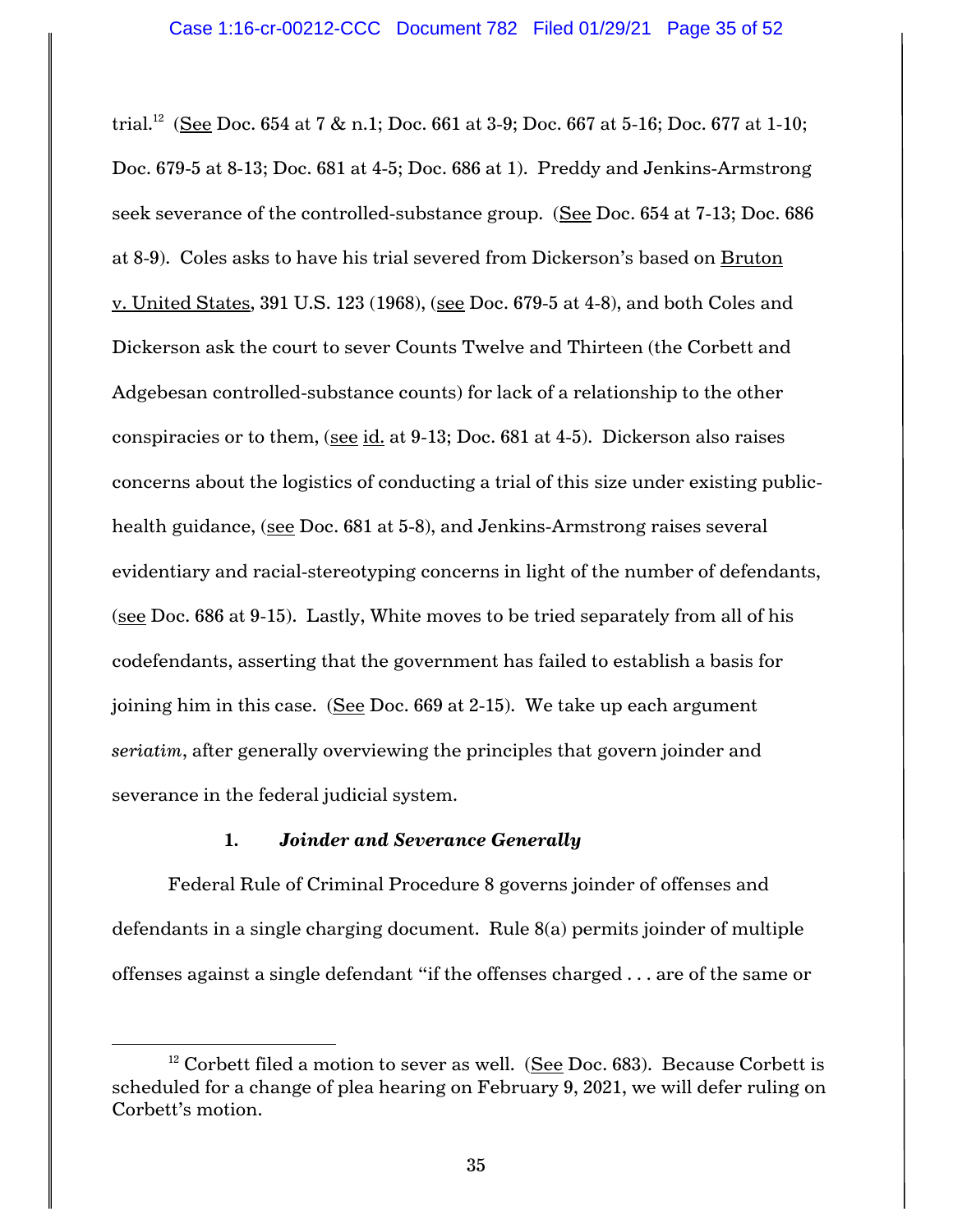similar character, or are based on the same act or transaction, or are connected with or constitute parts of a common scheme or plan." FED. R. CRIM. P 8(a). Rule 8(b) addresses joinder of multiple defendants; it states that an indictment "may charge 2 or more defendants if they are alleged to have participated in the same act or transaction, or in the same series of acts or transactions." See FED. R. CRIM. P. 8(b). Rule 8(b) has the "stricter standard" of the two, since it does not include the "more permissive" language allowing joinder of offenses of the "same or similar character" that is included in Rule 8(a). See United States v. Lacerda, 958 F.3d 196, 224 (3d Cir. 2020) (quoting United States v. Jimenez, 513 F.3d 62, 82 (3d Cir. 2008); United States v. Irizarry, 341 F.3d 273, 287 n.4 (3d Cir. 2003)). Rule 8(a) applies only to single-defendant prosecutions; "in a multi-defendant case such as this, the tests for joinder of counts and defendants [are] merged in Rule 8(b)." Id. (quoting Irizarry, 341 F.3d at 287); Walker, 657 F.3d at 169.<sup>13</sup>

Joint trials "promote efficiency and serve the interests of justice by avoiding the scandal and inequity of inconsistent verdicts." United States v. Lore, 430 F.3d 190, 204-05 (3d Cir. 2005) (quoting Urban, 404 F.3d at 775). As a result, a preference

 $\overline{a}$ 

<sup>&</sup>lt;sup>13</sup> Although our court of appeals has suggested in *dicta* that Rule 8(a) may nonetheless supply the standard for challenging joinder of offenses against a single defendant, even in multidefendant cases, see Irizarry, 341 F.3d at 287 n.4 (quoting Eufrasio, 935 F.2d at 570 n.20), it has continued to apply Rule 8(b) alone in such cases, see Lacerda, 958 F.3d at 224-25 (applying Rule 8(b) to defendant's claim that substantive counts against her were misjoined in multidefendant case).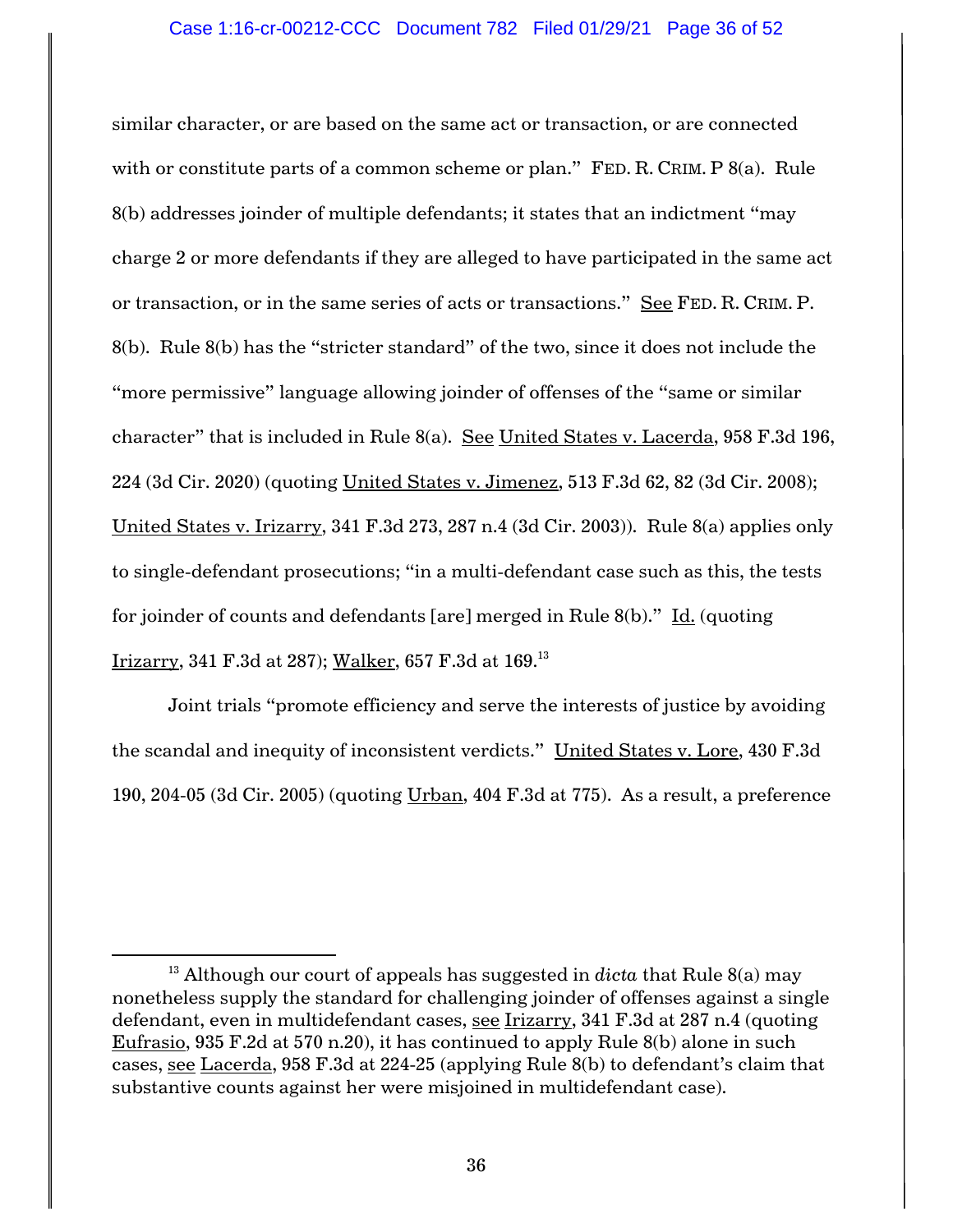has developed in the federal system for joint trials of defendants indicted together. $^{\rm 14}$ See Zafiro v. United States, 506 U.S. 534, 537 (1993); Lore, 430 F.3d at 204-05 (citing Urban, 404 F.3d at 775). Nonetheless, Rule 14 provides a mechanism for severance of properly joined defendants when joinder "appears to prejudice a defendant or the government." FED. R. CRIM. P. 14(a). A court should sever defendants for trial "only if there is a serious risk that a joint trial would compromise a specific trial right of one of the defendants, or prevent the jury from making a reliable judgment about guilt or innocence." Zafiro, 506 U.S. at 539.

# **2.** *The Attempted-Murder Group*

 $\overline{\phantom{a}}$ 

We turn first to the most vigorously contested joinder. The indictment joins the triple-homicide group (the 11 charges against Coles, Dickerson, White, Adgebesan, Preddy, and Jenkins-Armstrong for the triple murder and robbery of Chaney, Phillips, and Cole in June 2016) with the attempted-murder group (the three charges against Preddy, Jenkins-Armstrong, Lawson, and Armstrong for the attempted murder of Adgebesan in May 2017). (See Doc. 499 at 8-24, 37-41). All

 $14$  The government repeatedly states that "there 'is a strong preference in the federal system for' joinder." (See, e.g., Doc. 721 at 2 (citing Zafiro, 506 U.S. at 537)). This statement misquotes and misunderstands Zafiro. That decision recognizes a "preference" for joint trials, but does not describe the preference as a "strong" one. See Zafiro, 506 U.S. at 537. The government's statement also incorrectly suggests that Zafiro expresses a preference for "joinder" itself, rather than a preference for joint trials of defendants who are properly indicted together. See id. ("There is a preference in the federal system for joint trials of defendants who are indicted together."); see also United States v. Voigt, 89 F.3d 1050, 1094 (3d Cir. 1996) ("*[W]hen defendants have been properly joined* . . . , 'a district court should grant severance under Rule 14 only if there is a serious risk that a joint trial would compromise a specific trial right of one of the defendants, or prevent the jury from making a reliable judgment about guilt or innocence." (emphasis added) (quoting Zafiro, 506 U.S. at 539)).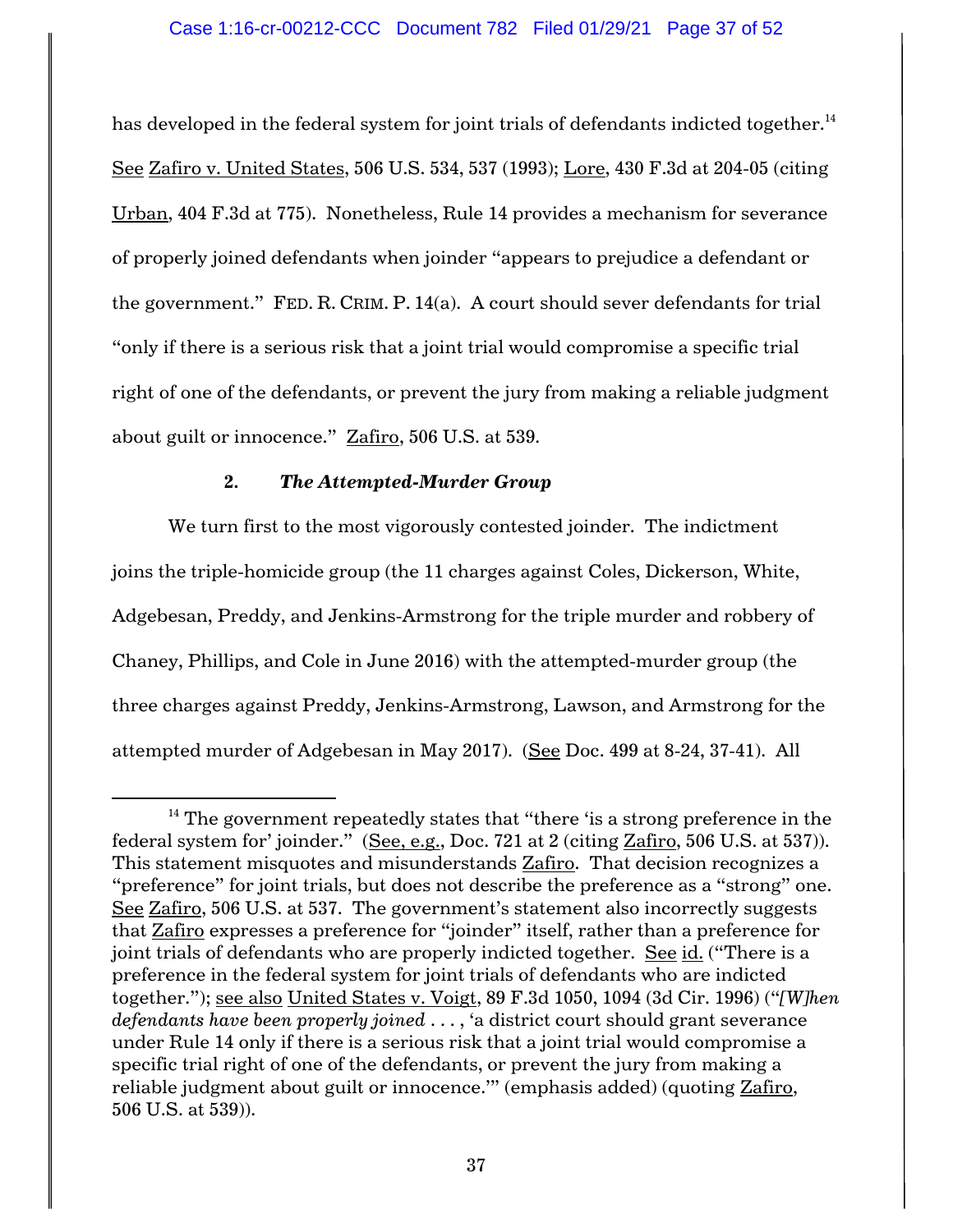### Case 1:16-cr-00212-CCC Document 782 Filed 01/29/21 Page 38 of 52

defendants except White contend that these counts are misjoined, that the joinder results in unfair prejudice, or both.

Before considering whether joinder of these groups is unfairly prejudicial, we must first consider whether they were properly joined in the first place. The government offers the generalized refrain that the third superseding indictment provides "both a narrative and a description of the criminal conduct engaged in by the co[]defendants and their association with each other" and a "seamless account of the inter-connected conspiratorial activities." (See Doc. 717 at 7-8; Doc. 720 at 7; Doc. 721 at 6-7; Doc. 722 at 6-7; Doc. 723 at 20; Doc. 748 at 15, 22). The government suggests, in essence, that a factual relationship between counts and defendants is sufficient for purposes of Rule 8(b).

The central question here is whether the remaining defendants in the triplehomicide group can be said to have "participated in the same act or transaction, or in the same series of acts or transactions" as those in the attempted-murder group. $^{\rm 15}$ See FED. R. CRIM. P. 8(b). It is indisputable that the triple homicide and robbery conspiracies are not part of "the same act or transaction" as the attempted murder conspiracy. Thus, we must ask whether those separate conspiracies can fairly be

 $\overline{\phantom{a}}$ 

 $15$  The government's analysis does not meaningfully engage with this standard or how it has been applied by our court of appeals. It instead borrows a test from the First Circuit Court of Appeals, which asks "whether the charged offenses fall under the same statute, whether the crimes involved similar victims, locations, or modes of operation, as well as when the purported conduct occurred." See United States v. Monteiro, 871 F.3d 99, 107 (1st Cir. 2017). The government recites these factors but never applies them. This test arguably favors defendants: although there is some overlap of substantive charges, the victims are different, the locations are different, the alleged mode of operation is different, and the alleged events are separated by nearly a year.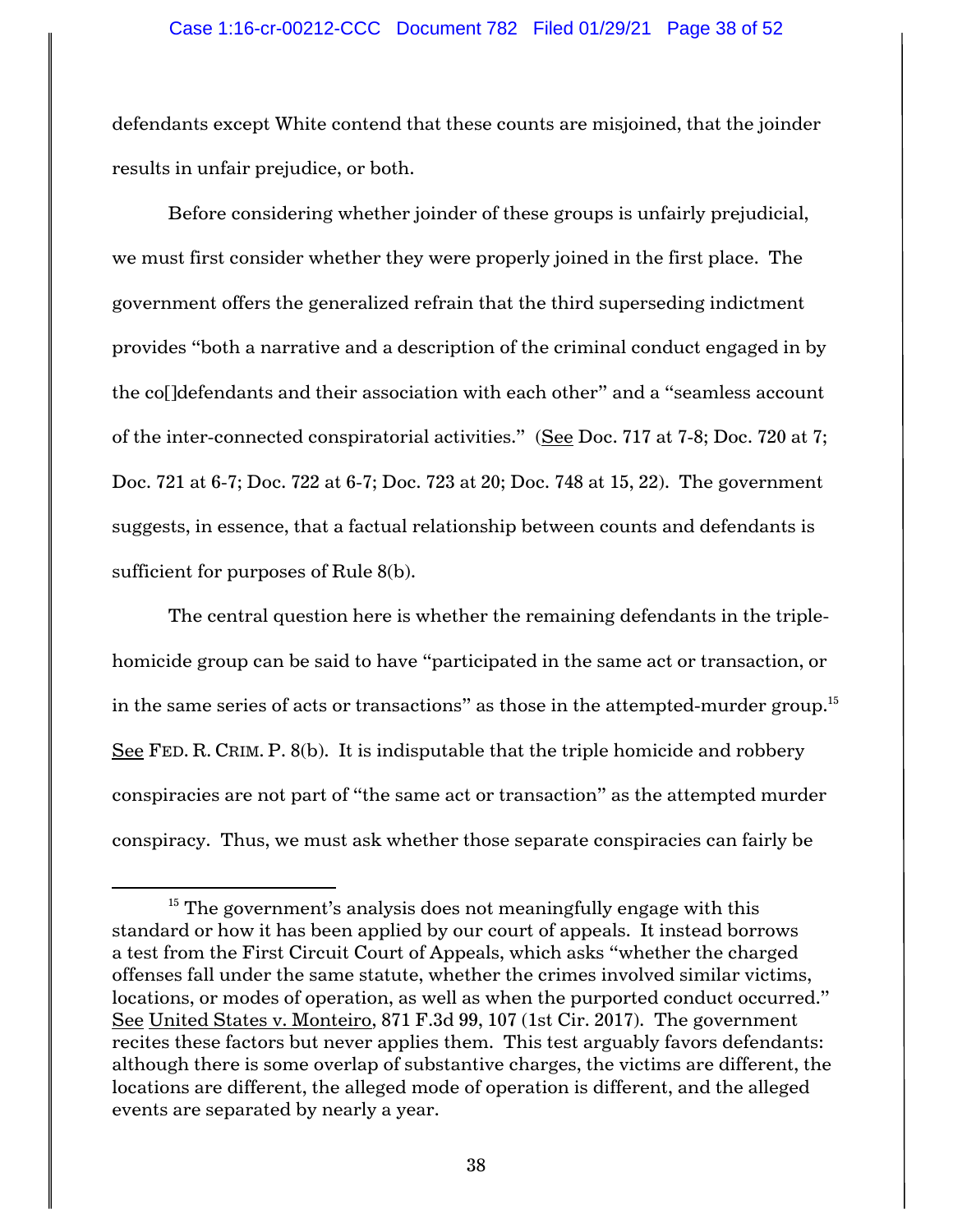### Case 1:16-cr-00212-CCC Document 782 Filed 01/29/21 Page 39 of 52

considered part of the same "series of acts or transactions." While our court of appeals has not addressed this precise scenario, it has offered plenty of illustrative guidance.

For joinder to be appropriate under Rule 8(b), "[i]t is not enough that defendants are involved in offenses of the same or similar character; there must be a transactional nexus in that the defendants must have participated in 'the same act or transaction, or in the same series of acts or transactions."" Jimenez, 513 F.3d at 82-83 (quoting FED. R. CRIM. P. 8(b)). Our court of appeals has described this nexus as requiring that joined counts either "originate 'in the same act or transaction,' or have otherwise been integral to one another." See Lacerda, 958 F.3d at 224 (citing United States v. Riley, 621 F.3d 312, 334 (3d Cir. 2010)). Likewise, joinder may be appropriate if an offense is "a logical predicate" to another, see Walker, 657 F.3d at 165, such that the subsequent offense is the "culminating act 'in the same series of acts,'" see Walker v. United States, No. 1:07-CR-263, 2008 WL 2247136, at \*3 (M.D. Pa. May 30, 2008), aff'd, 657 F.3d at 165.

A good-faith allegation of conspiracy will generally supply the requisite transactional nexus to join substantive offenses against multiple defendants, so long as those offenses "aris[e] out of" the commonly charged conspiracy. See United States v. Somers, 496 F.2d 723, 729-30 (3d Cir. 1974). In such circumstances, "the claim of conspiracy provides a common link, and demonstrates the existence of a common scheme or plan." Id.; see also United States v. Lane, 474 U.S. 438, 447 (1986) (noting joinder is proper when the indictment charges "all the defendants with one overall count of conspiracy" (citing Schaffer v. United States, 362 U.S. 511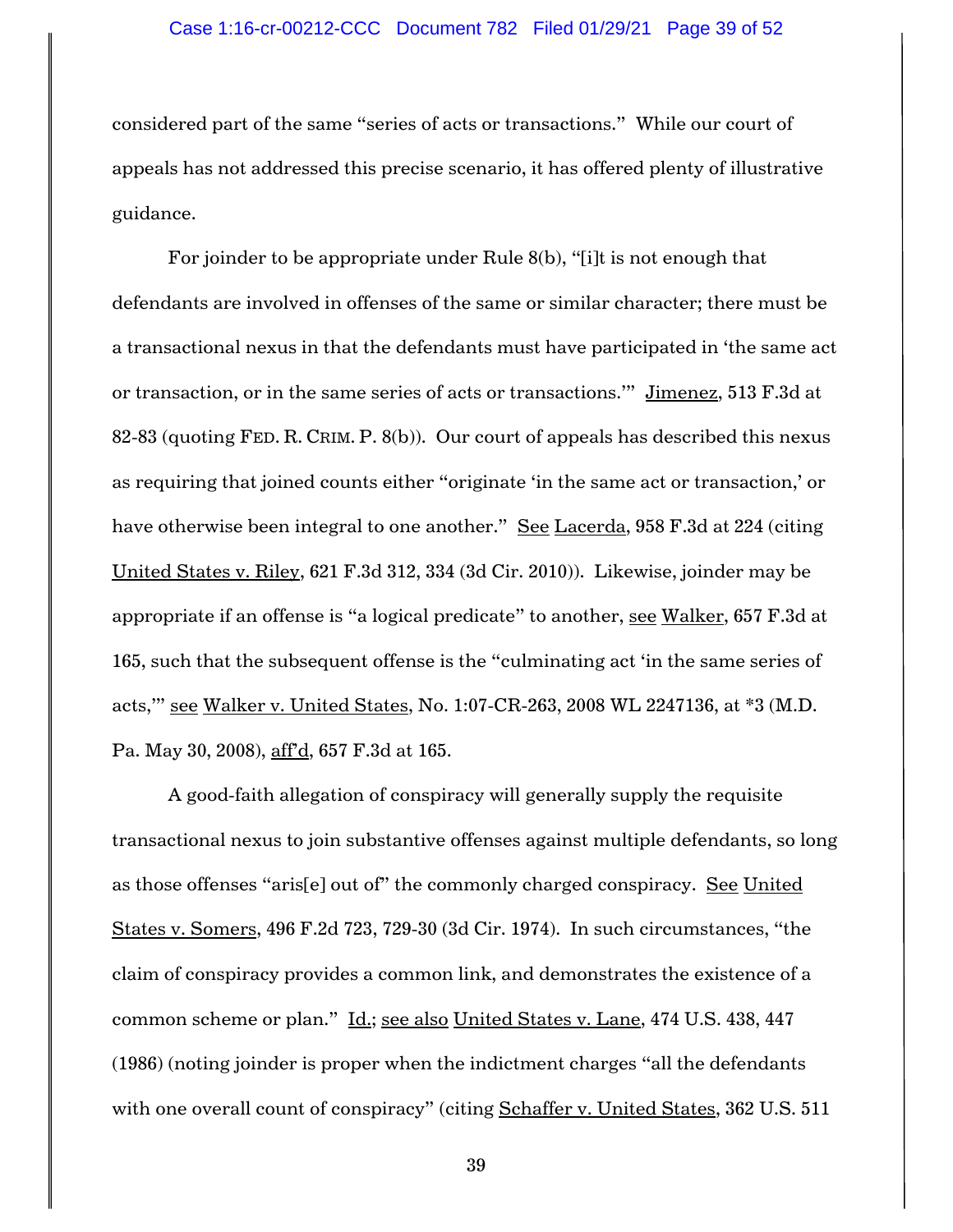(1960))). An allegation of vicarious coconspirator liability, even without a common conspiracy count, can also suffice to connect a "string" of separate, substantive offenses. See United States v. Green, 563 F. App'x 913, 916-17 (3d Cir. 2014) (nonprecedential) (citing Pinkerton v. United States, 328 U.S. 640 (1946)).

The lack of a commonly charged conspiracy, however, is not dispositive. "[J]oinder may still be proper in the absence of a conspiracy count covering the time period for every substantive offense if those substantive offenses were part of the same series of transactions." Walker, 657 F.3d at 169. The nature, timing, and location of the separate offenses matter too. In United States v. Rickey, 457 F.2d 1027 (3d Cir. 1972), for example, the court of appeals held that defendants who were not jointly indicted on any count were nonetheless properly joined in a single indictment when they were both alleged to have stolen travelers checks from the same store over the course of a weekend in "one 'series of acts or transactions.'" Rickey, 457 F.2d at 1029-30. In Walker, the court identified the "short span of time" between separate offenses as a relevant consideration. See Walker, 657 F.3d at 170 (joinder appropriate of charges that "arose directly from" one another and occurred in "a period of a little over a month"). And in Green, it suggested that the greater the similarity of participants, nature, and location, the less temporal proximity may be required. See Green, 563 F. App'x at 916-17 (citing Walker, 657 F.3d at 170, and holding that three armed bank robberies each separated by a month were properly joined when they "were perpetrated by the same defendants in a similarly violent nature and took place in the same area of the state").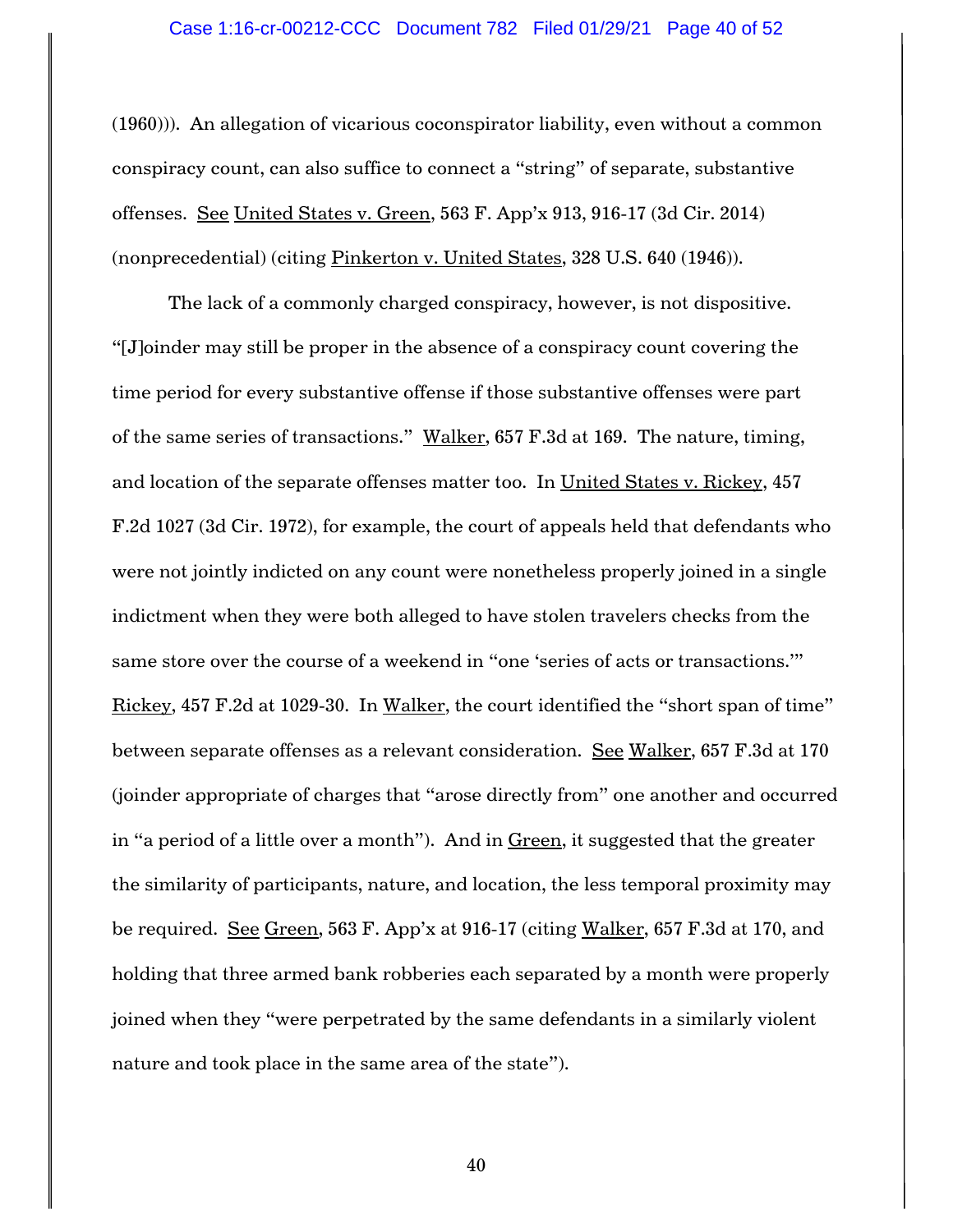The propriety of joining all defendants in this case is a close call. We agree, however, with the moving defendants that the government takes too broad a view of Rule 8(b). This case is materially different than the racketeering cases the government cites throughout its briefing. In those cases, the indictments properly joined separate and unrelated crimes against numerous defendants because all were commonly joined under a racketeering conspiracy umbrella and the separate but unrelated offenses were all charged as racketeering predicates. See Irizarry, 341 F.3d at 286-90; Eufrasio, 935 F.2d at 567. As the court explained in Eufrasio, "the law of joinder in RICO cases" supports inclusion of separate counts against different defendants charged in the same racketeering conspiracy when "all the acts charged against each joined defendant (even separately charged substantive counts) are charged as racketeering predicates or as acts undertaken in furtherance of, or in association with, a commonly charged RICO enterprise or conspiracy." See Eufrasio, 935 F.2d at 567. Thus, all defendants were commonly linked by one "act or transaction"—the racketeering enterprise or conspiracy.

The instant case also lacks a commonly charged general conspiracy count that might otherwise provide the requisite transactional nexus between all defendants. Cf. Lane, 474 U.S. at 447; Somers, 496 F.2d at 729-30. The triplehomicide group charges one set of defendants (Coles, Dickerson, White, Adgebesan, Preddy, and Jenkins-Armstrong) with the June 2016 murders, while the attemptedmurder group charges a separate set of defendants (Preddy, Jenkins-Armstrong, Lawson, and Armstrong) with the May 2017 attempted murder. We do not suggest that Venn diagrams of the participants in two conspiracies must be fully concentric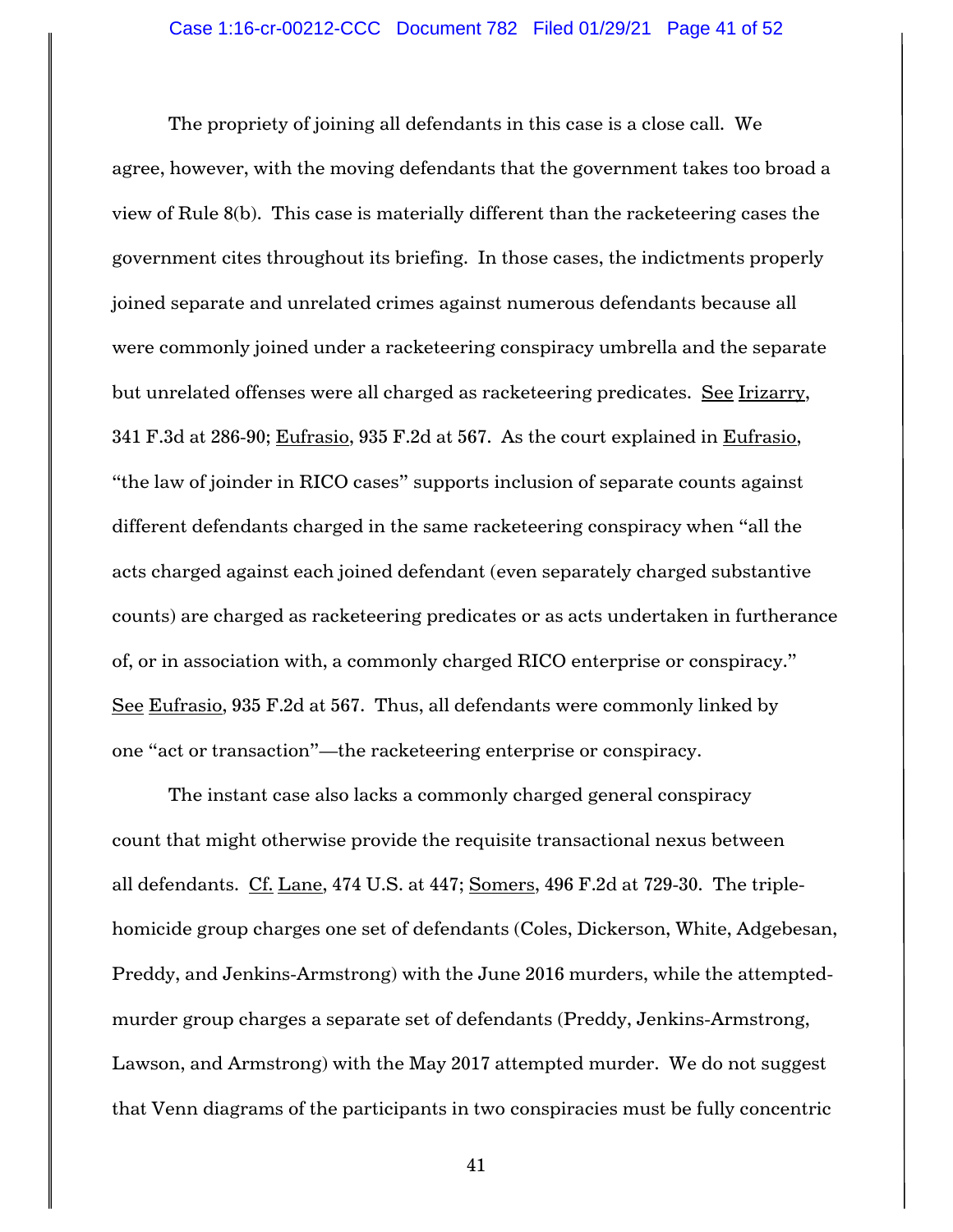to satisfy Rule 8(b). But we are aware of no authority, and the government supplies none, for its apparent suggestion that two common-denominator defendants in temporally distinct schemes would suffice. Cf. United States v. Welch, 656 F.2d 1039, 1049 (5th Cir. 1981) ("It is clear that defendants charged with two separate albeit similar conspiracies having one common participant are not, without more, properly joined." (citing United States v. Nettles, 570 F.2d 547, 551 (5th Cir. 1978))).

Without a common charge uniting all defendants, we are left with the government's argument that the indictment "weaves a narrative" that supplies the requisite link. (See, e.g., Doc. 748 at 15). We reject the government's argument, which finds no footing in joinder jurisprudence. Rule 8(b) requires more than a well-structured narrative to connect the various defendants. That is, even if "the [g]overnment may be able to link each of the conspiracies together . . . in a linear chain, it does not necessarily follow that all counts involved 'the same series of acts or transactions.'" Jimenez, 513 F.3d at 83. Rather, Rule 8(b) demands "a transactional nexus" among joined defendants, see id. at 82-83, such that we could find from the indictment that their separate actions were "integral to" or the "logical predicate" of one another, see Lacerda, 958 F.3d at 224; Walker, 657 F.3d at 165. All of this suggests that there must be some material, substantive relationship between the joined counts, rather than a purely "narrative" or "descri[ptive]" one. (Cf. Doc. 748 at 15).

The only substantive connection between the triple-homicide group and the attempted-murder group is the government's allegation in Count Twenty-Two that Lawson's and Armstrong's actions in May 2017 make them accessories after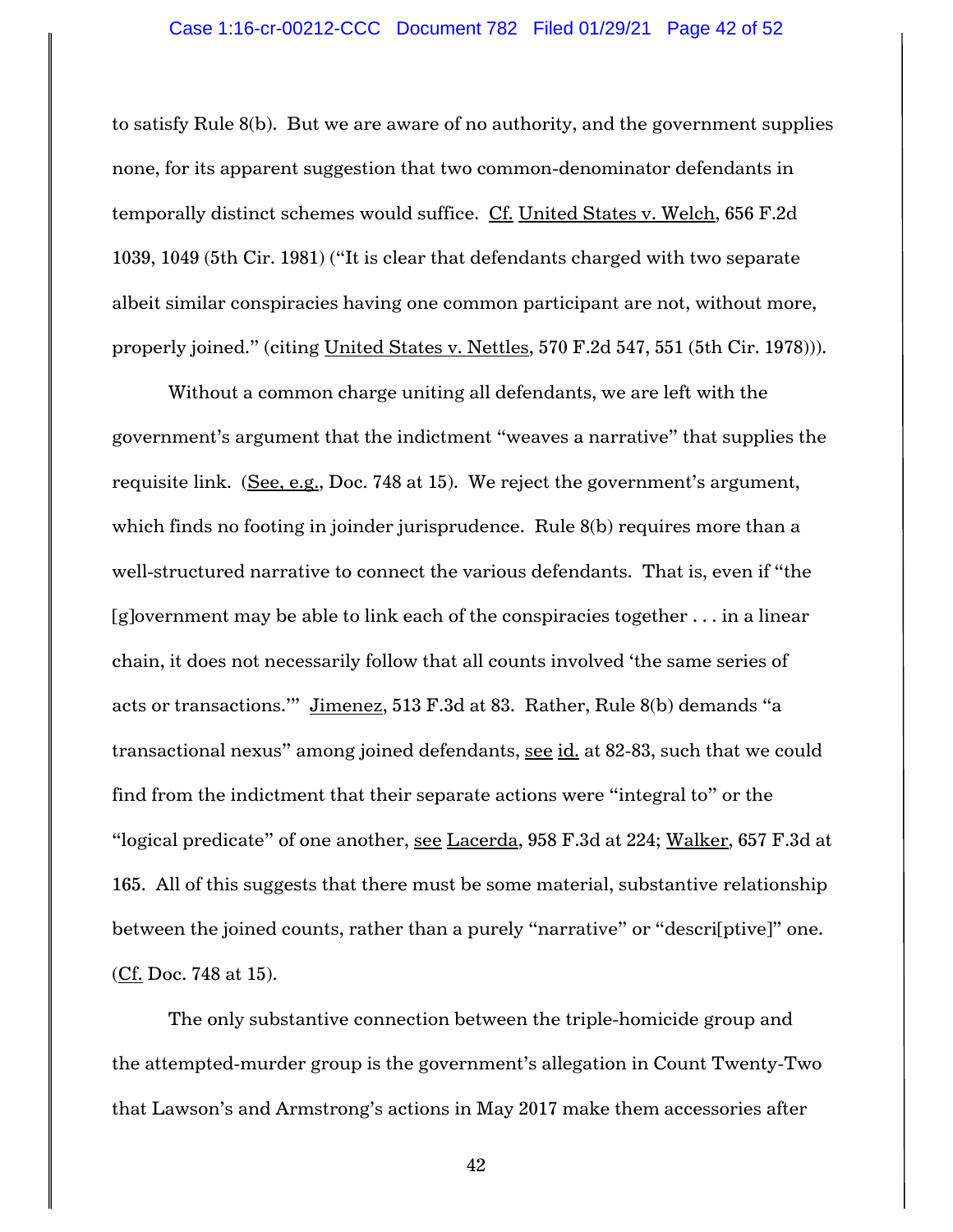the fact to the June 2016 robbery and murders. (See Doc. 499 at 41). There are undoubtedly scenarios in which an accessory offense will be properly joined with the underlying charges as constituting part of the same "act" or "series of acts." See, e.g., United States v. Mills, 597 F.2d 693, 695-96 (9th Cir. 1979) (companion of getaway driver properly charged with defendants who committed armed bank robbery); United States v. Dorsey, No. RDB-18-0347, 2019 WL 3804113, at \*12-13 (D. Md. Aug. 13, 2019) (same for Hobbs Act robbery); United States v. Dye, 508 F.2d 1226, 1231, 1236 (6th Cir. 1974) (accessory who helped principal change appearance "shortly after" theft of hundreds of cases of whiskey properly joined). In traditional accessory cases such as these, it is clear that the offenses—occurring as one fluid and logically connected chain of events in a brief span of time—are transactionally linked for purposes of Rule 8(b).

We are unpersuaded that offenses as attenuated as the triple-homicide and attempted-murder conspiracies here constitute part of the same "act" or "series of acts." The triple homicide and robbery occurred on June 25, 2016. The attempted murder is not alleged to have occurred until early May 2017, more than ten months later, at a time when many defendants allegedly involved in the June 2016 murders were already incarcerated. The crimes involved different victims, different motives, different means, different objectives, and (mostly) different defendants, and they occurred in two different states. Accordingly, we find that the defendants charged in the triple-homicide group are not alleged to have "participated in the same act or transaction, or in the same series of acts or transactions" as those charged on the attempted-murder counts. See FED. R. CRIM. P. 8(b).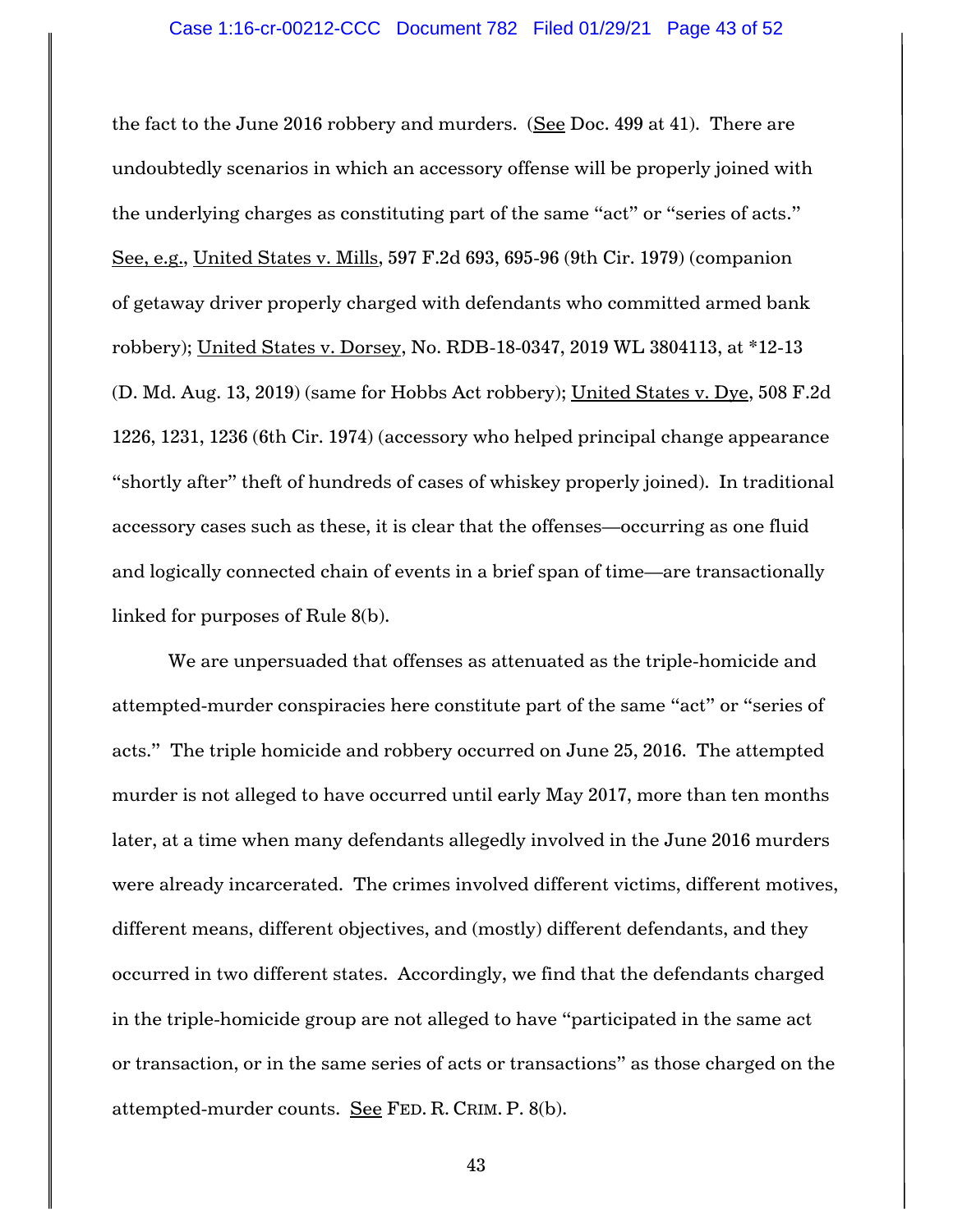Even if these offenses *were* properly joined, severance would be appropriate.

Severance is proper when a joint trial would work "clear and substantial prejudice"

to the moving defendant. See United States v. Avila, 610 F. Supp. 2d 391, 397 (M.D.

Pa. 2009) (Conner, J.) (quoting United States v. Davis, 397 F.3d 173, 182 (3d Cir.

2005)). The Supreme Court has enumerated several scenarios in which such

prejudice might be expected, explaining

[s]uch a risk might occur when evidence that the jury should not consider against a defendant and that would not be admissible if a defendant were tried alone is admitted against a codefendant. For example, evidence of a codefendant's wrongdoing in some circumstances erroneously could lead a jury to conclude that a defendant was guilty. When many defendants are tried together in a complex case and they have markedly different degrees of culpability, this risk of prejudice is heightened. Evidence that is probative of a defendant's guilt but technically admissible only against a codefendant also might present a risk of prejudice. Conversely, a defendant might suffer prejudice if essential exculpatory evidence that would be available to a defendant tried alone were unavailable in a joint trial.

Zafiro, 506 U.S. at 539 (citing Kotteakos v. United States, 328 U.S. 750, 774-75 (1946);

Bruton, 391 U.S. 123). Where spillover of evidence is concerned, the question is whether "the jury will be able to 'compartmentalize the evidence as it relates to separate defendants in view of its volume and limited admissibility."" See Davis, 397 F.3d at 182 (quoting Somers, 496 F.2d at 730). Ultimately, whether to grant a severance is a matter of discretion for the trial court. See Lore, 430 F.3d at 205; United States v. Sandini, 888 F.2d 300, 305 (3d Cir. 1989) (collecting cases). In exercising that discretion, we must "balance[] the potential prejudice to the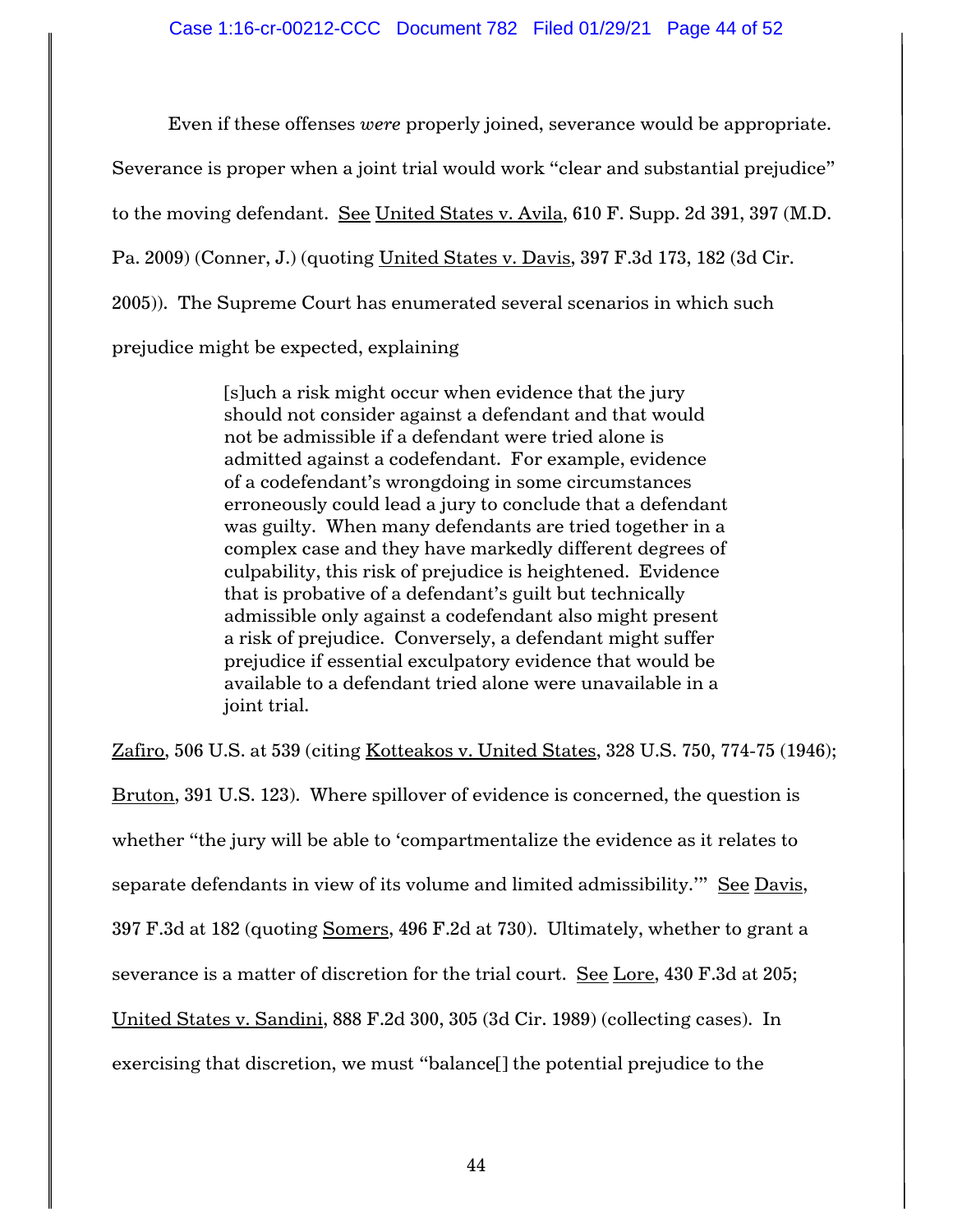defendant against the advantages of joinder in terms of judicial economy." Sandini, 888 F.2d at 305 (citing United States v. Sebetich, 775 F.2d 412, 427 (3d Cir. 1985)).

The moving defendants contend that all of the concerns identified in Zafiro would be implicated if the triple-homicide and robbery charges are tried with the attempted-murder charges. Adgebesan emphasizes that, because he is a defendant on the front half of the indictment but the intended victim on its final three counts, a joint trial would place him in the difficult position "of weighing his right to remain silent at trial against his civic duty to testify about the May 2017 incident and tell what he knows." (Doc. 661 at 6). He notes that hearsay evidence that would be admissible against the coconspirators charged in the attempted-murder group likely would not be admissible against him on the triple-homicide counts, $^{16}$  <u>see</u> FED. R. EVID. 801(d)(2)(E); (see also Doc. 661 at 8), and he underscores the damaging assumptions about his guilt on the triple-homicide counts that necessarily underlie the attempted-murder counts, $^{17}$  (see Doc. 661 at 5-6). Coles postulates that the jury

 $\overline{a}$ 

 $16$  While this argument has merit as to Adgebesan and to other codefendants not charged in the attempted-murder group, it fails to the extent raised by Lawson and Armstrong: those defendants are named as coconspirators on Count Twenty, and as such, statements of their coconspirators made in furtherance of that offense would be admissible against them. (See Doc. 677 at 9-10; see also Doc. 667 at 15); see generally FED. R. EVID.  $801(d)(2)(E)$ .

 $17$  We share Adgebesan's concerns about the propriety of trying him as a defendant on the same indictment in which he is named as an attempted-murder victim. This unique consideration contributes to our view that severance is appropriate. Joinder in this situation is likely to raise evidentiary issues, to complicate the crafting of appropriate jury instructions, and to cause juror confusion. Moreover, we are unable to conceive of *any* instruction that would possibly overcome a juror's natural assumption that Adgebesan simply must be guilty because of his codefendants' unsuccessful attempt to silence him.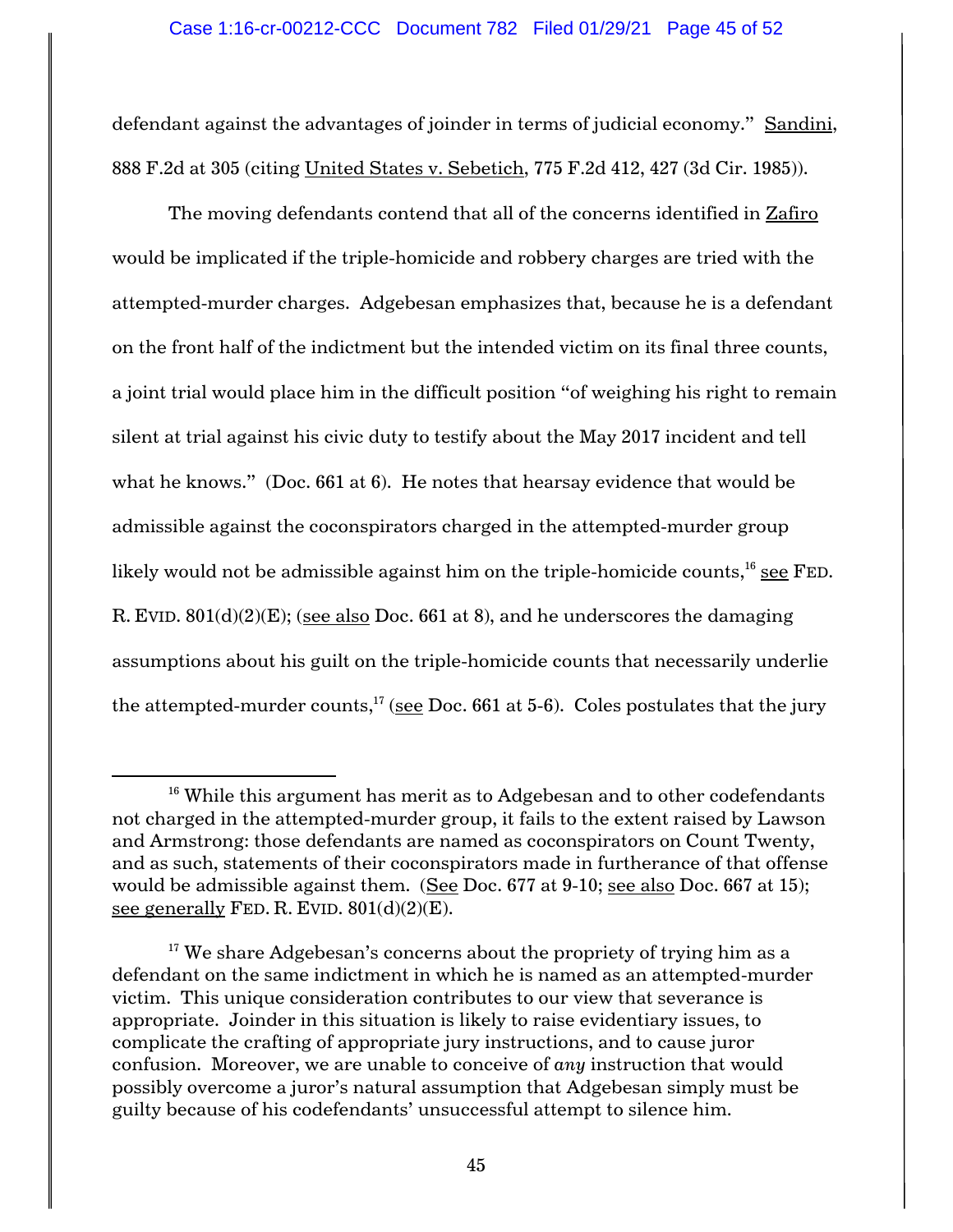### Case 1:16-cr-00212-CCC Document 782 Filed 01/29/21 Page 46 of 52

might find him guilty on the triple-homicide counts solely based on association with defendants charged on both the triple-homicide counts and the attempted-murder counts. (See Doc. 679-5 at 12-13). All moving defendants also raise broad concerns regarding (1) evidence admissible as to some defendants but not others, (2) the inability of codefendants to provide exculpatory testimony, (3) juror confusion, (4) cumulating evidence, and (5) evidentiary issues under the Confrontation Clause and Bruton. (See Doc. 654 at 7 n.2; Doc. 667 at 8-16; Doc. 677 at 6-10; Doc. 679-5 at 10-13; see also Doc. 686 at 9, 13-14).

At this procedural juncture, we do not have a clear picture of which defendants will proceed to trial or, of those who do not, which defendants may testify at trial as government witnesses. So we cannot say with certainty that any defendant has identified a "specific trial right" that would likely be compromised by a joint trial. But given the number of defendants, the nature and complexity of the case, the differences between the joined conspiracies, and the volume of issues anticipated even at this early stage, it is likely that at least *some* of the rights contemplated by **Zafiro** will be implicated and potentially compromised by a joint trial of the triple-homicide and attempted-murder groups. And while we might presume, in the ordinary case, that proper limiting and unanimity jury instructions could cure any resulting prejudice, see Zafiro, 506 U.S. at 540, the effectiveness of such instructions is not unbounded. Particularly given the anticipated length of trial, we have serious misgivings about a lay jury's ability to manage the avalanche of limiting instructions that a joint trial of this nature would entail. We also have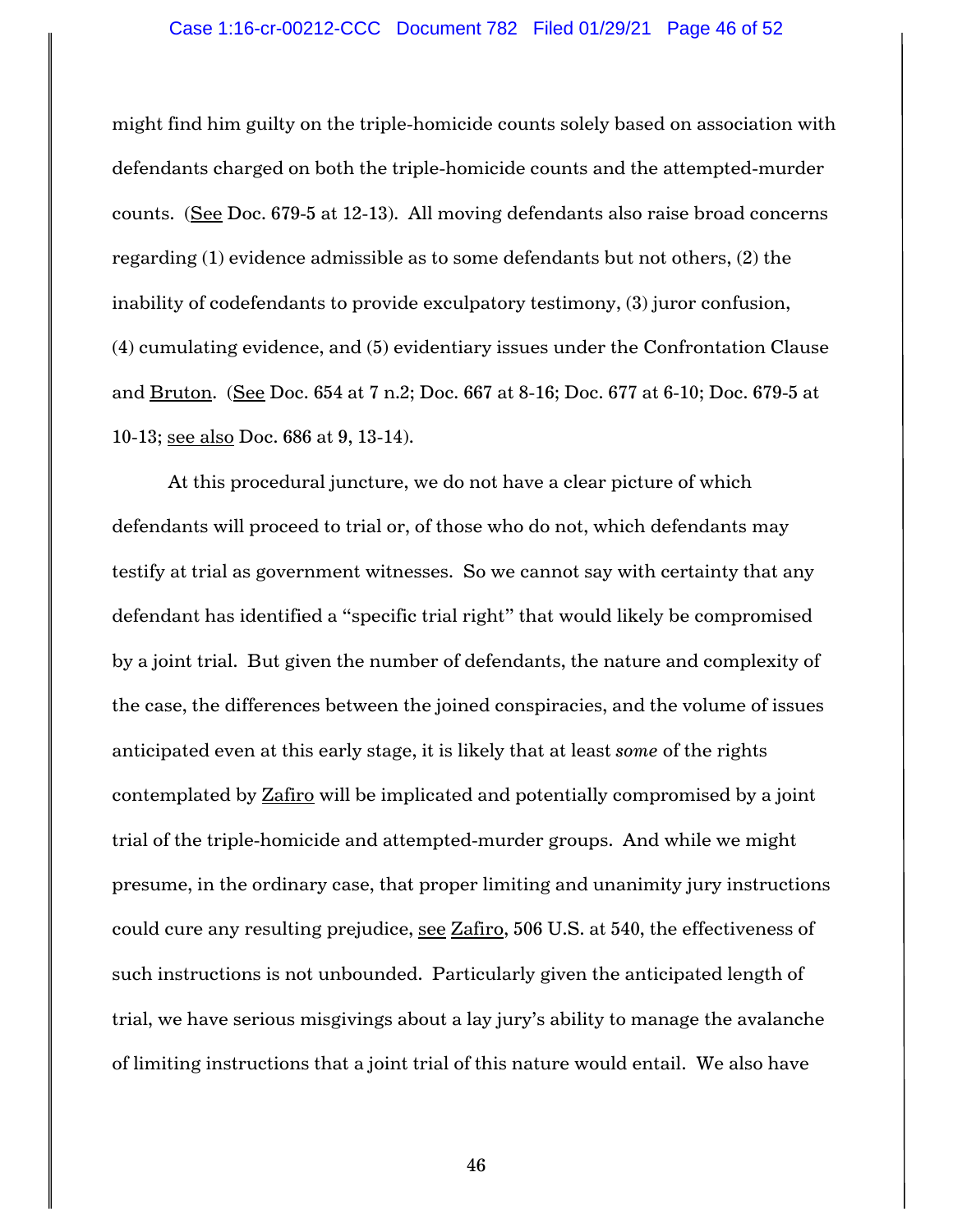serious concerns about the substantial risk of prejudice that would almost inevitably result.

Finally, we are not compelled by the government's invocation of judicial economy. The government asserts that severance will put the court through "multiple identical multi-week jury trials." (See Doc. 720 at 13). There will surely be some overlap and repetition between the separate trials. But as we have already observed, the charges in the triple-homicide group are distinct—in time, place, manner, motive, victims, and participants—from the charges in the attemptedmurder group, and we cannot fathom that *all* evidence admitted in the first trial would be admissible in the second, or *vice versa*. In any event, concern over judicial economy must necessarily take a back seat when misjoinder and potential prejudice are established. For all of these reasons, we will grant defendants' motions to sever Counts Twenty through Twenty-Two for trial.

### **3.** *The Controlled-Substance Group*

We reach a different result as to defendants' motions for severance of the controlled-substance group. Coles and Dickerson seek severance of the controlledsubstance offenses charged against Adgebesan and Corbett in Counts Twelve through Thirteen, (see Doc. 679-5 at 8-13; Doc. 681 at 4-5), and Preddy, who is not named on any controlled-substance count, seeks severance of the entire controlledsubstance group, (see Doc. 654 at 7-13). Although phrased differently, all three defendants essentially maintain that the controlled-substance offenses charged against others "have quite literally nothing to do with" either their own controlledsubstance charges or the murders and robbery at Jackson's farm. (See Doc. 681 at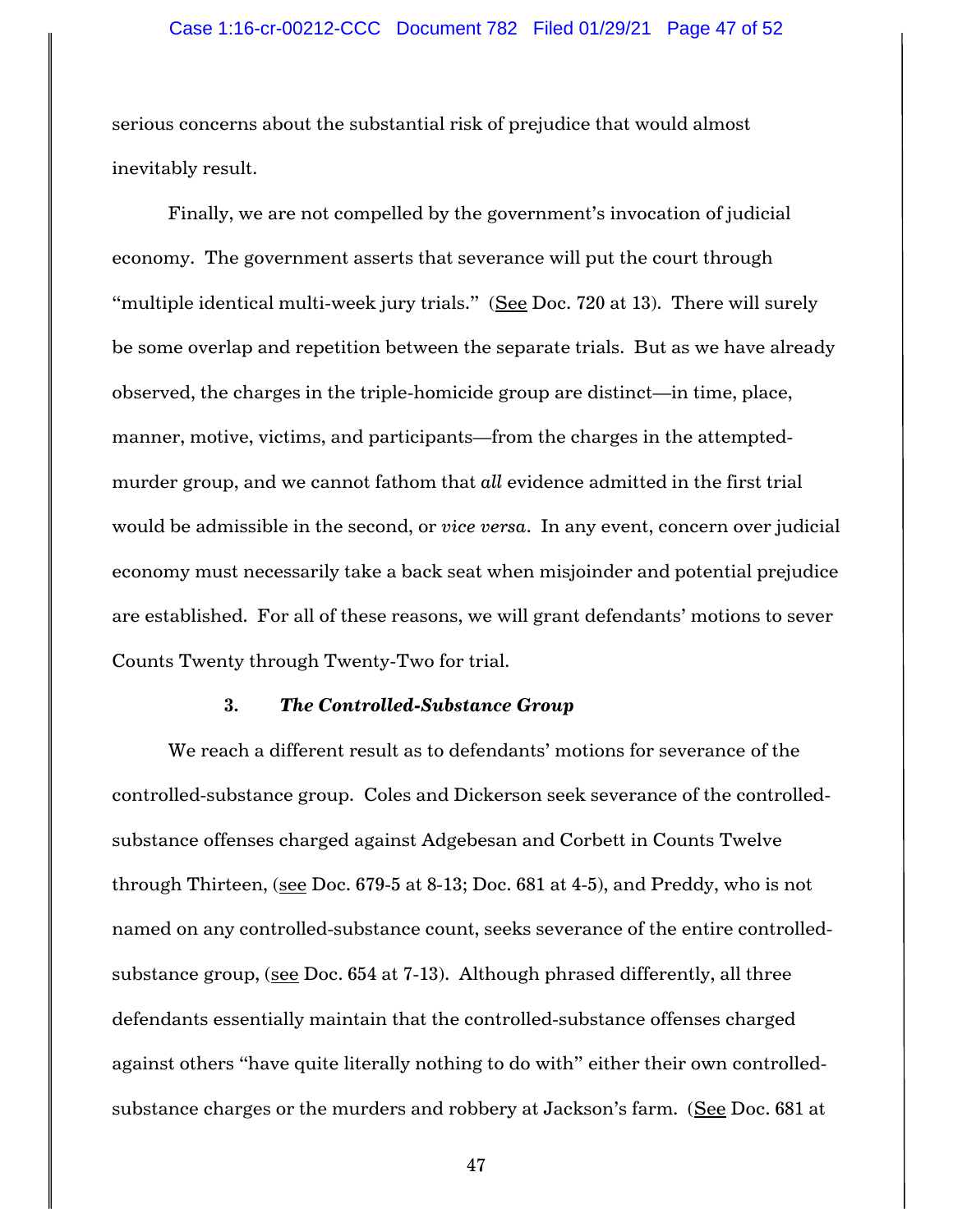4; see also Doc. 654 at 9 (claiming lack of "evidentiary connection or 'causal link'" between triple-homicide group and controlled-substance group); Doc. 679-5 at 13 (claiming controlled-substance offenses as to Adgebesan and Corbett are "entirely unrelated to Coles' alleged involvement in a conspiracy to distribute narcotics with Dickerson, as well as the Murder conspiracy")).

We have little difficulty concluding that the controlled-substance counts even those on which the moving defendants are not charged—arise out of the same series of acts or transactions underlying the commonly charged triple-homicide and robbery conspiracies and therefore are properly joined. The controlled-substance offenses occurred at approximately the same time and in the same general area as the events underlying the triple homicide and robbery, and they involved many of the same defendants. (Compare Doc. 499 at 8-24 with id. at 25-36). Several of those counts form the asserted basis of the triple-homicide and robbery plot: it is alleged that Coles', Dickerson's, and White's drug-trafficking activities, and their concern that Chaney was cooperating with authorities about those activities, are the reason they chose to have her killed. (See  $id$  at 30). Moreover, the controlled-substance charges against Adgebesan and Corbett supply the requisite nexus between the Hagerstown and Baltimore defendants. (See Doc. 748 at 16; see also Doc. 499 at 25-27).

As we have set forth at length *supra*, it is appropriate to join separate substantive offenses against defendants who are commonly linked under a single conspiracy if those offenses relate to or arise out of the conspiracy. See Somers, 496 F.2d at 729-30; see also Lane, 474 U.S. at 447. All moving defendants are commonly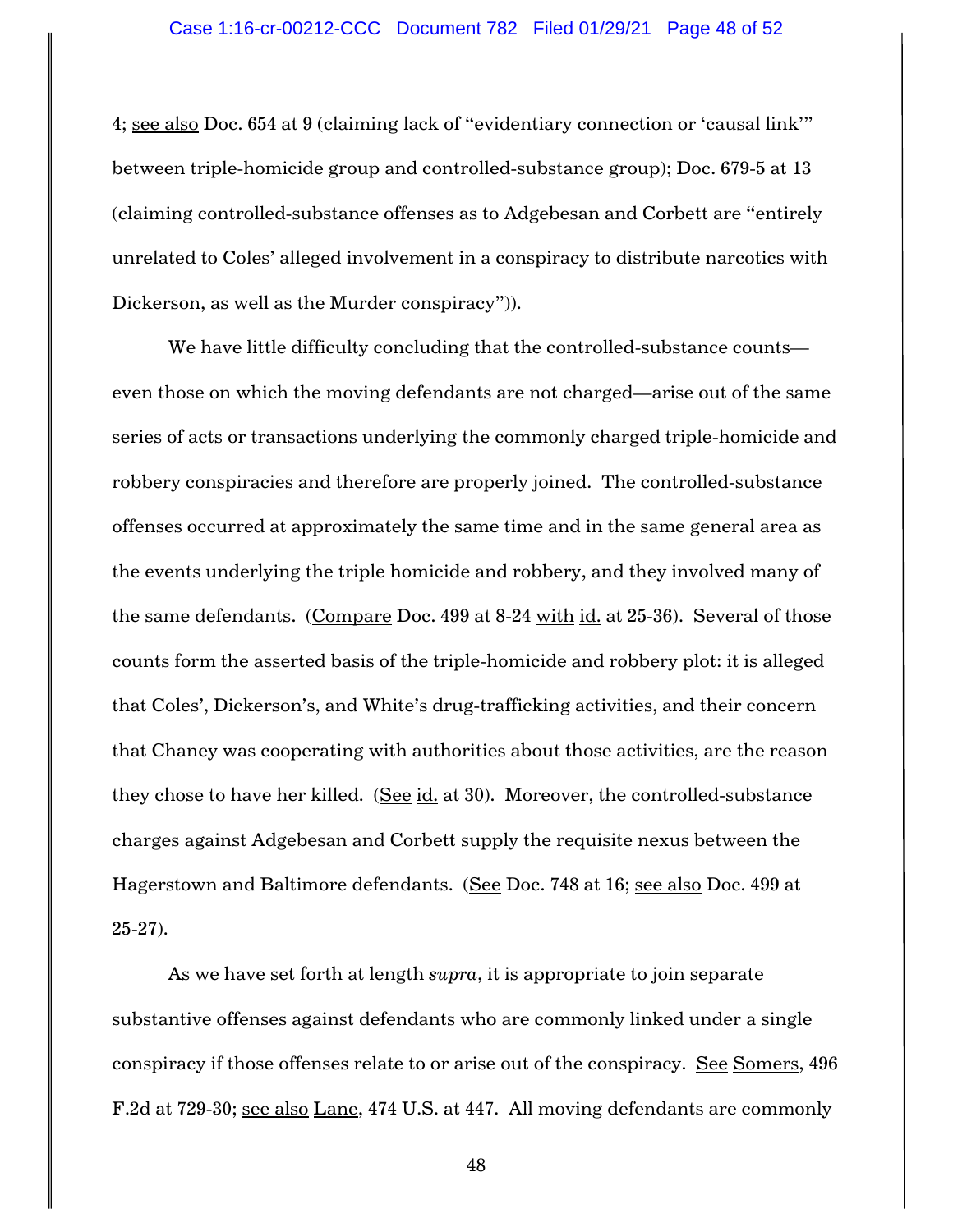charged in the conspiracies at Counts One, Six, Seven, and Eleven. (See Doc. 499 at 8, 18, 20, 24). And the connection goes beyond a commonly charged conspiracy and contemporaneity: the allegations in this case are such that the controlled-substance counts are both "integral" and the "logical predicate" to the triple-homicide and robbery counts. See Lacerda, 958 F.3d at 224; Walker, 657 F.3d at 165. Accordingly, defendants have not shown that the controlled-substance group is misjoined.

Nor have the moving defendants shown prejudice flowing from joinder of these charges in one indictment. The defendants invoke generalized concerns of juror confusion, but none of them identifies a specific trial right that will (or is likely to) be compromised by a joint trial. See Zafiro, 506 U.S. at 539; Urban, 404 F.3d at  $775.^{18}$  A properly instructed jury will have no difficulty compartmentalizing the controlled-substance-related evidence from the triple-homicide-related evidence or understanding the relationship between those charged counts.

 $\overline{\phantom{a}}$ 

<sup>&</sup>lt;sup>18</sup> Preddy invokes United States v. Gomez, 111 F. Supp. 2d 571 (E.D. Pa. 2000), in favor of severance. There, Santos Gomez was charged on a multicount, multidefendant indictment. The only charges against Gomez were for distribution of and conspiring to distribute controlled substances. See Gomez, 111 F. Supp. 2d at 572. His codefendants in that conspiracy were charged in separate counts of the same indictment with offenses related to murder in aid of racketeering. See id. The court found that severance of Gomez's trial was appropriate: since "*the most serious conspiracy charge is one with which Mr. Gomez has not been charged*, the risk of juror confusion in disentangling the two conspiracies seems peculiarly high and the potential prejudicial impact of such confusion seems significant." Id. at 574 (emphasis added). The opposite is true here: Preddy is already charged on the most serious counts of the indictment, so the risk of juror confusion and prejudicial impact from joinder of drug counts on which he is not charged is minimal.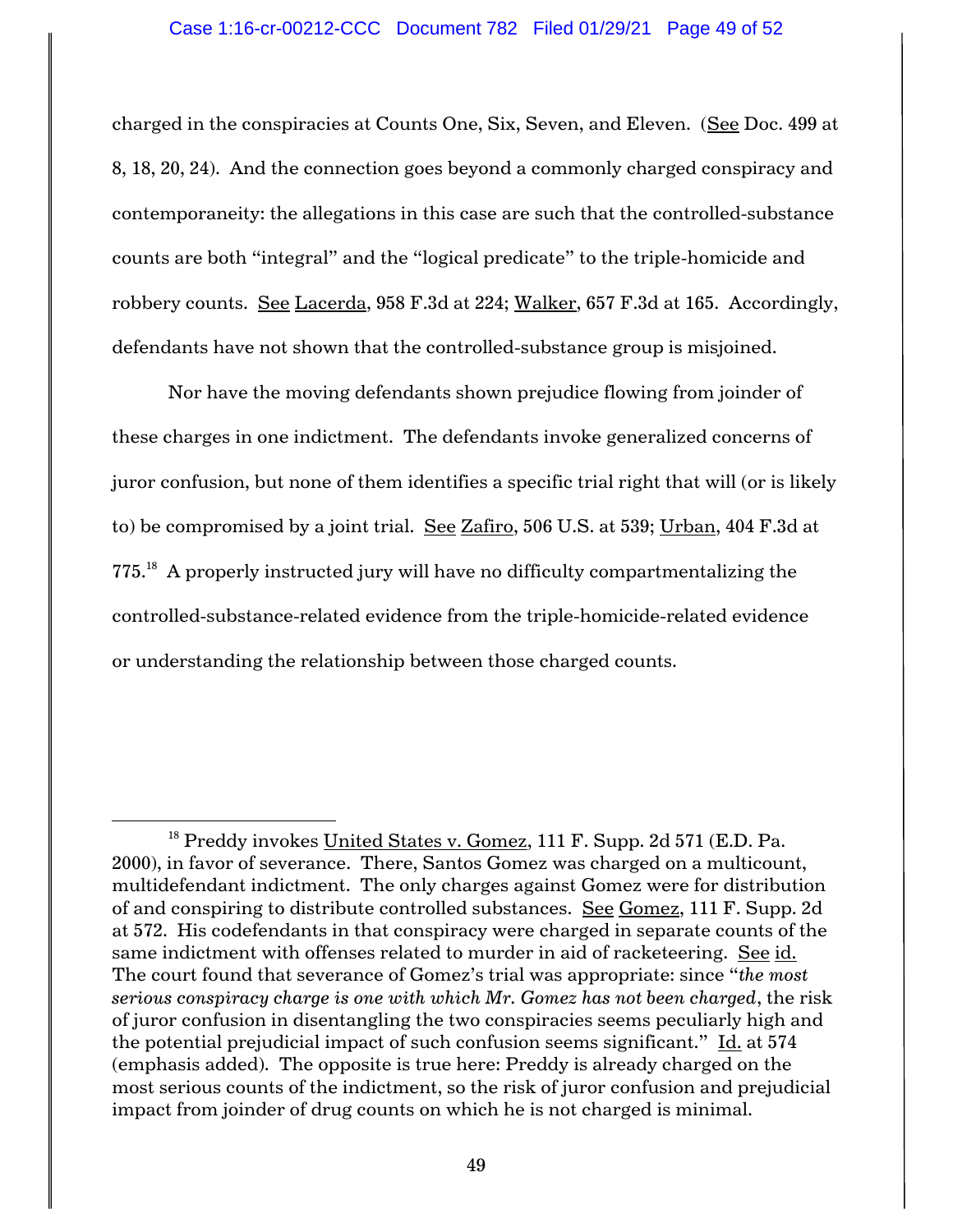## **4.** *Other Severance Arguments*

The other severance arguments raised by the defendants are either meritless or premature. White asks the court to sever his case for trial based on his belief that neither the indictment nor the discovery provided to date adequately establish his involvement in the alleged conspiracy. (See generally Doc. 669 at 2-9). His entire argument (both the misjoinder component and the prejudice component) rises and falls on his belief that the indictment fails to connect him to the commonly charged conspiracies. But as we have explained above, the indictment does properly charge White in the triple-homicide and robbery counts. See *supra* at 15-19. Moreover, the government provided additional information during Buck's change of plea hearing that, if true, would link White directly to the BGF defendants. (See Doc. 646 at 28:13-21). The commonly charged conspiracy counts and White's alleged role within them are more than sufficient to justify joinder. White's belief that the government cannot *prove* its allegations is an issue for trial, not Rule 14.

Coles separately argues that his case should be severed from Dickerson's. Coles asserts that Dickerson made a "powerfully compelling" inculpatory statement to law enforcement that would be admissible against Dickerson at trial but would be inadmissible against Coles under <u>Bruton</u>.<sup>19</sup> (See Doc. 679-5 at 4-8). We have not seen this statement. However, given the nature of the relationship alleged between

 $\overline{\phantom{a}}$ 

 $19$  Coles also raises  $Bruton$  prejudice concerns regarding statements that</u> Dickerson made to a jailhouse informant. (See Doc. 679-5 at 4). Although other admissibility issues may arise with such statements, they do not raise a Bruton issue: Bruton applies only to inculpatory *testimonial* statements by codefendants. See United States v. Berrios, 676 F.3d 118, 128-29 (3d Cir. 2012).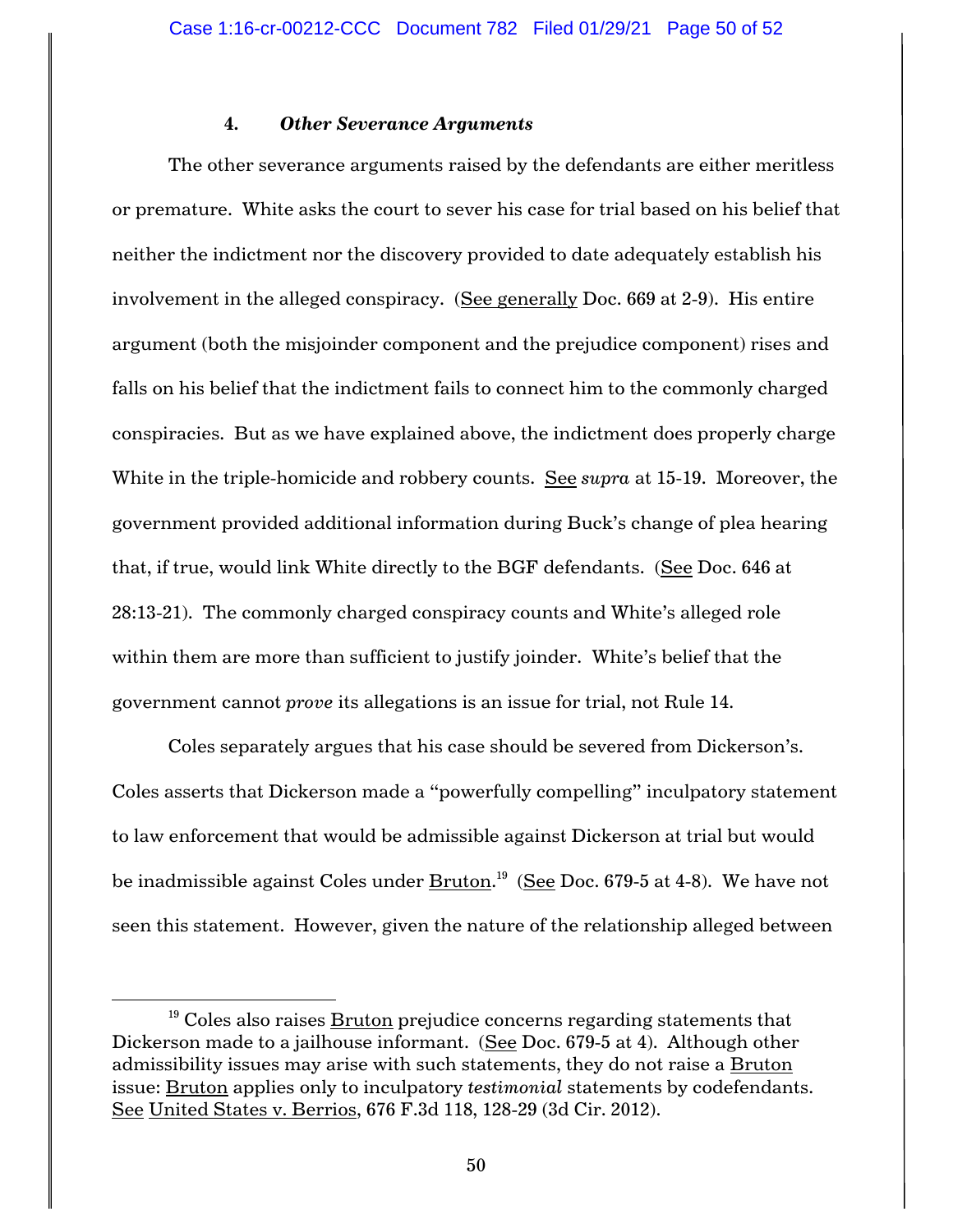### Case 1:16-cr-00212-CCC Document 782 Filed 01/29/21 Page 51 of 52

this pair, we are inclined to agree with Coles that redaction would not alone resolve the Bruton problem with Dickerson's statement. Nonetheless, we decline to sever on this basis at this time. Since trial is still more than ten months away, this Bruton issue is currently hypothetical. We will thus deny Coles' motion without prejudice to his right to reassert his request for severance later should it appear that both he and Dickerson will be proceeding to trial. Likewise, if other defendants become aware of probable **Bruton** issues as we approach trial, they too may file appropriate motions as the issues arise.

Jenkins-Armstrong raises concerns with the anticipated presence of multiple Deputy United States Marshals and contends that there is an exacerbated risk of racial stereotyping in a simultaneous trial of eight Black males. (See Doc. 686 at 10-13). As to the first argument, the Deputy United States Marshals who secure our courtrooms during criminal trials are not uniformed and are inconspicuously seated throughout the courtroom to eliminate the "armed-camp atmosphere" that Jenkins-Armstrong envisions. (See id. at 10); cf. Holbrook v. Flynn, 475 U.S. 560, 562, 570-71 (1986) (finding no "unacceptable risk of prejudice" when "customary courtroom security force was supplemented by four uniformed state troopers sitting in the first row" of the gallery). As to the second, we note that the authorities Jenkins-Armstrong cites concern racial bias as between Black and Caucasian defendants and do not speak directly to compounding prejudice in a case involving defendants of the same race. (See Doc. 686 at 12-13). We will deny Jenkins-Armstrong's motion to sever on this basis. We will, however, consider any appropriate jury instruction counsel would like to submit concerning implicit bias, and we would encourage all